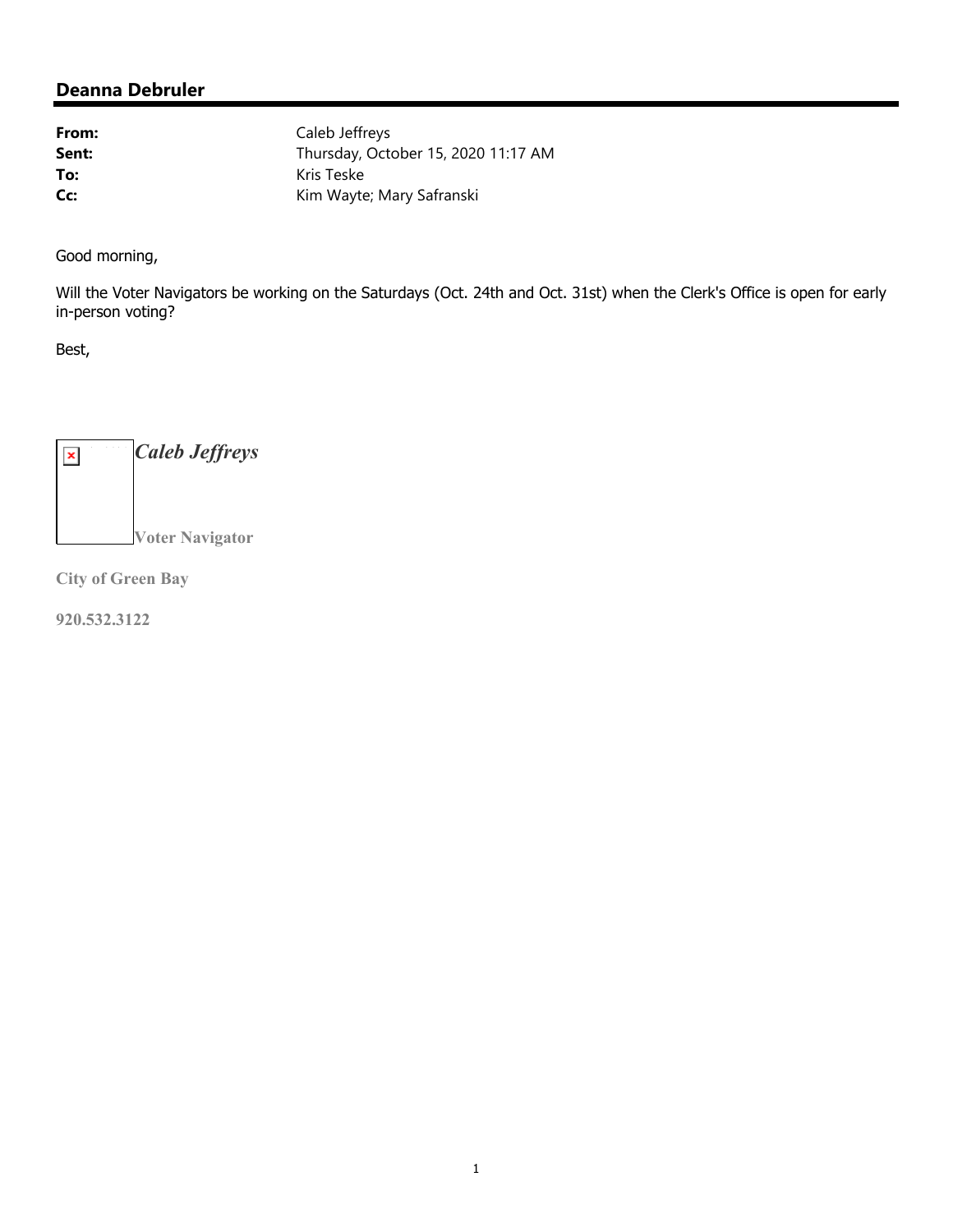From: Mary Safranski **Sent:** Saturday, October 24, 2020 10:56 AM To: Kim Wayte **Subject:** Ann from WEC direct line

Hi Kim,

Ann from WEC direct line is (608)264‐6764. She is available today until 12:00pm

# **Mary Safranski**

Voter Navigator City of Green Bay (920)448-3349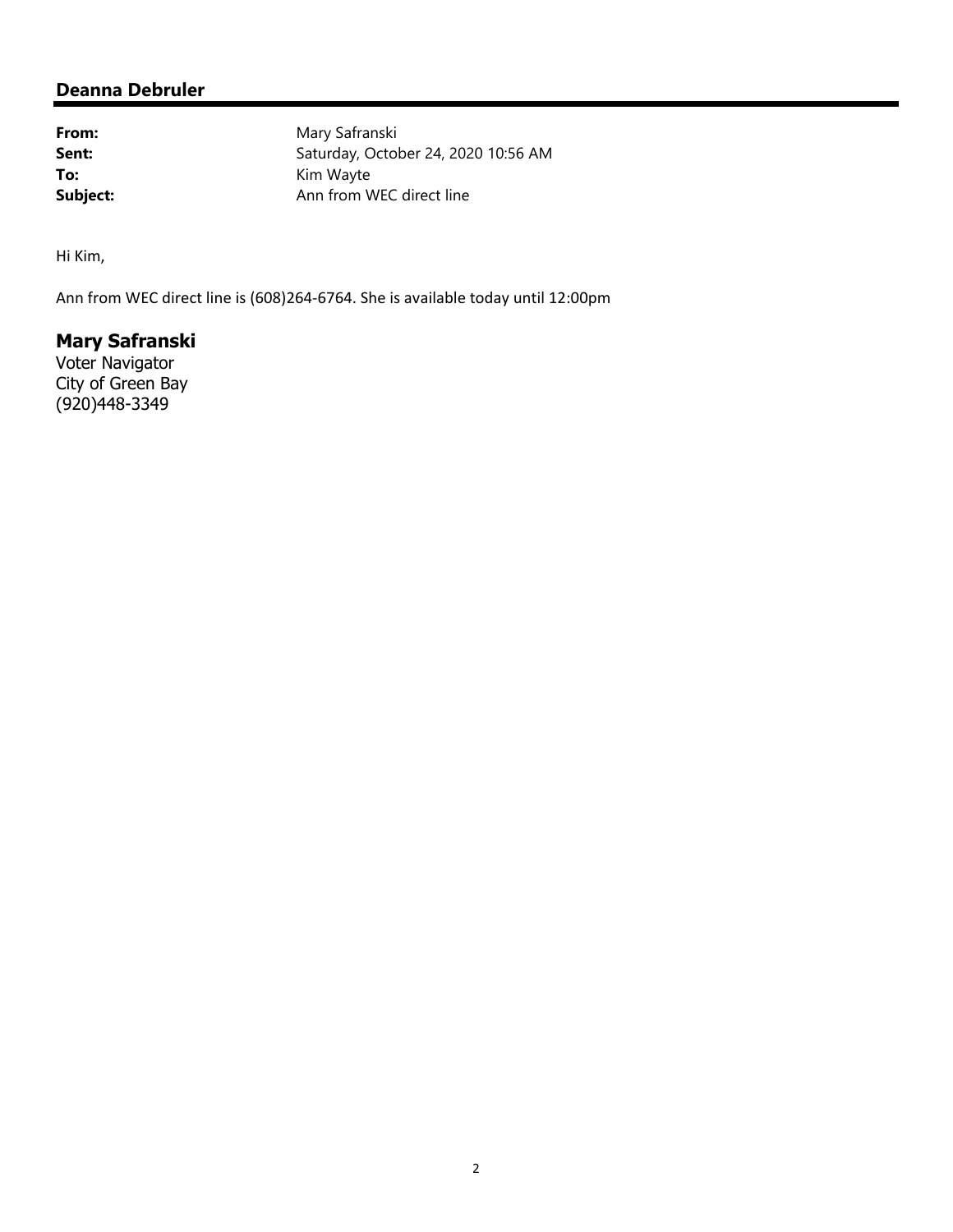**Subject:** RE: Calls

From: Mary Safranski **Sent:** Monday, October 19, 2020 9:37 AM **To:** Jaime Fuge

Hi Jaime,

Diane Schiazo called to confirm that she can work a full-day on Nov. 3<sup>rd</sup>. However, she only wants to work at her ward, Green Bay Seventh‐day Adventist Church, 1414 Shawano Ave. I believe she is aware that location changed. She wanted to verify if you will need her to work. Her number is

Thank you,

**Mary Safranski** Voter Navigator City of Green Bay (920)448‐3349

**From:** Jaime Fuge **Sent:** Friday, October 16, 2020 1:03 PM **To:** Mary Safranski; Caleb Jeffreys; Kim Wayte; Dawn Canadeo; Jennifer Lueskow **Subject:** Calls

Hi,

I have been calling poll workers that are tenured that worked in August, but not have not responded. If they call please just e-mail me if they can or cannot work.

Thank you, Jaime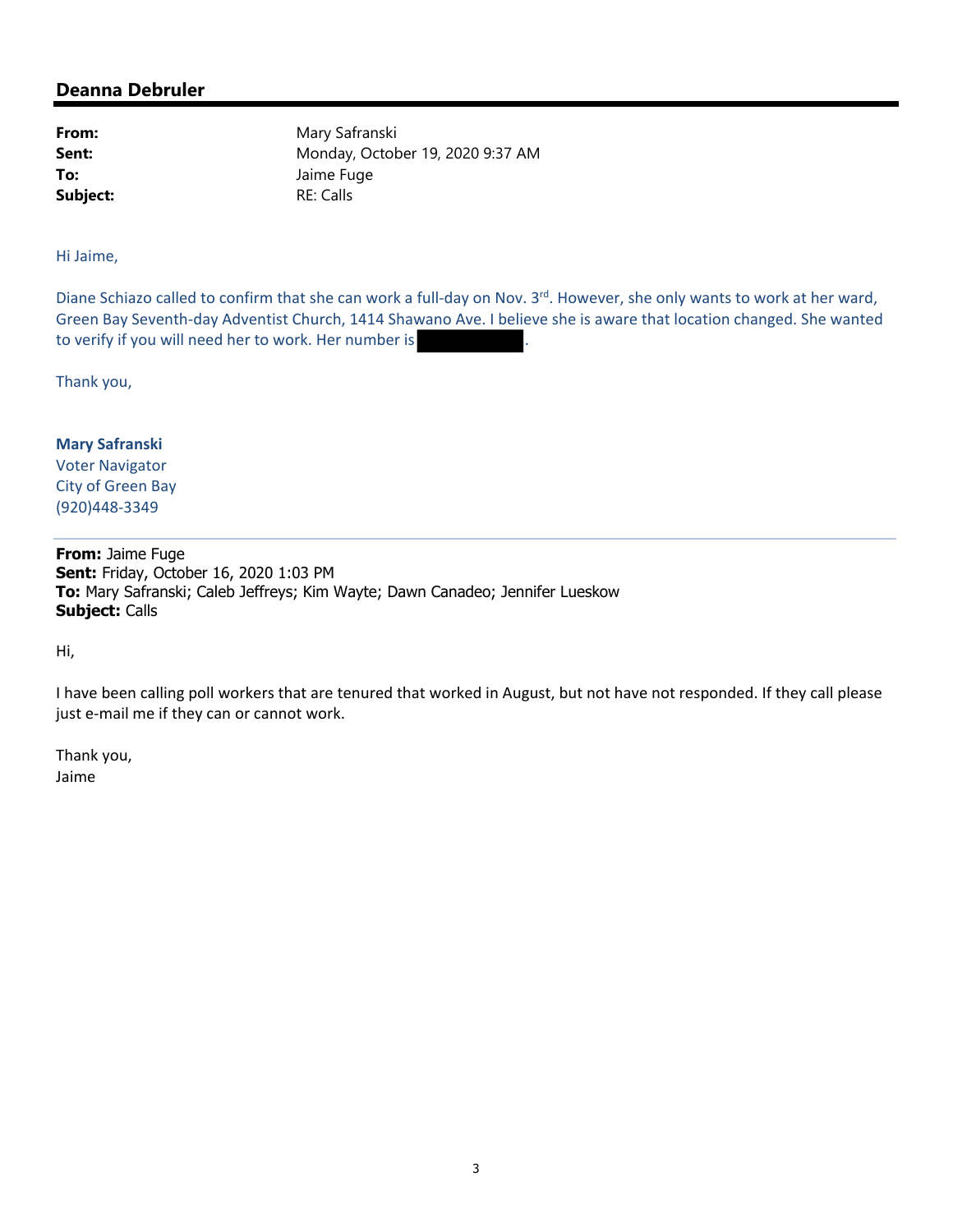| Jaime Fuge                                     |
|------------------------------------------------|
| Monday, November 2, 2020 1:07 PM               |
| Mary Safranski                                 |
| RE: Can one of you help with a data entry job? |
|                                                |

That is okay. I am okay now.

Thank you, Jaime

**From:** Mary Safranski **Sent:** Monday, November 2, 2020 12:46 PM **To:** Jaime Fuge <Jaime.Fuge@greenbaywi.gov> **Subject:** RE: Can one of you help with a data entry job?

Hi Jaime,

Caleb and I will be creating and posting signs at the old polling locations this afternoon. I am not sure how long it will take. I can certainly start on the data entry if that would be helpful. I am also planning to come in on Wednesday if it is something I can start today and continue later this week.

Thank you,

Mary

**From:** Jaime Fuge **Sent:** Monday, November 02, 2020 12:06 PM **To:** Mary Safranski; Caleb Jeffreys **Subject:** Can one of you help with a data entry job?

*Jaime*  Administrative Clerk II Green Bay City Hall 100 N Jefferson St. Rm 106 Green Bay, WI 54301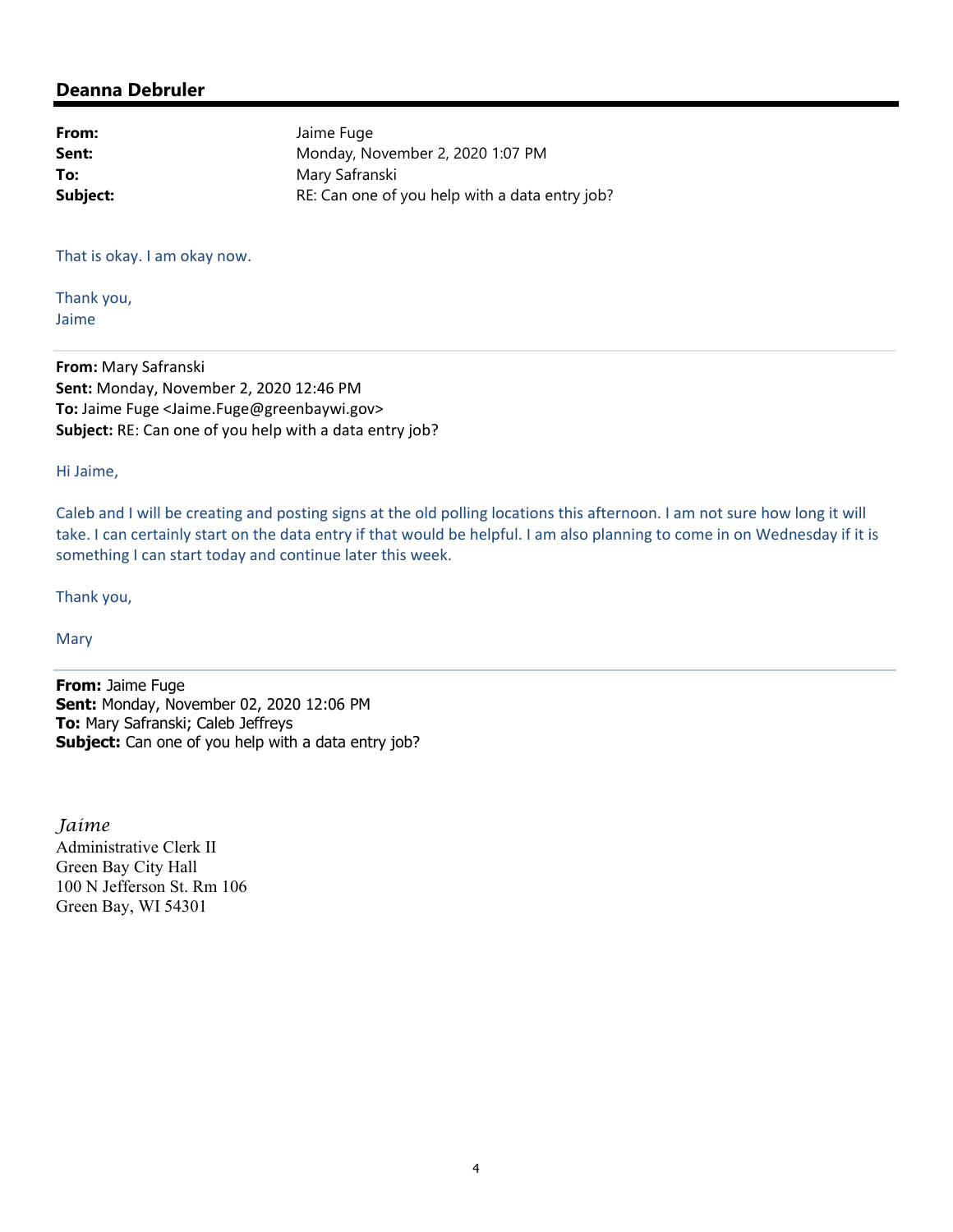**From:** Celestine Jeffreys **Sent:** Monday, October 26, 2020 10:59 PM **To:** Melissa Schmitz **Cc:** Diana Ellenbecker; Jaime Fuge **Subject:** RE: Chief Inspector

Yes, you should get a username and password that will give you access to the training modules.

Celestine Jeffreys Chief of Staff, Mayor's Office City of Green Bay

**From:** Melissa Schmitz <Melissa.Schmitz@greenbaywi.gov> **Sent:** Monday, October 26, 2020 8:45 AM **To:** Celestine Jeffreys <Celestine.Jeffreys@greenbaywi.gov> **Cc:** Kim Wayte <Kim.Wayte@greenbaywi.gov>; Kris Teske <Kris.Teske@greenbaywi.gov> **Subject:** RE: Chief Inspector

Sure, I can do that. Are there additional training videos I can watch to prepare?

Melissa



**Melissa M. Schmitz,** CEM, LEED GA Resiliency Coordinator City of Green Bay melissa.schmitz@greenbaywi.gov 920.448.3040 (office) 920.360.9889 (mobile)

**From:** Celestine Jeffreys **Sent:** Saturday, October 24, 2020 10:02 PM **To:** Melissa Schmitz <Melissa.Schmitz@greenbaywi.gov> **Subject:** Chief Inspector

Melissa,

One of our chief inspectors dropped out and we're asking you to become a chief inspector for Election Day. Kim will pair you with someone who has more experience. You will get more pay in your check, even as a salaried city employee, for working over 8 hours.

Thanks!

Celestine Jeffreys Chief of Staff, Mayor's Office City of Green Bay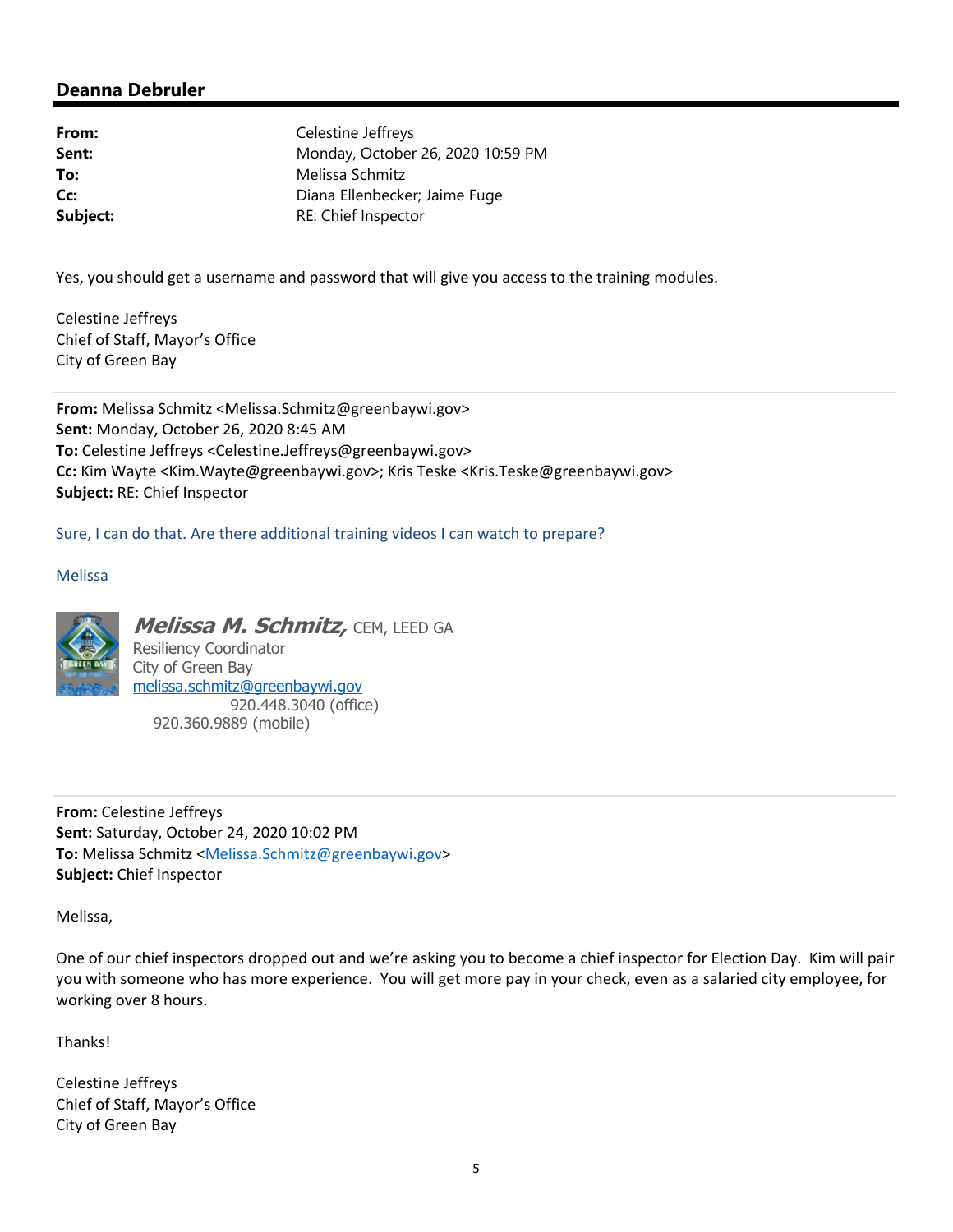**To:** Jaime Fuge **Cc:** Kim Wayte

**From:** Melissa Schmitz **Sent:** Thursday, October 29, 2020 12:11 PM **Subject:** CIT baseline training completed Attachments: Documentation.png

Hi Jaime,

I completed the Baseline CIT training – badge is attached. Please let me know what my steps are.

Thanks,

Melissa

**From:** Wisconsin Elections Commission (via TLC) [mailto:noreply@electiontraining.wi.gov] **Sent:** Thursday, October 29, 2020 12:00 PM **To:** Melissa Schmitz <Melissa.Schmitz@greenbaywi.gov> **Subject:** Congratulations! You just earned a badge!

You have been awarded

#### **Baseline CIT - Completion of Documentation**

More information about this badge can be found on the **Documentation** information page.

You can manage and download the badge from your **Manage badges** page.

Please note: all the information presented is reviewed in detail in the Election Day Manual. As always, Wisconsin Elections Commission staff is ready and willing to answer your questions.

Contact information is listed in the directory of your manual or check the website: elections.wi.gov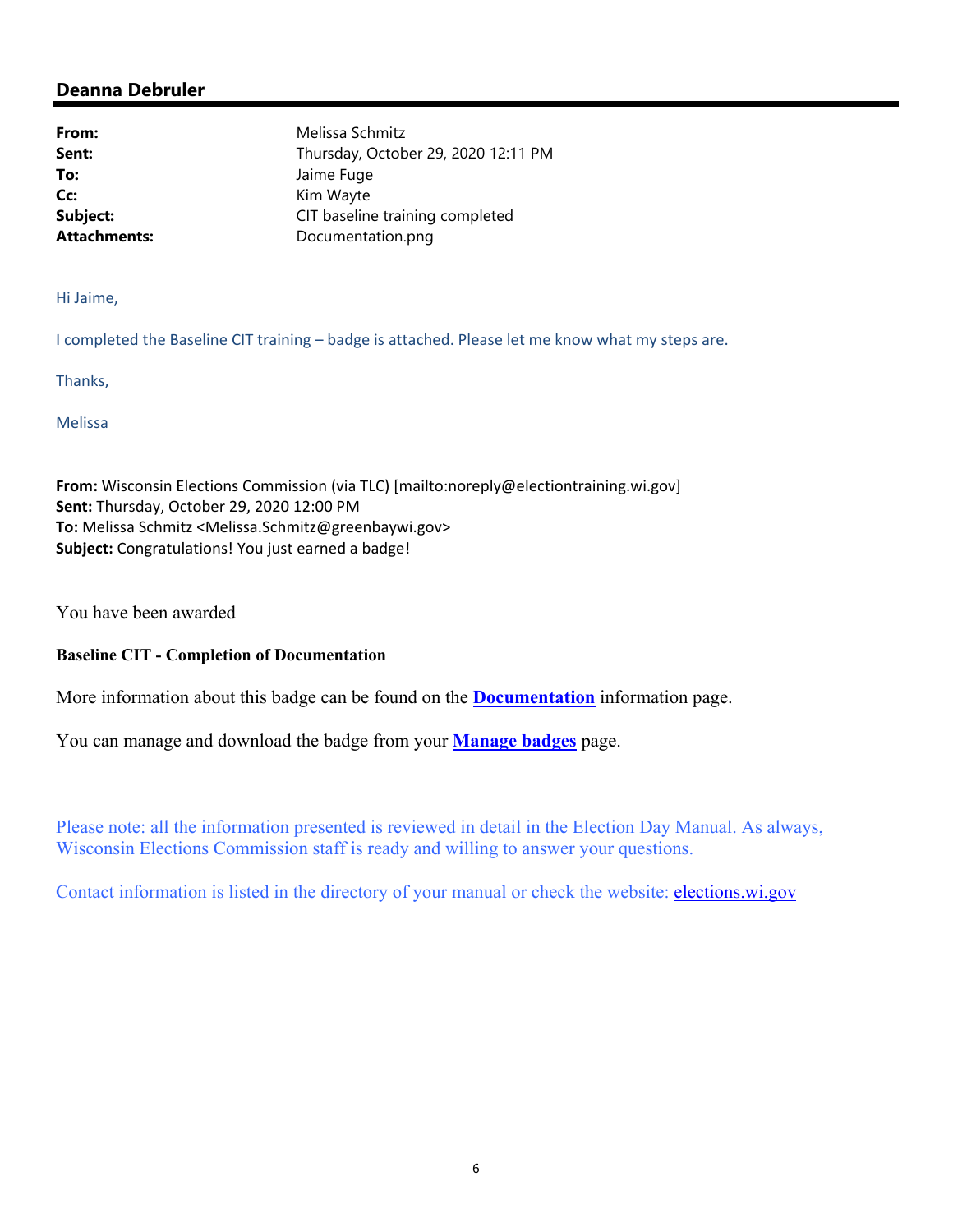From: Kris Teske **Sent:** Monday, October 19, 2020 12:22 PM To: Mary Safranski **Subject:** RE: Citizen Concern

Thank you!

Kris Teske, WCMC Green Bay City Clerk 100 N. Jefferson St., Rm 106 Green Bay, WI 54301 920‐448‐3014



**From:** Mary Safranski **Sent:** Monday, October 19, 2020 12:21 PM **To:** Kris Teske <Kris.Teske@greenbaywi.gov> **Subject:** Citizen Concern

Hi Kris,

Cinde Becker called, and asked that you return her call at She has concerns about the safety of the polling locations on election day, and she asked for your response.

Thank you,

#### **Mary Safranski**

Voter Navigator City of Green Bay (920)448‐3349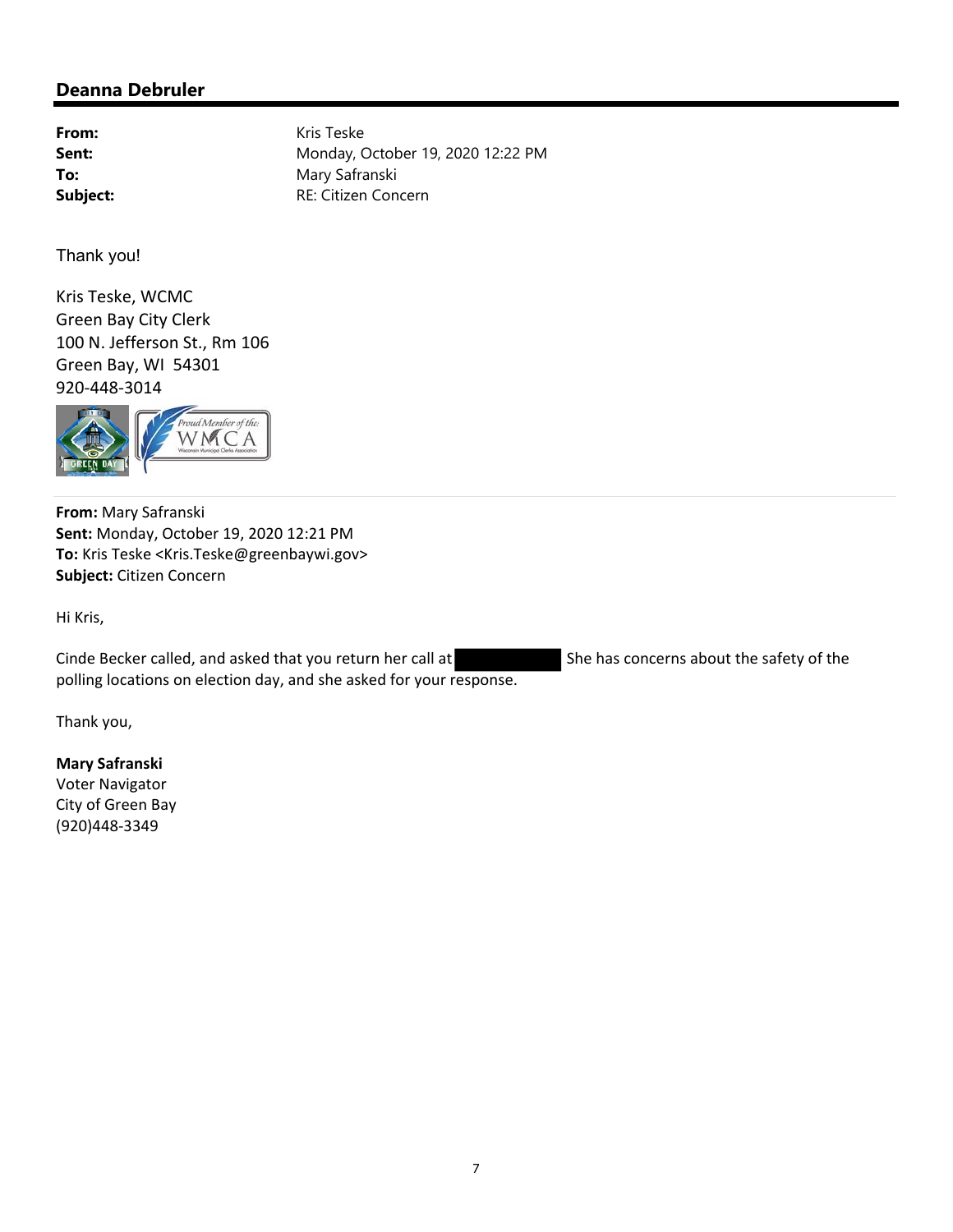From: Jaime Fuge **Sent:** Monday, October 19, 2020 3:39 PM **To:** Mary Safranski **Subject:** RE: Clerk@greenbaywi.gov

That sounds good. I just wanted to confirm.

Thank you, Jaime

**From:** Mary Safranski **Sent:** Monday, October 19, 2020 3:38 PM **To:** Jaime Fuge <Jaime.Fuge@greenbaywi.gov> **Subject:** RE: Clerk@greenbaywi.gov

Hi Jaime,

Yes. I have access to the clerk/clerkinquiries email. I am working through the completed training emails between calls and sending the default "Thank you" response to anyone I add to the list. Please let me know if you want me to respond or process them differently.

Thank you!

**Mary** 

**From:** Jaime Fuge **Sent:** Monday, October 19, 2020 3:24 PM **To:** Mary Safranski; Caleb Jeffreys **Subject:** Clerk@greenbaywi.gov

Hi,

Did you now how to get to the clerk e‐mail? I did not see those answered.

Thank you,

*Jaime*  Administrative Clerk II Green Bay City Hall 100 N Jefferson St. Rm 106 Green Bay, WI 54301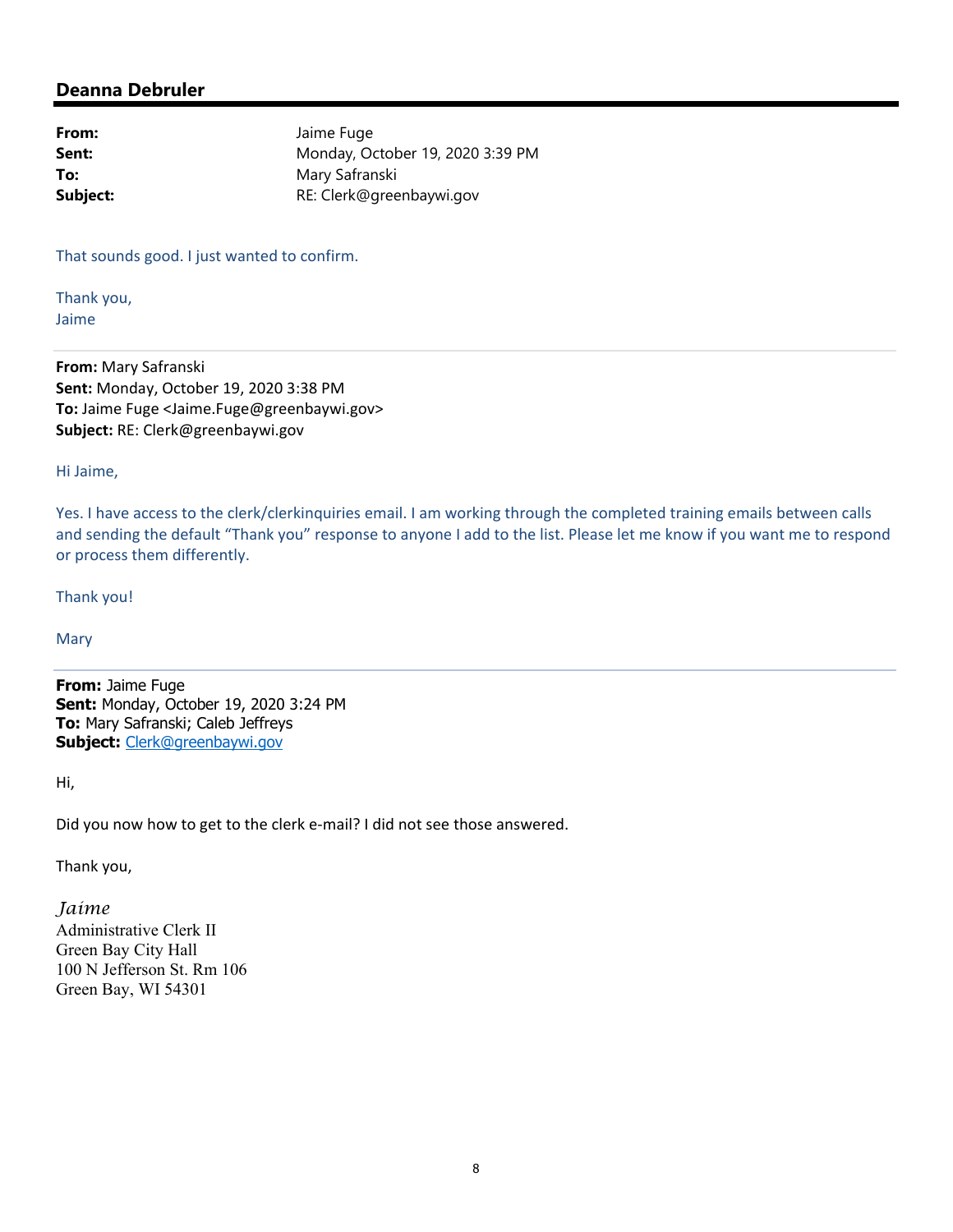**From:** Celestine Jeffreys **Sent:** Friday, October 23, 2020 12:50 PM **To:** Amaad Rivera; Kim Wayte **Subject:** RE: Concerned In-Person Voter

Yes, I will ask the door attendants to ensure social distancing.



**Celestine Jeffreys** 

Chief of Staff Office of the Mayor 920.448.3006

**From:** Amaad Rivera <Amaad.Rivera@greenbaywi.gov> **Sent:** Friday, October 23, 2020 12:36 PM **To:** Kim Wayte <Kim.Wayte@greenbaywi.gov>; Celestine Jeffreys <Celestine.Jeffreys@greenbaywi.gov> **Subject:** Re: Concerned In‐Person Voter

Kim,

Thank you for bringing this to our attention, Celestine will handle this. Let me know if I can assist with anything else.

‐ Amaad

Amaad Rivera‐Wagner *Community Liaison* Office of the Mayor 100 North Jefferson Street ‐ Room 200 Green Bay, Wisconsin 54301



On Oct 23, 2020, at 11:51 AM, Kim Wayte <Kim.Wayte@greenbaywi.gov> wrote: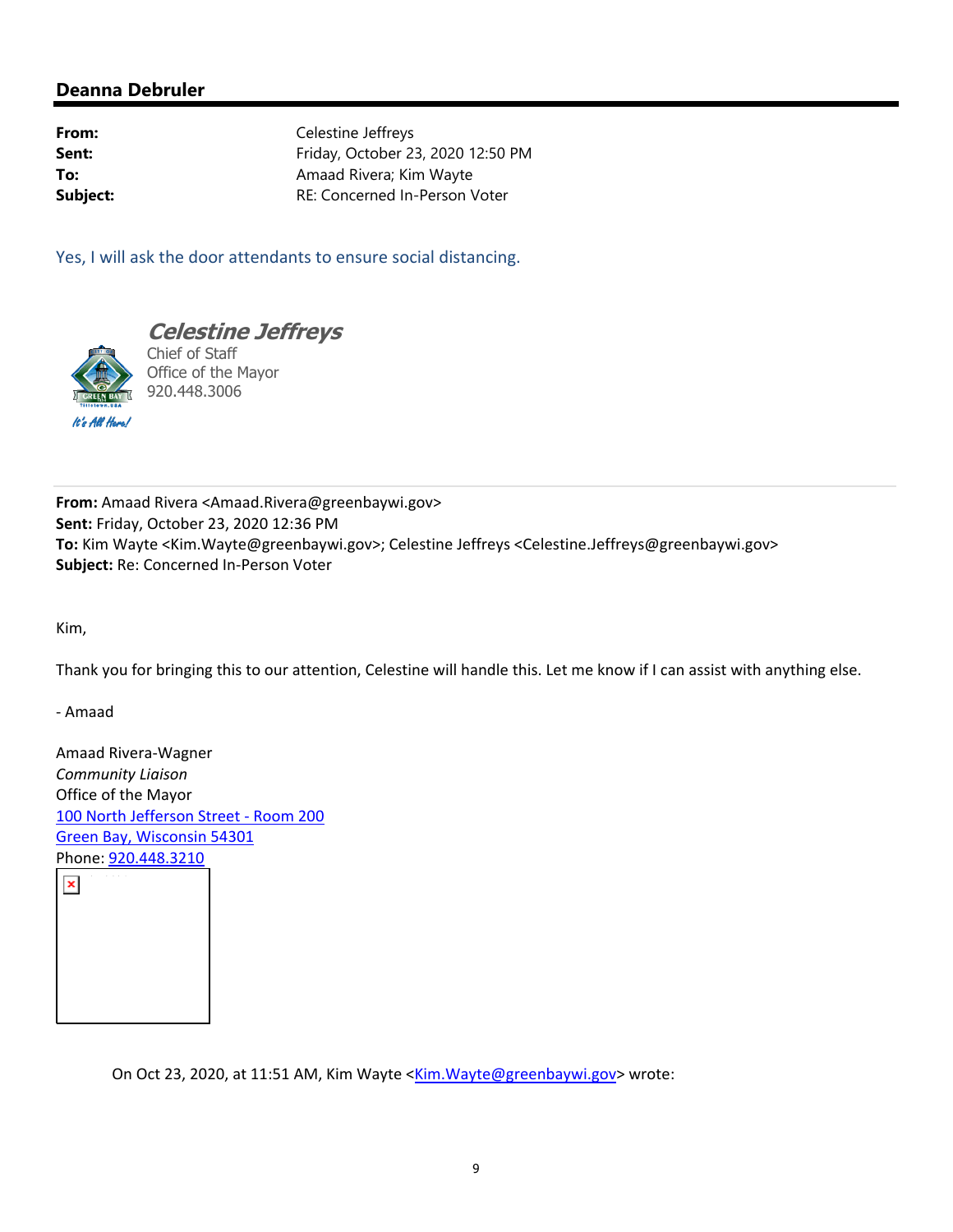**From:** Kris Teske **Sent:** Thursday, October 22, 2020 5:33 PM To: Kim Wayte <Kim.Wayte@greenbaywi.gov> **Subject:** FW: Concerned In‐Person Voter

Can you have the people at the doors make sure people are social distancing?

Kris Teske, WCMC Green Bay City Clerk 100 N. Jefferson St., Rm 106 Green Bay, WI 54301 920‐448‐3014 <image003.png>

<image004.jpg>

**From:** Mary Safranski **Sent:** Thursday, October 22, 2020 3:59 PM To: Kris Teske <Kris.Teske@greenbaywi.gov> **Subject:** Concerned In‐Person Voter

Hello Kris,

A voter, Joann Micke, called and asked that I relay a message. She came in to vote at 8:00am this morning, Oct. 22, and had to leave because people were not social distancing while waiting to come into City Hall to vote. She is planning to come in again tomorrow, Oct. 23, in hopes that the situation will improve. She is concerned because she has an autoimmune disorder and would like to know what steps are in place to ensure people are social distancing while waiting outside and inside the building to cast their early in-person absentee vote. Her number is

Thank you,

# **Mary Safranski**

Voter Navigator City of Green Bay (920)448‐3349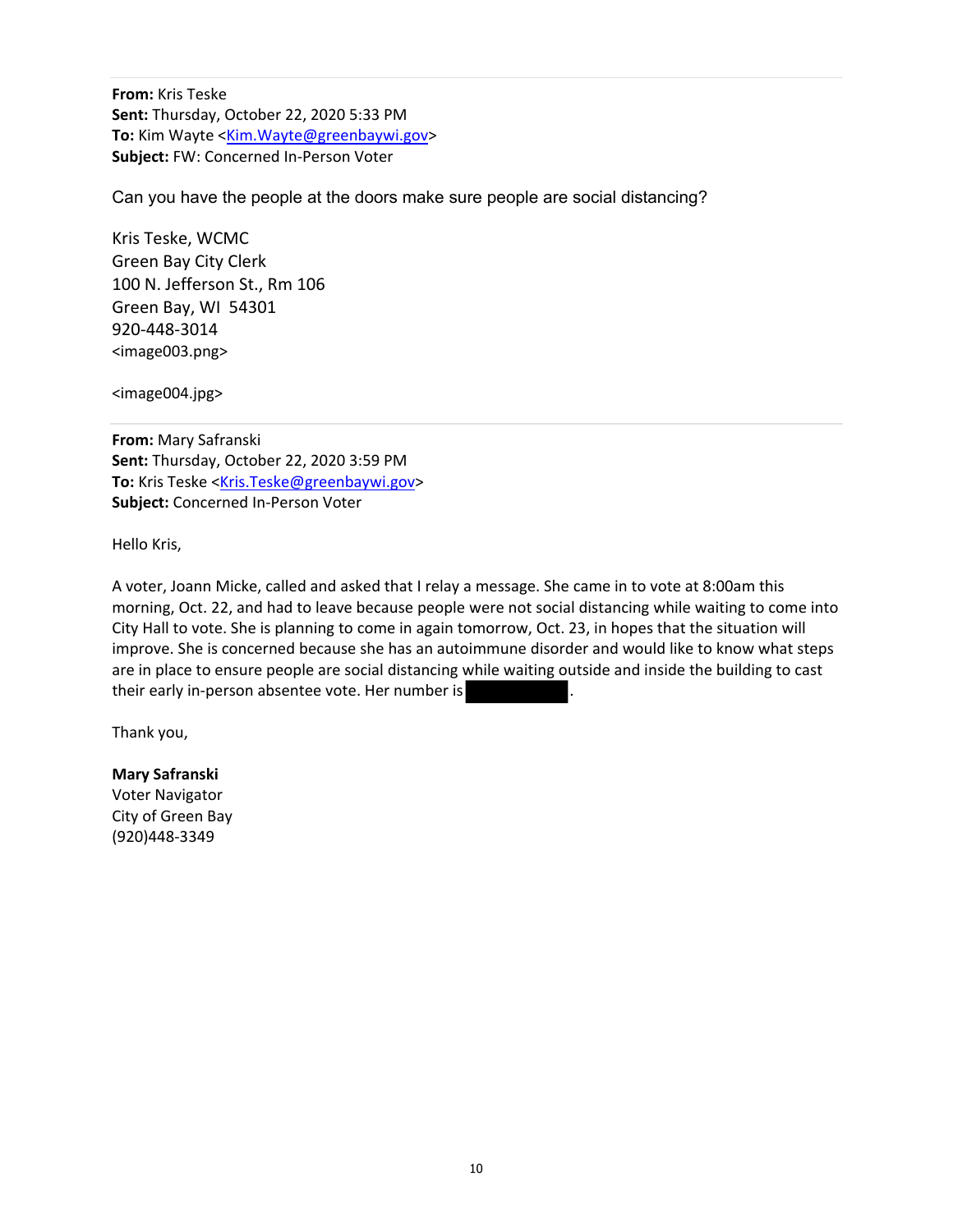**From:** Mary Safranski **Sent:** Friday, October 23, 2020 10:43 AM **To:** Kim Wayte **Subject:** Concerned In-Person Voter

Hello Kim,

Catherine Meves called this morning to express a concern about in‐person voting. While she was casting her ballot, she asked the individual helping her a question which may have distracted that person, and noticed that her absentee ballot had not been stamped. She mentioned it to the individual, and they made the correction to her ballot. However, she is concerned with how easy it might be for one of us to forget one of these steps like initialing or stamping the ballot, and wanted to know what steps are in place to correct mistakes that might occur on our side. Her number is address 2852 S. Fox Run Circle. I already verified this morning with Jaime that her ballot was accepted.

Thank you,

**Mary Safranski** Voter Navigator City of Green Bay (920)448‐3349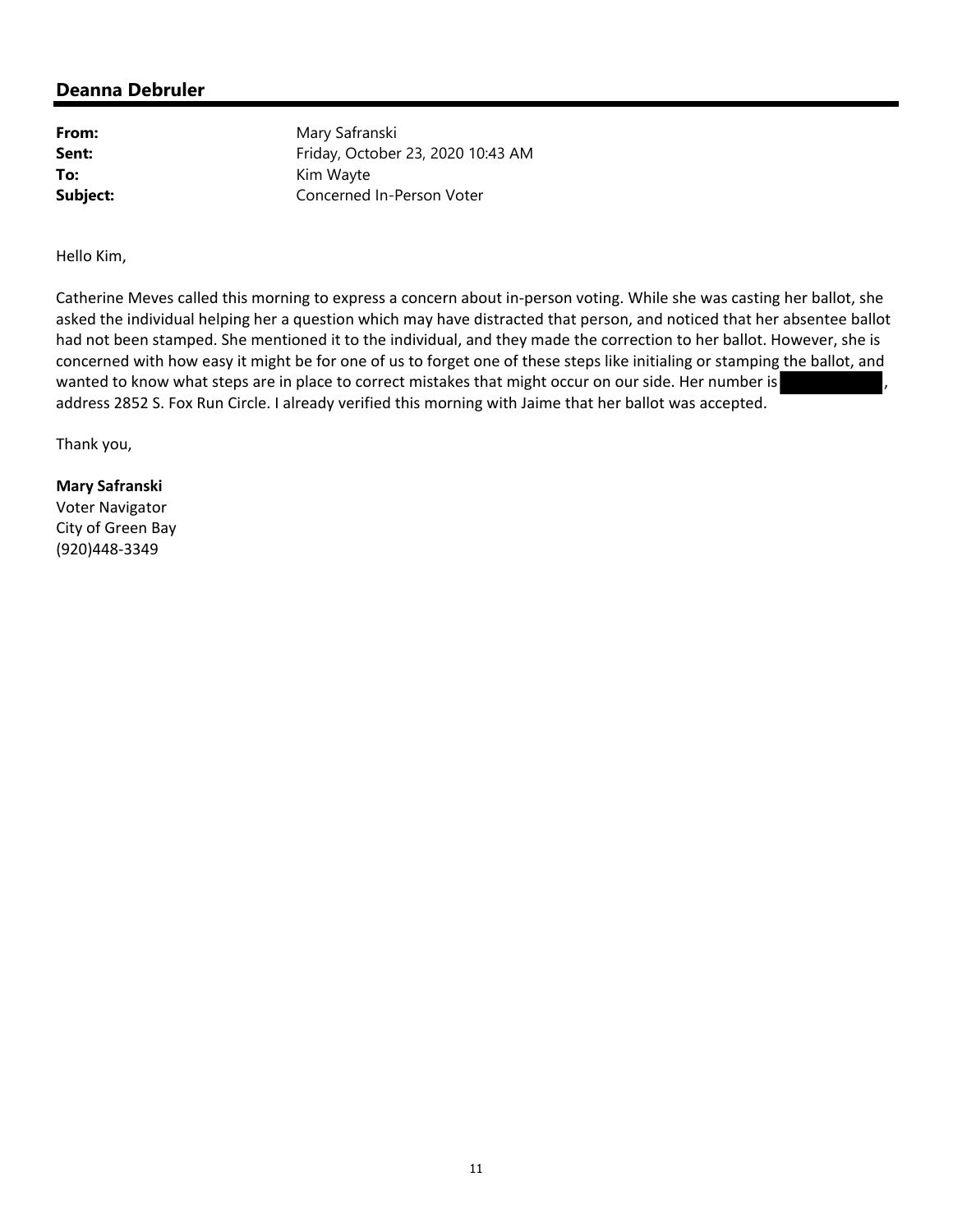**From:** Celestine Jeffreys **Sent:** Wednesday, October 28, 2020 9:09 AM **To:** Vanessa Chavez; Joanne Bungert; Kim Wayte; Diana Ellenbecker **Subject:** RE: Cubby Hole Bar & Grill Biden Signs

Great, thanks!

Celestine Jeffreys Chief of Staff, Mayor's Office City of Green Bay

**From:** Vanessa Chavez <Vanessa.Chavez@greenbaywi.gov> **Sent:** Wednesday, October 28, 2020 8:59 AM **To:** Celestine Jeffreys <Celestine.Jeffreys@greenbaywi.gov>; Joanne Bungert <Joanne.Bungert@greenbaywi.gov>; Kim Wayte <Kim.Wayte@greenbaywi.gov>; Diana Ellenbecker <Diana.Ellenbecker@greenbaywi.gov> **Subject:** RE: Cubby Hole Bar & Grill Biden Signs

Joanne was correct. I misspoke. We can only regulate public areas, not private property. So, no nothing need be done.

Vanessa R. Chavez, *City Attorney*  City of Green Bay (920) 448-3080 Vanessa.Chavez@greenbaywi.gov

**LEGAL DISCLAIMER:** This message and all attachments may be confidential or protected by privilege. If you are not the intended recipient, you are hereby notified that any disclosure, copying, distribution or use of the information contained in or attached to this message is strictly prohibited. Please notify the sender of the delivery error by replying to this message, and then delete it from your system. Thank you.

**From:** Vanessa Chavez **Sent:** Wednesday, October 28, 2020 8:36 AM **To:** 'Celestine Jeffreys' <Celestine.Jeffreys@greenbaywi.gov>; Joanne Bungert <Joanne.Bungert@greenbaywi.gov>; Kim Wayte <Kim.Wayte@greenbaywi.gov>; Diana Ellenbecker <Diana.Ellenbecker@greenbaywi.gov> **Subject:** RE: Cubby Hole Bar & Grill Biden Signs

Joanne and I have different recollections on this, so now we have to do some research.

Vanessa R. Chavez, *City Attorney*  City of Green Bay (920) 448-3080 Vanessa.Chavez@greenbaywi.gov

LEGAL DISCLAIMER: This message and all attachments may be confidential or protected by privilege. If you are not the intended recipient, you are hereby notified that any disclosure, copying, distribution or use of the information contained in or attached to this message is strictly prohibited. Please notify the sender of the delivery error by replying to this message, and then delete it from your system. Thank you.

**From:** Celestine Jeffreys [mailto:Celestine.Jeffreys@greenbaywi.gov] **Sent:** Tuesday, October 27, 2020 8:21 PM **To:** Vanessa Chavez <Vanessa.Chavez@greenbaywi.gov>; Joanne Bungert <Joanne.Bungert@greenbaywi.gov>; Kim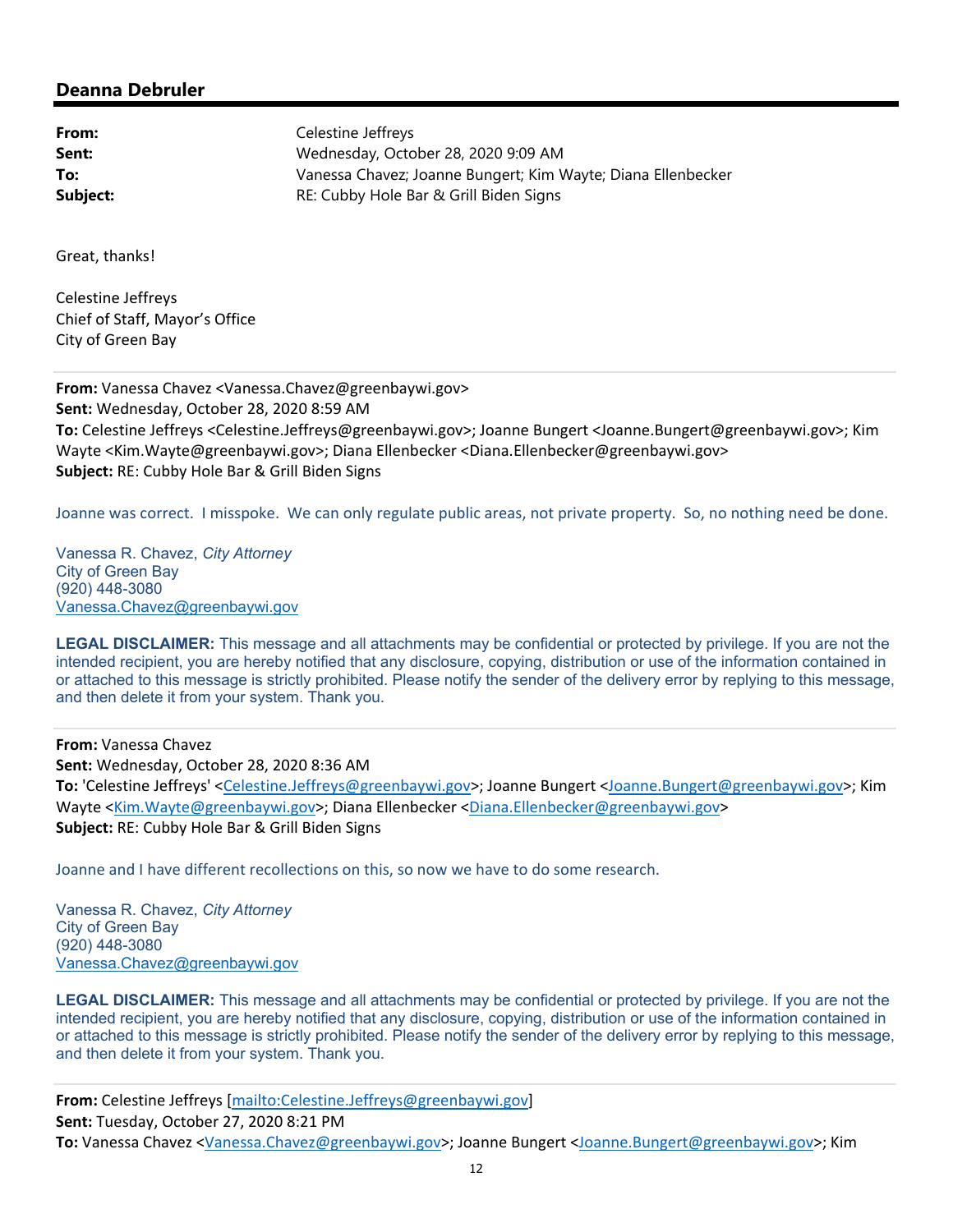Wayte <Kim.Wayte@greenbaywi.gov>; Diana Ellenbecker <Diana.Ellenbecker@greenbaywi.gov> **Subject:** RE: Cubby Hole Bar & Grill Biden Signs

How do we address this issue? How can I help?

Celestine Jeffreys Chief of Staff, Mayor's Office City of Green Bay

**From:** Vanessa Chavez <Vanessa.Chavez@greenbaywi.gov> **Sent:** Tuesday, October 27, 2020 8:02 PM **To:** Celestine Jeffreys <Celestine.Jeffreys@greenbaywi.gov>; Joanne Bungert <Joanne.Bungert@greenbaywi.gov>; Kim Wayte <Kim.Wayte@greenbaywi.gov>; Diana Ellenbecker <Diana.Ellenbecker@greenbaywi.gov> **Subject:** RE: Cubby Hole Bar & Grill Biden Signs

Not sure if anyone has already responded, but yes, on 11/3, this will be an issue and we will need to regulate it as electioneering within 100 feet of the polls.

Vanessa R. Chavez, *City Attorney*  City of Green Bay (920) 448-3080 Vanessa.Chavez@greenbaywi.gov

**LEGAL DISCLAIMER:** This message and all attachments may be confidential or protected by privilege. If you are not the intended recipient, you are hereby notified that any disclosure, copying, distribution or use of the information contained in or attached to this message is strictly prohibited. Please notify the sender of the delivery error by replying to this message, and then delete it from your system. Thank you.

**From:** Celestine Jeffreys [mailto:Celestine.Jeffreys@greenbaywi.gov] **Sent:** Monday, October 26, 2020 10:21 PM **To:** Vanessa Chavez <Vanessa.Chavez@greenbaywi.gov>; Joanne Bungert <Joanne.Bungert@greenbaywi.gov>; Kim Wayte <Kim.Wayte@greenbaywi.gov>; Diana Ellenbecker <Diana.Ellenbecker@greenbaywi.gov> **Subject:** FW: Cubby Hole Bar & Grill Biden Signs

This is from one of the voter navigators. Is there an issue with the Biden signs?

Celestine Jeffreys Chief of Staff, Mayor's Office City of Green Bay

**From:** Caleb Jeffreys <Caleb.Jeffreys@greenbaywi.gov> **Sent:** Monday, October 26, 2020 3:31 PM **To:** Celestine Jeffreys <Celestine.Jeffreys@greenbaywi.gov> **Subject:** Cubby Hole Bar & Grill Biden Signs

#### Good afternoon,

I just got a call from a resident who notified me that the Cubby Hole Bar & Grill has a lot of political signs up around their property. This building is connected to the Green Bay Labor Temple Association which is a polling location for this election. Although the signs are on private property, they are within 100 feet of a polling location. Will someone have to notify Cubby Hole Bar & Grill that they have to take down their signs on Nov. 3rd?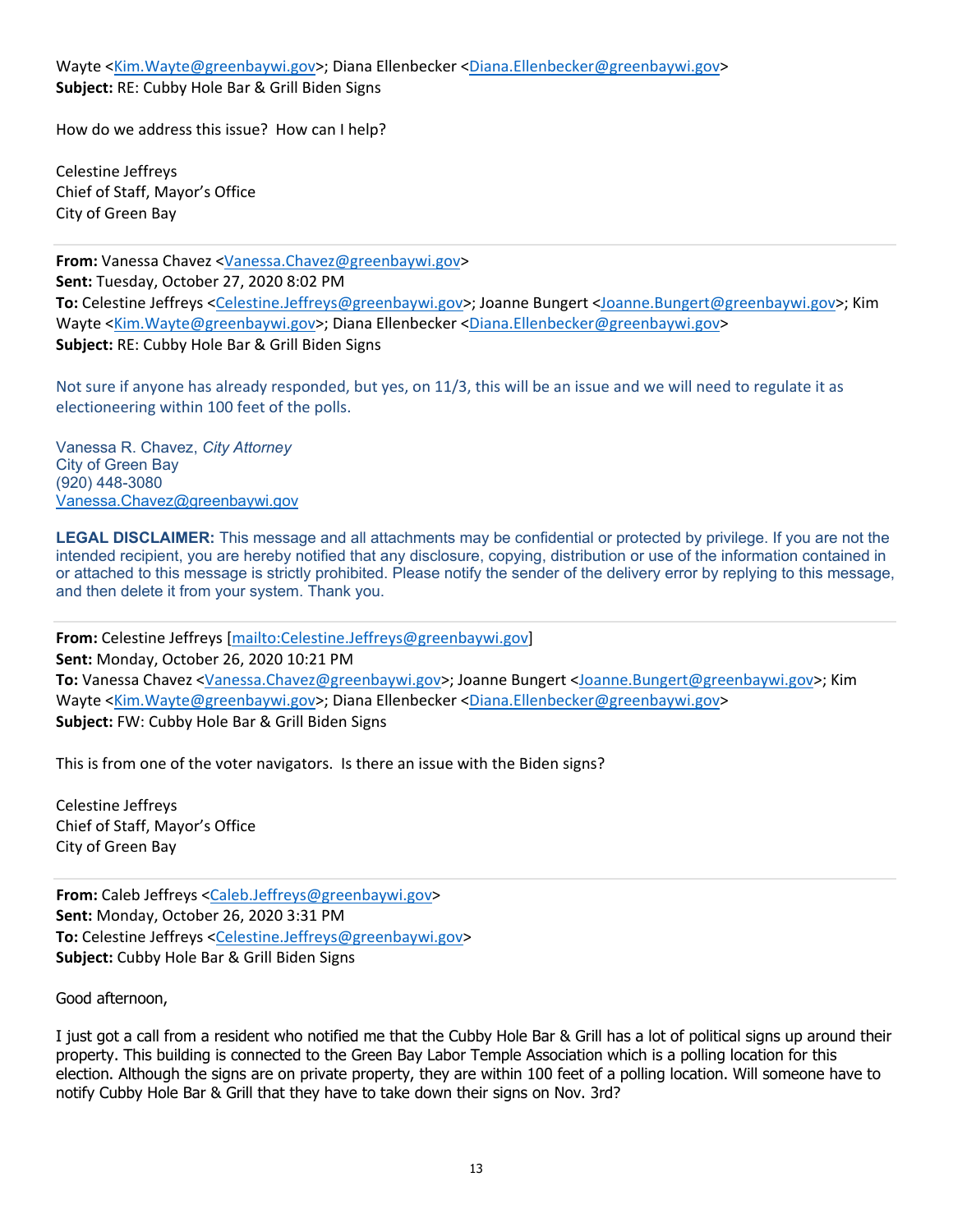| <b>Caleb Jeffreys</b>  |
|------------------------|
|                        |
| <b>Voter Navigator</b> |

**City of Green Bay**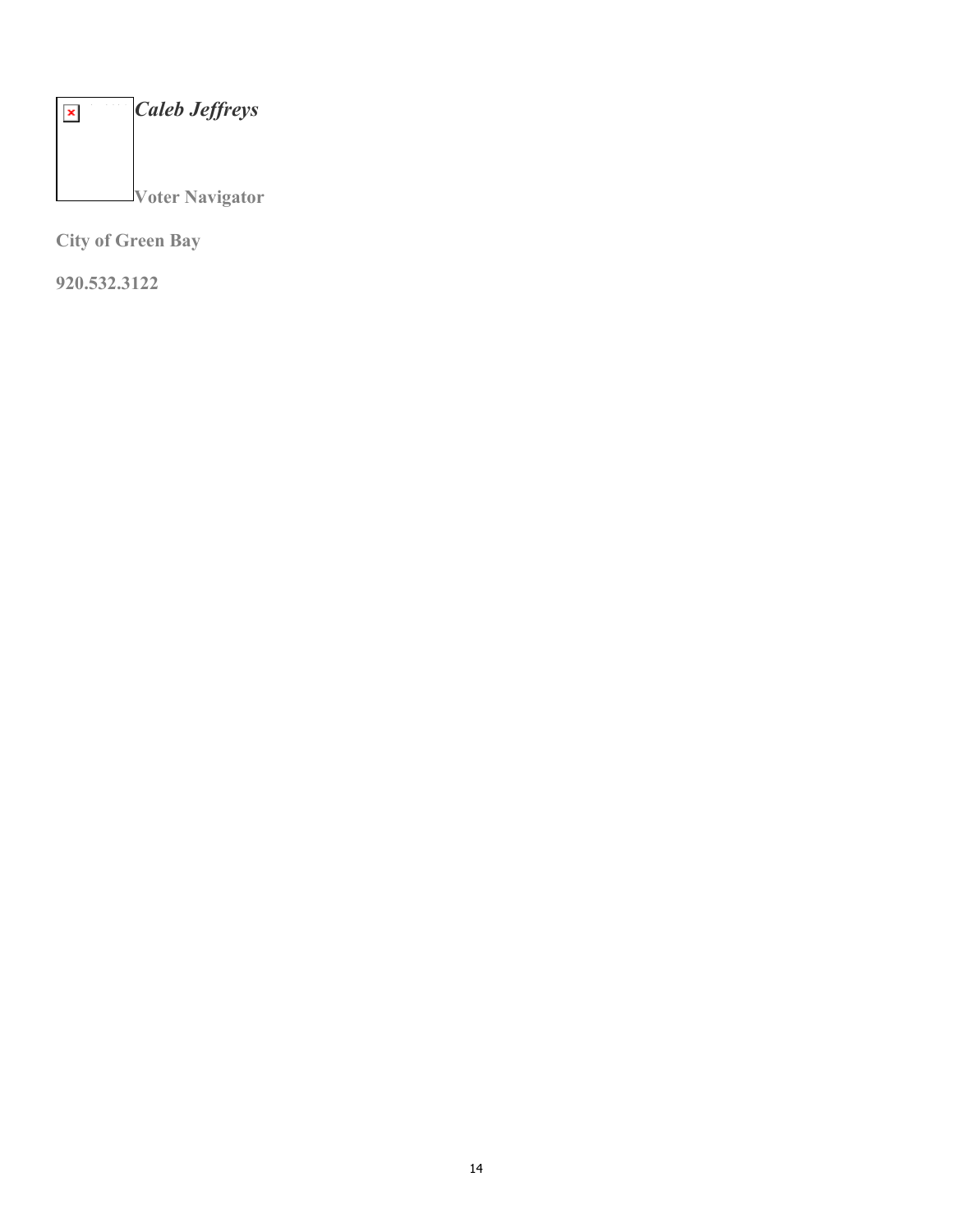| Celestine Jeffreys                     |
|----------------------------------------|
| Monday, October 26, 2020 10:21 PM      |
| Caleb Jeffreys                         |
| RE: Cubby Hole Bar & Grill Biden Signs |
|                                        |

Thanks, Caleb!! I sent it onto the clerk's office and the law department.

Celestine Jeffreys Chief of Staff, Mayor's Office City of Green Bay

**From:** Caleb Jeffreys <Caleb.Jeffreys@greenbaywi.gov> **Sent:** Monday, October 26, 2020 3:31 PM **To:** Celestine Jeffreys <Celestine.Jeffreys@greenbaywi.gov> **Subject:** Cubby Hole Bar & Grill Biden Signs

Good afternoon,

I just got a call from a resident who notified me that the Cubby Hole Bar & Grill has a lot of political signs up around their property. This building is connected to the Green Bay Labor Temple Association which is a polling location for this election. Although the signs are on private property, they are within 100 feet of a polling location. Will someone have to notify Cubby Hole Bar & Grill that they have to take down their signs on Nov. 3rd?

| <b>Caleb Jeffreys</b>  |
|------------------------|
|                        |
| <b>Voter Navigator</b> |

**City of Green Bay**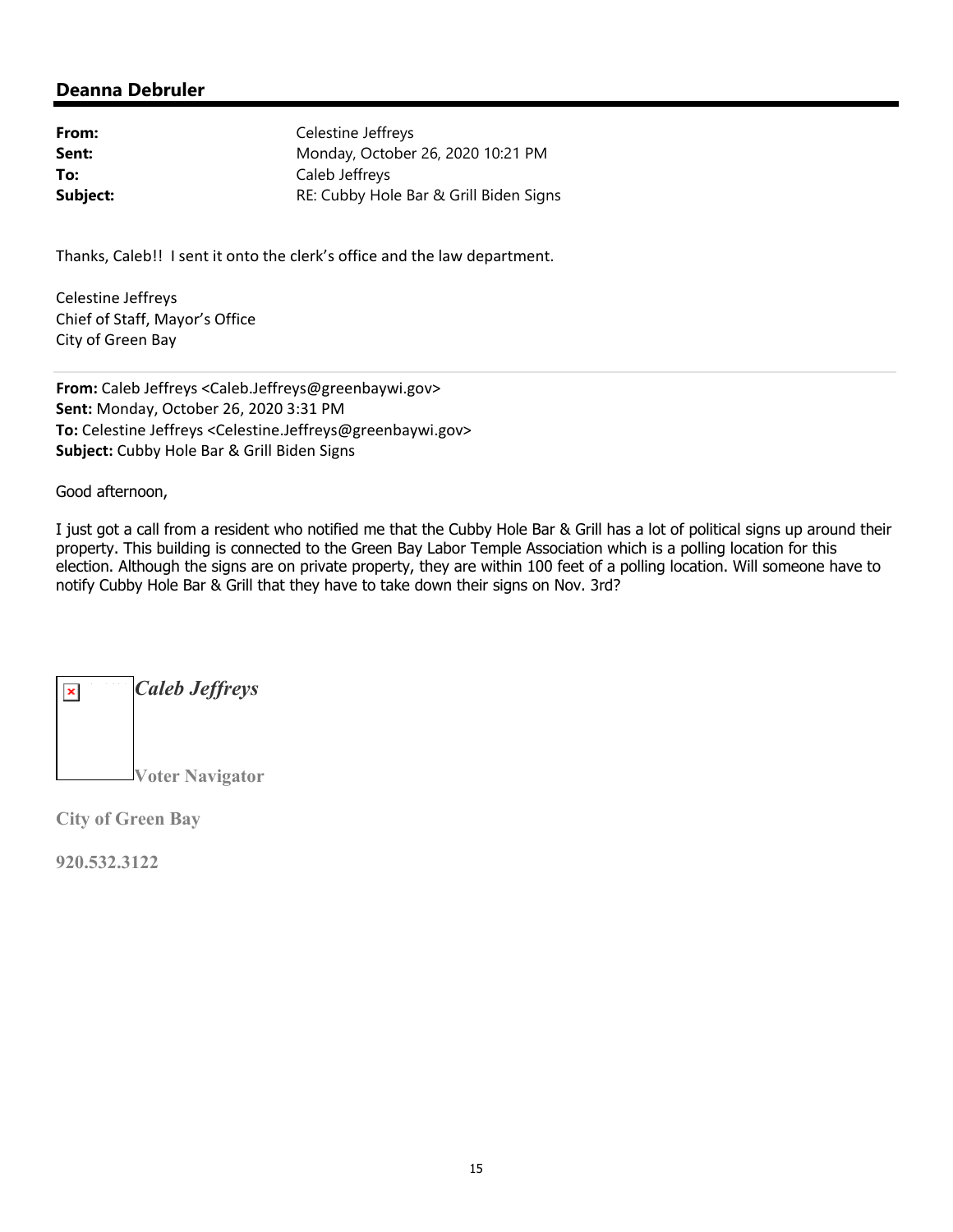From: Jaime Fuge **Sent:** Friday, October 30, 2020 12:50 PM **To:** Melissa Schmitz **Subject:** RE: District 5, Ward 20 Election Workers

Hi,

I will find you a new person for Maxwell.

Thank you, Jaime

**From:** Melissa Schmitz [mailto:Melissa.Schmitz@greenbaywi.gov] **Sent:** Friday, October 30, 2020 12:24 PM **To:** Jaime Fuge <Jaime.Fuge@greenbaywi.gov> **Subject:** FW: District 5, Ward 20 Election Workers

Hi Jamie,

Letting you know that Sara did not get a chance reach out to the Ward 20 workers last Friday. I just got this from Craig Maxwell- he claims he wasn't offered training and will not be able to work the election.

After I sent the email to my group this morning, I followed up with phone calls, but had to leave voicemails with most everyone. So far I have 4 confirmed workers (5 if you include me).

Hopefully we have enough.

Melissa



**Melissa M. Schmitz,** CEM, LEED GA Resiliency Coordinator Department of Public Works City of Green Bay melissa.schmitz@greenbaywi.gov 920.448.3040 (office) 920.360.9889 (cell)

| From: Craig T. Maxwell [mailto:                                                                         |               |                  |                  |
|---------------------------------------------------------------------------------------------------------|---------------|------------------|------------------|
| Sent: Friday, October 30, 2020 12:10 PM                                                                 |               |                  |                  |
| To: Melissa Schmitz <melissa.schmitz@greenbaywi.gov>; Alison Selk &lt;</melissa.schmitz@greenbaywi.gov> |               |                  | ; Austin Willems |
| Barbara Myer                                                                                            |               | >; Chadell Perez |                  |
| Deborah Lynn                                                                                            | ; Helen Hearn |                  | James Coakley    |
| ; Jeanne Schulz                                                                                         |               | ; Kayla Willems  |                  |
| Maura Vazquez                                                                                           |               |                  |                  |
| And International Antiques, Franco Antiquia in the case of                                              |               |                  |                  |

**Cc:** Jaime Fuge <Jaime.Fuge@greenbaywi.gov> **Subject:** RE: District 5, Ward 20 Election Workers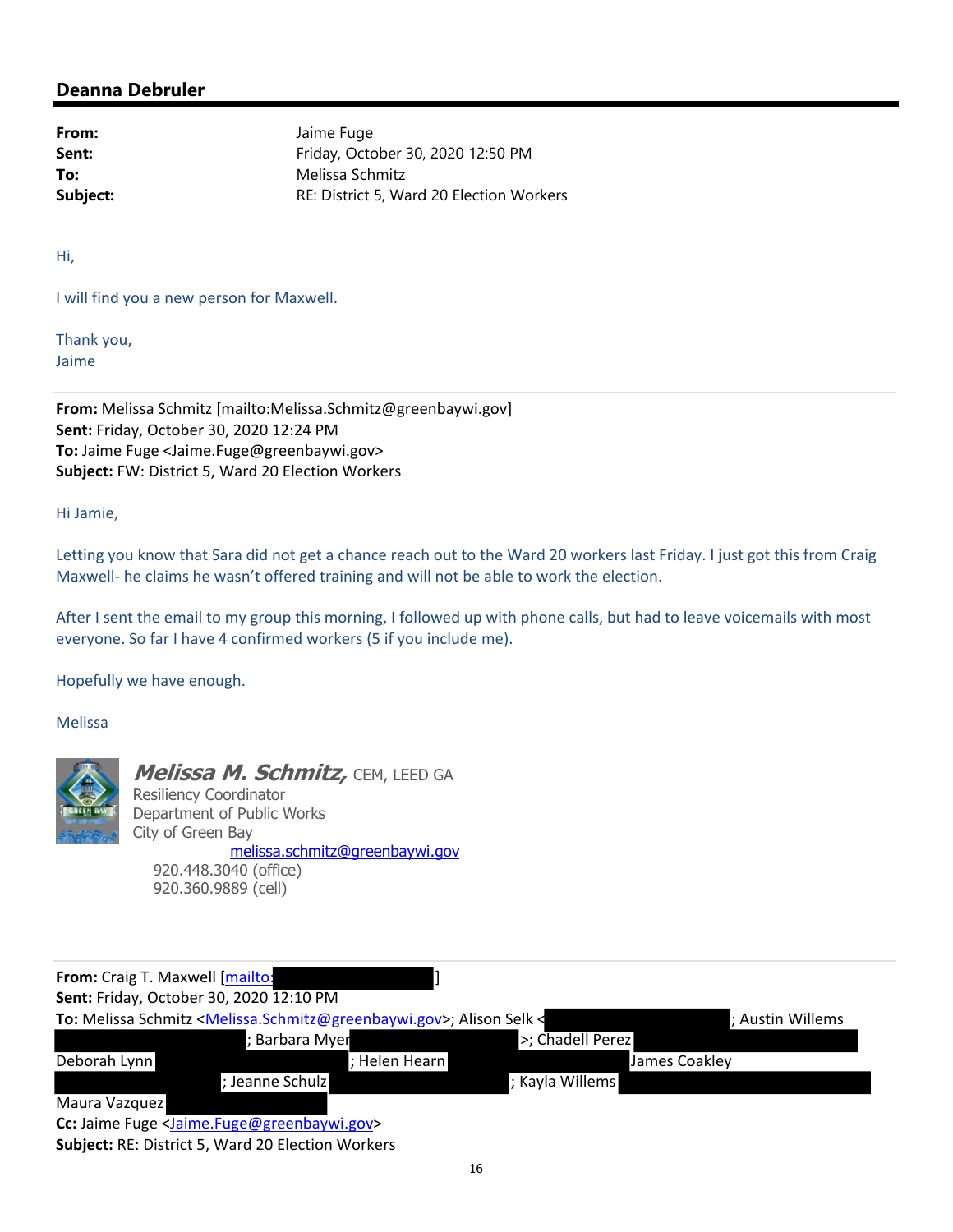I'm not going to be able to make it. I just got scheduled to work. Additionally, I was just told that I was to have had some training, and that was not offered or mentioned, so I don't know if I would've been able to help, anyway.

Good luck with everything.

Craig T. Maxwell

Sent from Mail for Windows 10

**From:** Melissa Schmitz **Sent:** Friday, October 30, 2020 9:00 AM **To:** Alison Selk; Austin Willems; Barbara Myer; Chadell Perez; Craig Maxwell; Deborah Lynn; Helen Hearn; James Coakley; Jeanne Schulz; Kayla Willems; Maura Vazquez **Cc:** Jaime Fuge **Subject:** District 5, Ward 20 Election Workers **Importance:** High

Hi District 5, Ward 20 Election Workers!

My name is Melissa Schmitz and I'm the Chief Election Inspector for our group. This is my first time as an election inspector and I'm super excited to be working with all of you next Tuesday.

Thanks for your willingness to work the polls for the election. We will be stationed at the Wildlife Sanctuary (1660 East Shore Drive) serving ward 20. There will be several other wards also located at the Wildlife Sanctuary, so fortunately, we will have plenty of help if we have any questions. Please arrive at 6:30 AM. The polls open at 7 am, so we need to be ready to go. You'll also want to bring food and drink for yourself that day.

If something has changed and you are unable to work the polls on Tuesday, November 3, please let me or Jaime Fuge know as soon as possible. Please don't hesitate to reach out with any questions- I'll do my best to answer them. I look forward to meeting and working with you this Tuesday, November 3.

The Election Inspector Manual is attached for your review. Thanks again in advance!

Melissa Schmitz melissa.schmitz@greenbaywi.gov 920‐360‐9889 (cell)

\_\_\_\_\_\_\_\_\_\_\_\_\_\_\_\_\_\_\_\_\_\_

Below is some information from Jaime Fuge, Administrative Clerk for the City of Green Bay. You may have already been emailed this information at an earlier date.

\_\_\_\_\_\_\_\_\_\_\_\_\_\_\_\_\_\_\_\_\_\_\_\_\_\_\_\_\_\_\_\_\_\_\_\_\_\_\_\_\_\_\_\_\_\_\_\_\_\_\_\_\_\_\_\_\_\_\_\_\_\_\_\_\_\_\_\_\_\_\_\_\_\_\_\_\_\_\_\_\_\_\_\_\_\_\_\_\_\_\_\_\_\_\_\_\_\_

Attached is the Election Inspector Manual for the City of Green Bay. Inserted pages are a little fuzzy but clean copies of the inserted pages are at the polling location on Election Day for reference. Page 31 is only a sample these are not the polling locations on Election Day. Photo ID and Proof of Residence can be found on the Wisconsin Elections Commission's website if you would like to see a clean copy in a short version ‐

https://elections.wi.gov/sites/elections.wi.gov/files/2019‐01/POR%20vs%20POI.pdf. Please view the following video by the Wisconsin Elections Commission (WEC): "Election Day

Duties"https://elections.wi.gov/publications/video/Election Day Duties. In the video take note of the section titled -Cell Phones, Videos & Selfies, this is the latest information that has come out of the WEC. After reading the manual and listening to the webinar please email ClerkInquiries@greenbaywi.gov stating you finished the training.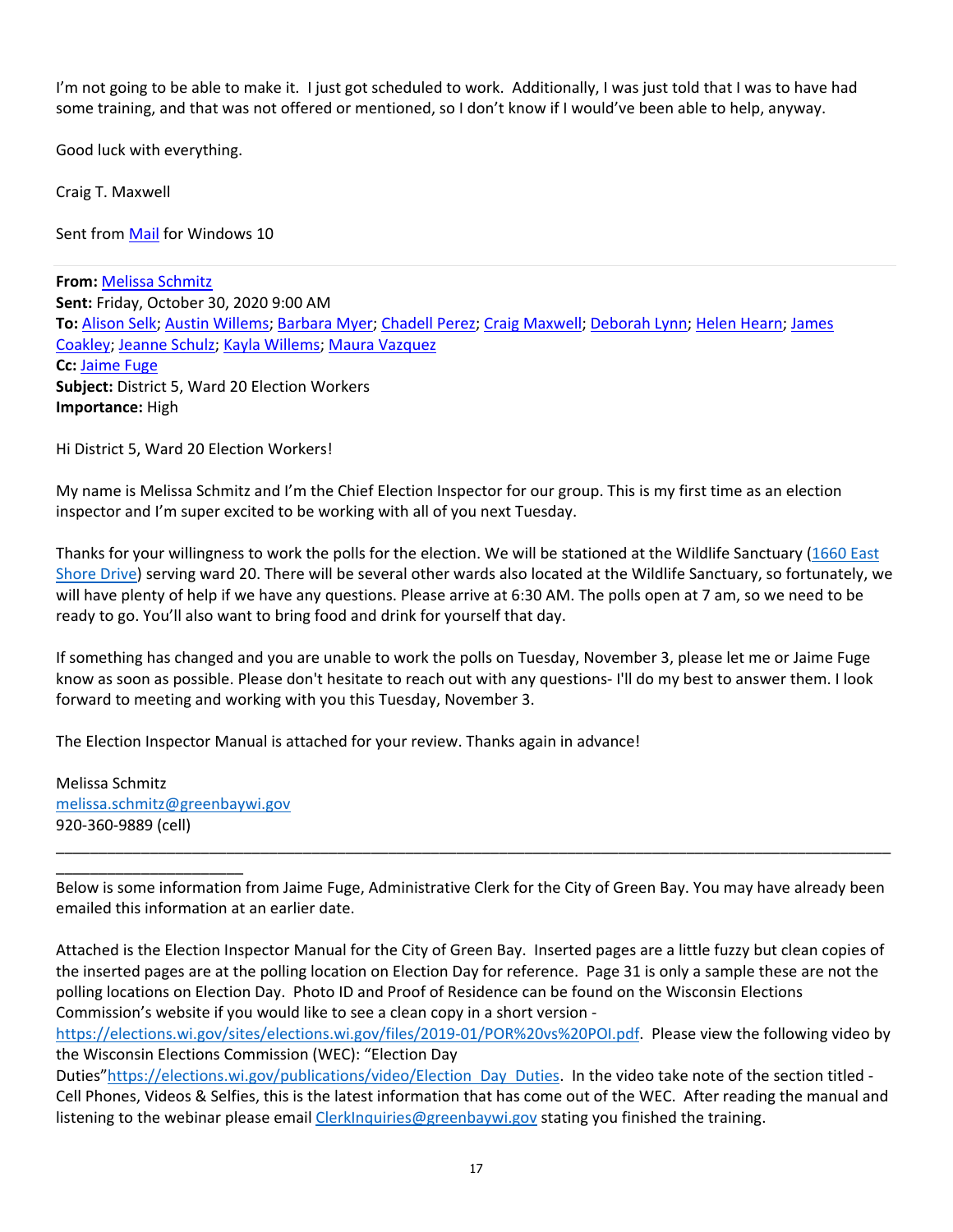After you read the manual and listen to the video don't feel like you should know all of it. This is to get you familiar with the process and terminology. On Election Day you will be given a job by the Chief Inspector and they or another seasoned poll worker will guide you.

The second training will be a 45-minute video: https://youtu.be/4Tro-jdtl3Q

The third training is Lt. Ramo's: https://youtu.be/40MDSBFDLIc



**Melissa M. Schmitz,** CEM, LEED GA Resiliency Coordinator City of Green Bay melissa.schmitz@greenbaywi.gov 920.448.3040 (office) 920.360.9889 (cell)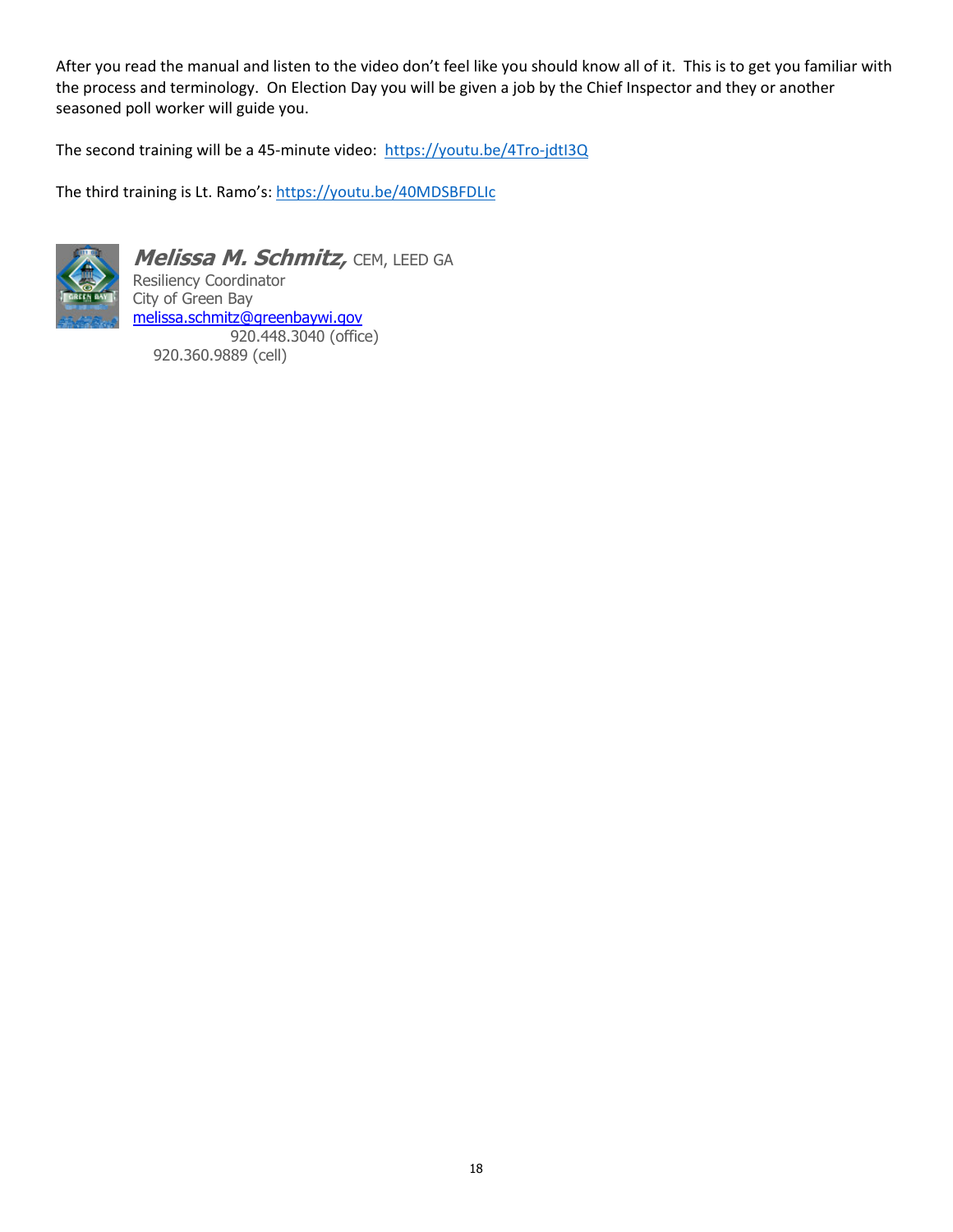| From:    | Jaime Fuge                                                                 |
|----------|----------------------------------------------------------------------------|
| Sent:    | Wednesday, October 21, 2020 10:48 AM                                       |
| To:      | Caleb Jeffreys                                                             |
| Subject: | RE: Do poll worker applicants need to fill out the rehired annuitant form? |

Only if they are retired or have worked for the City or State Retirement system.

**From:** Caleb Jeffreys **Sent:** Wednesday, October 21, 2020 10:45 AM **To:** Jaime Fuge <Jaime.Fuge@greenbaywi.gov> **Subject:** Do poll worker applicants need to fill out the rehired annuitant form?

*Caleb Jeffreys*  $\pmb{\times}$ **Voter Navigator** 

**City of Green Bay**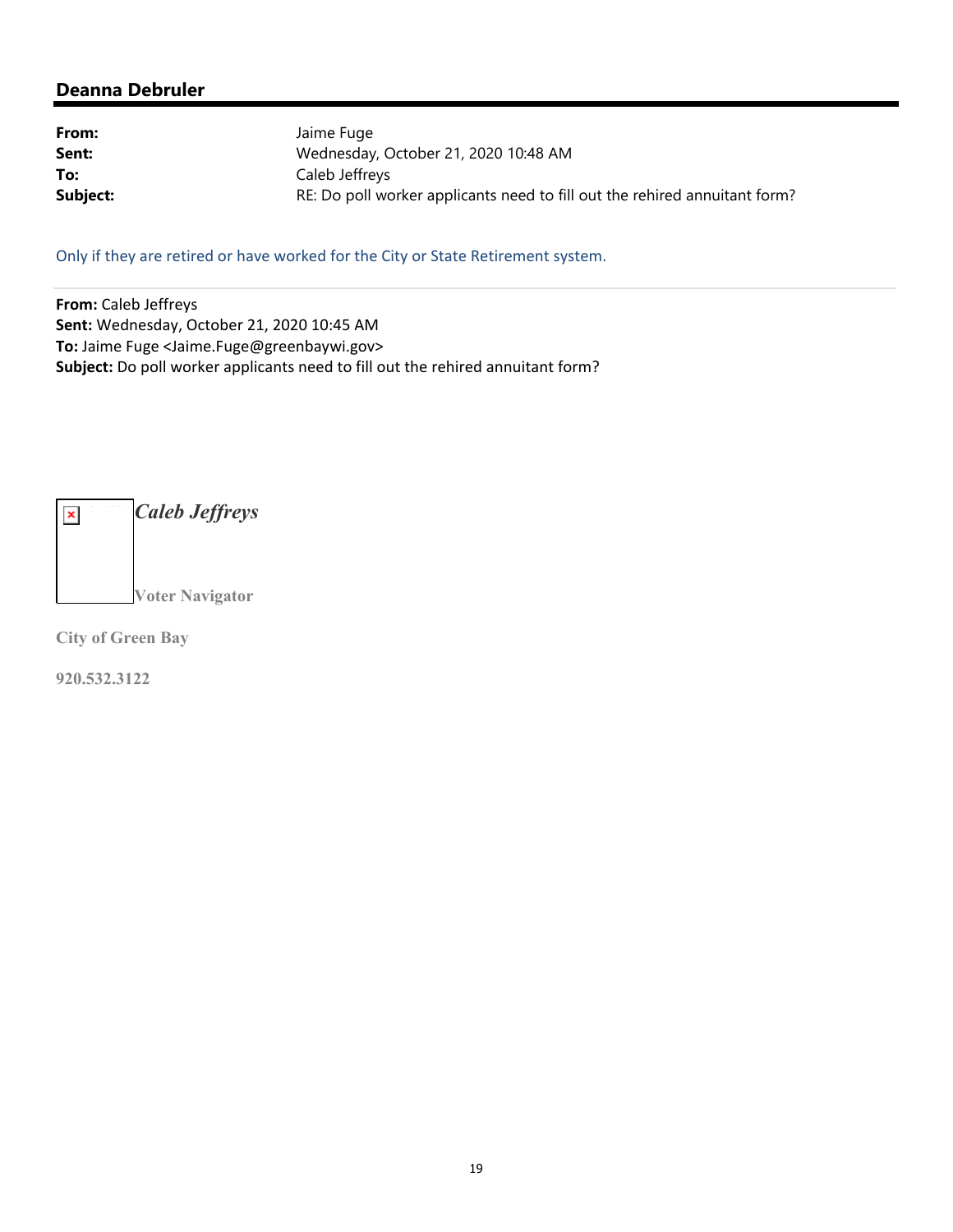From: Jaime Fuge **Sent:** Monday, November 2, 2020 2:37 PM To: Mary Safranski **Subject:** RE: Election Inspector Training for Payroll

Hi,

Do you know who are the brand new people from today? I added an official list this morning to payroll.

Thank you, Jaime

**From:** Mary Safranski **Sent:** Monday, November 2, 2020 2:29 PM **To:** Jaime Fuge <Jaime.Fuge@greenbaywi.gov> **Subject:** Election Inspector Training for Payroll

Jaime,

I added anyone I emailed about completing the Election Inspector Training to this list.

Thank you,

## **Mary Safranski**

Voter Navigator City of Green Bay (920)448-3349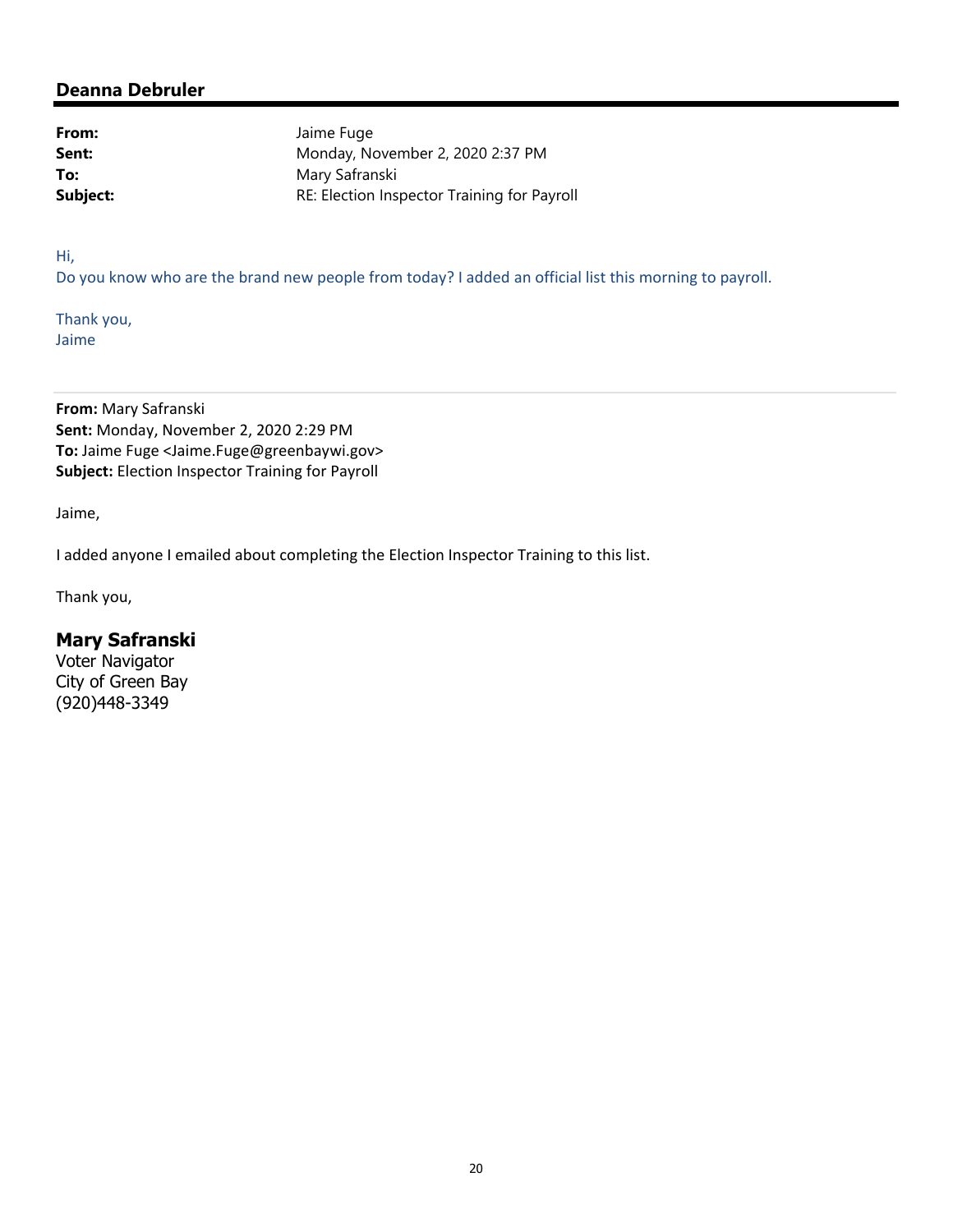From: Jaime Fuge **Sent:** Wednesday, November 11, 2020 3:18 PM **To:** Caleb Jeffreys **Subject:** RE: End of Position

Best of luck in your next position. It was wonderful to work with you.

Thank you, Jaime

**From:** Caleb Jeffreys **Sent:** Wednesday, November 11, 2020 3:02 PM **To:** Kim Wayte <Kim.Wayte@greenbaywi.gov> **Cc:** Jaime Fuge <Jaime.Fuge@greenbaywi.gov>; Jennifer Lueskow <Jennifer.Lueskow@greenbaywi.gov>; Mary Safranski <Mary.Safranski@greenbaywi.gov> **Subject:** End of Position

Good afternoon,

 I wanted to let everyone know that I am moving on to a new job this week. Working for the clerk's office has been a really awesome experience and I'm grateful for the opportunity. Everyone deserves a raise for this crazy election! Good luck with everything else and I hope you all stay safe and healthy.

Best,

*Caleb Jeffreys*

**Voter Navigator** 

**City of Green Bay**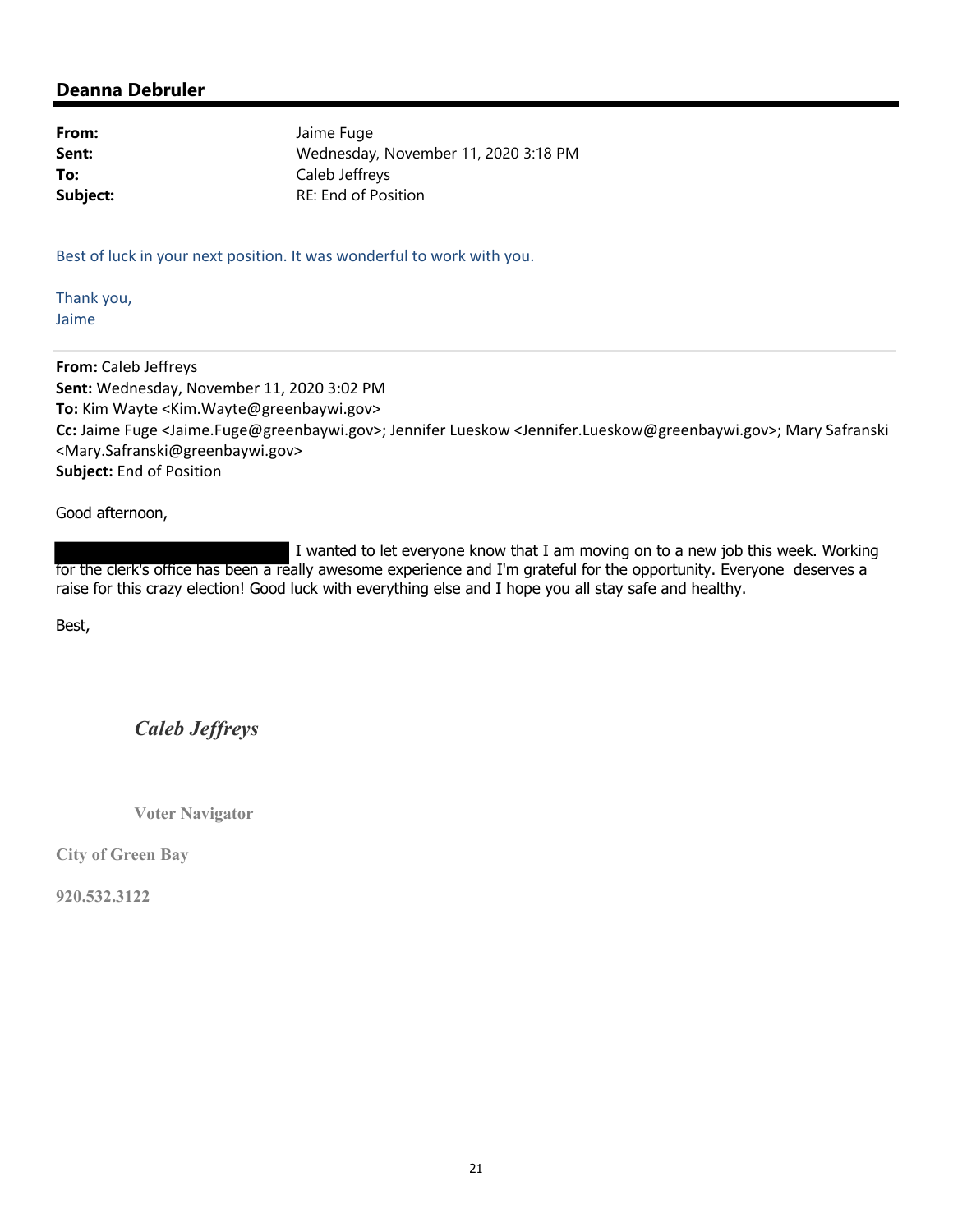From: Celestine Jeffreys **Sent:** Friday, October 16, 2020 10:54 AM **To:** Caleb Jeffreys **Subject:** RE: Fallen Downtown Flag

Sent onto Amaad.

Celestine Jeffreys Chief of Staff, Mayor's Office City of Green Bay

**From:** Caleb Jeffreys <Caleb.Jeffreys@greenbaywi.gov> **Sent:** Friday, October 16, 2020 10:30 AM **To:** Celestine Jeffreys <Celestine.Jeffreys@greenbaywi.gov> **Subject:** Fallen Downtown Flag

Good morning,

Someone from Monroe Plaza Apartments found a pinkish Downtown Green Bay flag. They gave me the number and told me to ask for Peggy when I call. They want to know what they should do with it.

Best,

*Caleb Jeffreys*  $\pmb{\times}$ **Voter Navigator** 

**City of Green Bay**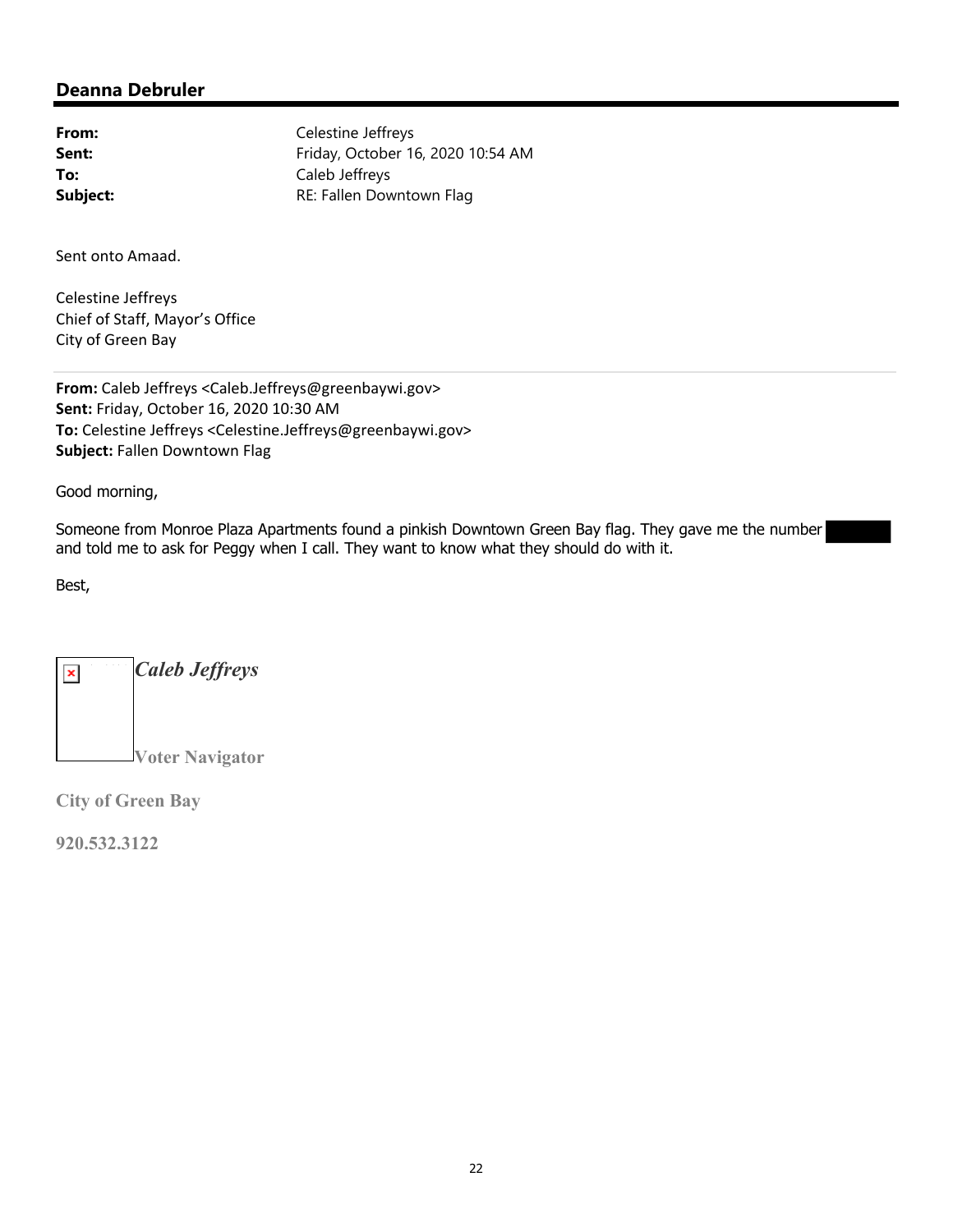From: Caleb Jeffreys **Sent:** Friday, November 6, 2020 10:07 AM **To:** Jaime Fuge; Kim Wayte Subject: Feeling Sick

Let me know if there's anything I can do remotely.

*Caleb Jeffreys*  $\pmb{\times}$ **Voter Navigator** 

**City of Green Bay**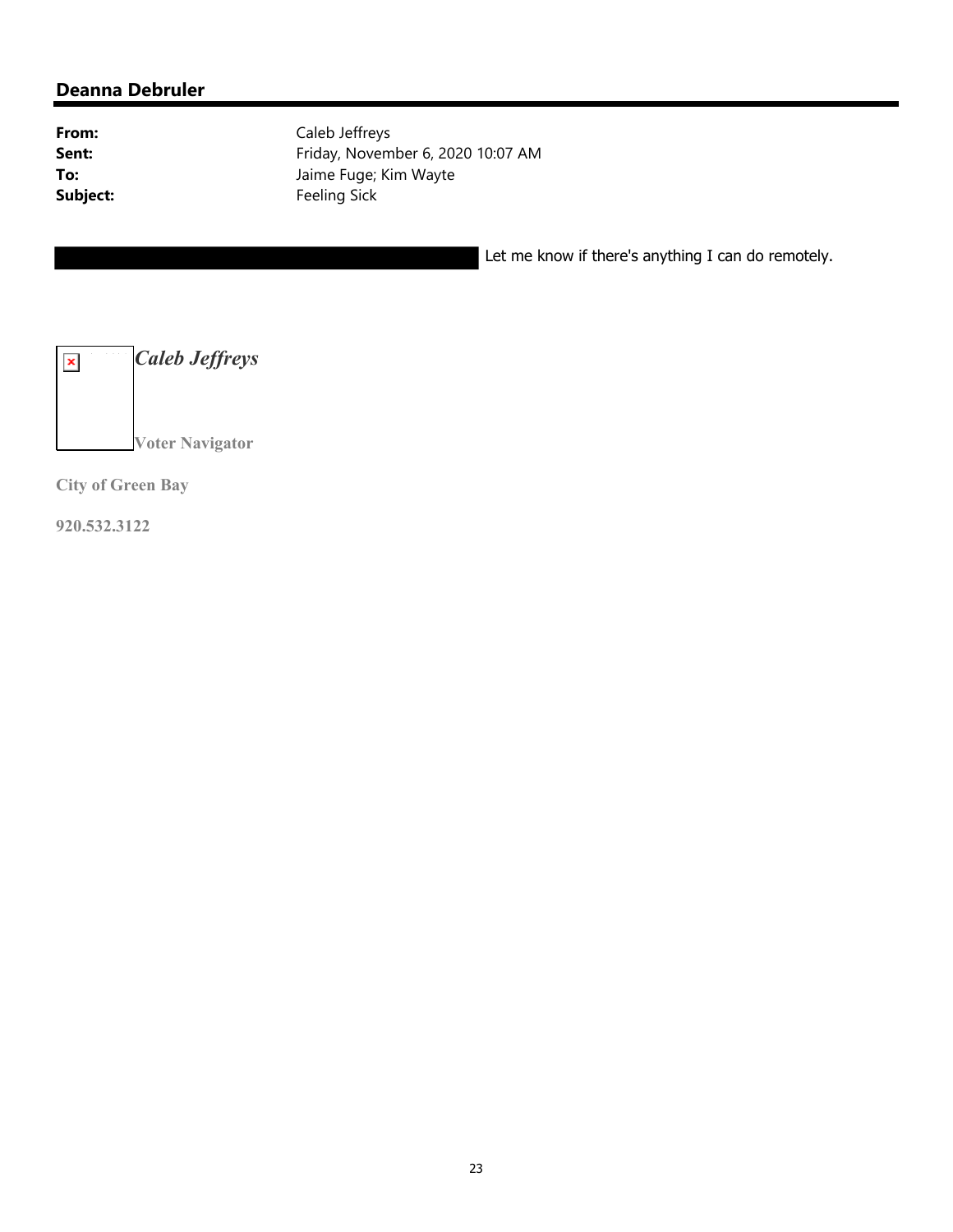From: Mary Safranski Sent: Thursday, November 5, 2020 8:05 AM **To:** Jaime Fuge Subject: RE: Help

Hi Jaime,

Awesome! I will be in at 8:30.

Thank you,

Mary

**From:** Jaime Fuge **Sent:** Thursday, November 05, 2020 7:59 AM **To:** Caleb Jeffreys; Mary Safranski **Cc:** Kim Wayte **Subject:** Help

Hi,

We could use your help going through materials to pack up for the County.

Thank you,

*Jaime*

Administrative Clerk II Green Bay City Hall 100 N Jefferson St. Rm 106 Green Bay, WI 54301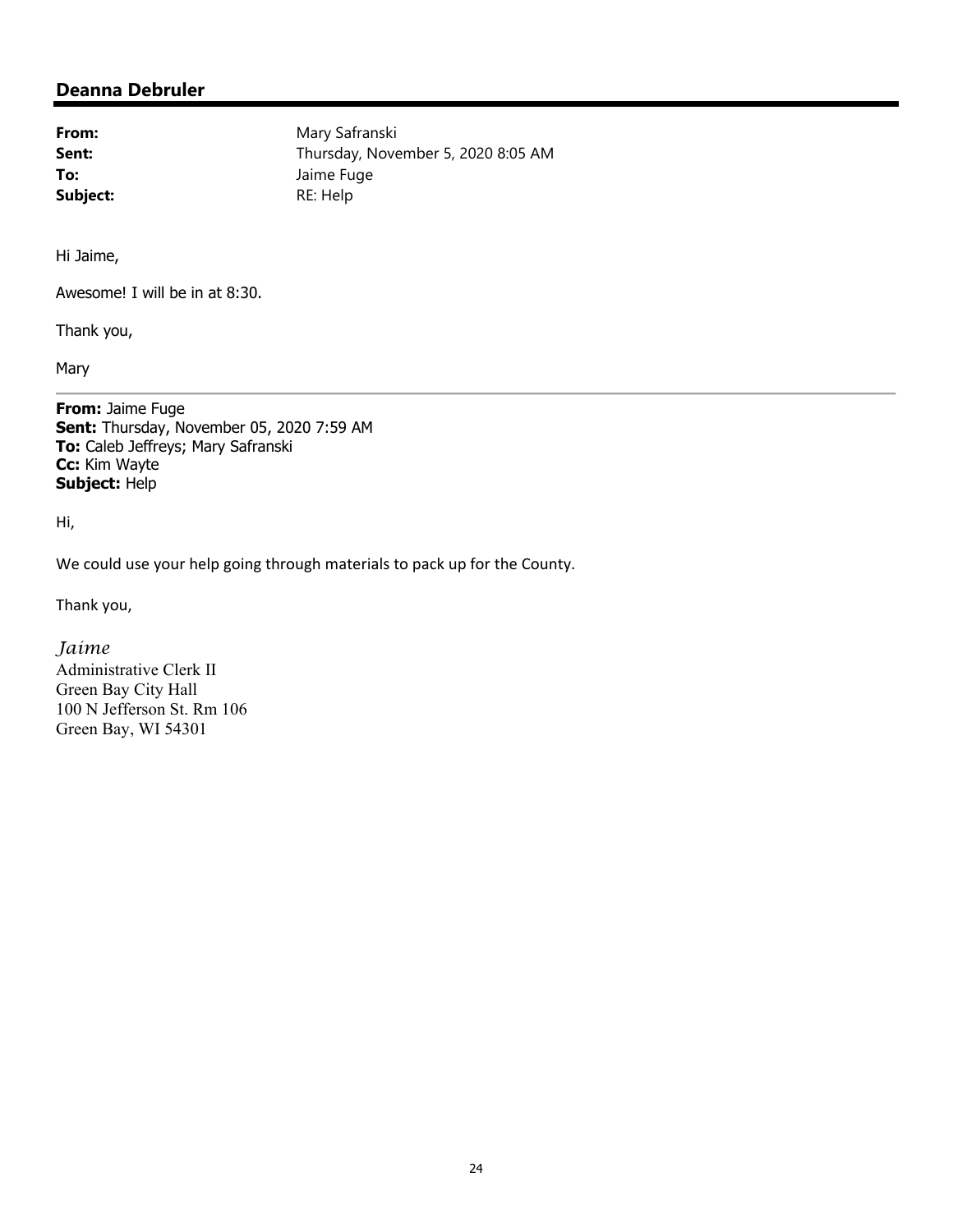From: Jaime Fuge **Sent:** Thursday, October 22, 2020 2:04 PM **To:** Caleb Jeffreys **Subject:** RE: Ineligible Voter List

#### Jennifer.smits@greenbaywi.gov

**From:** Caleb Jeffreys **Sent:** Thursday, October 22, 2020 1:21 PM **To:** Jaime Fuge <Jaime.Fuge@greenbaywi.gov>; Mary Safranski <Mary.Safranski@greenbaywi.gov> **Subject:** RE: Ineligible Voter List

What's Jennifer Smits email address?

# *Caleb Jeffreys*

**Voter Navigator** 

**City of Green Bay** 

**920.532.3122**

**From:** Jaime Fuge **Sent:** Thursday, October 22, 2020 12:52 PM **To:** Caleb Jeffreys; Mary Safranski **Subject:** Ineligible Voter List

Hi,

Here is the ineligible voter list. We would have to look up any one who answered yes to the felon list on here and if there name is on it let Jennifer Smits know. If not, let her know it is not.

#### *Jaime*

Administrative Clerk II Green Bay City Hall 100 N Jefferson St. Rm 106 Green Bay, WI 54301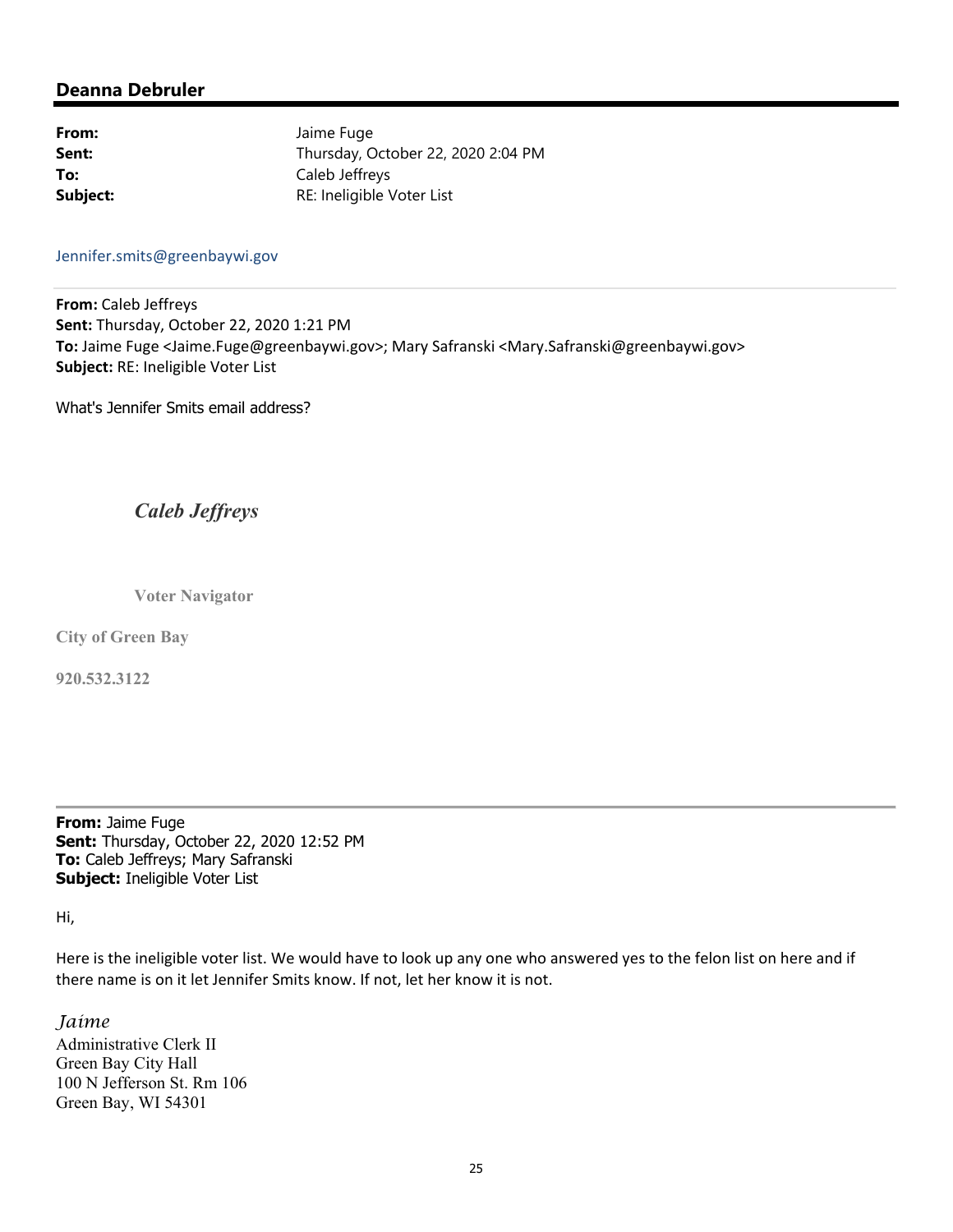From: Mary Safranski **Sent:** Thursday, October 22, 2020 12:56 PM To: Kris Teske **Subject:** Interest in Working at Central Count

Hi Kris,

Nanette Guzzonato called. She is interested in helping at Central Count on Nov. 3<sup>rd</sup> any time after 10:00am. Her email is I sent her the Online Election Inspector application to fill out as well.

Thank you,

**Mary Safranski** Voter Navigator City of Green Bay (920)448‐3349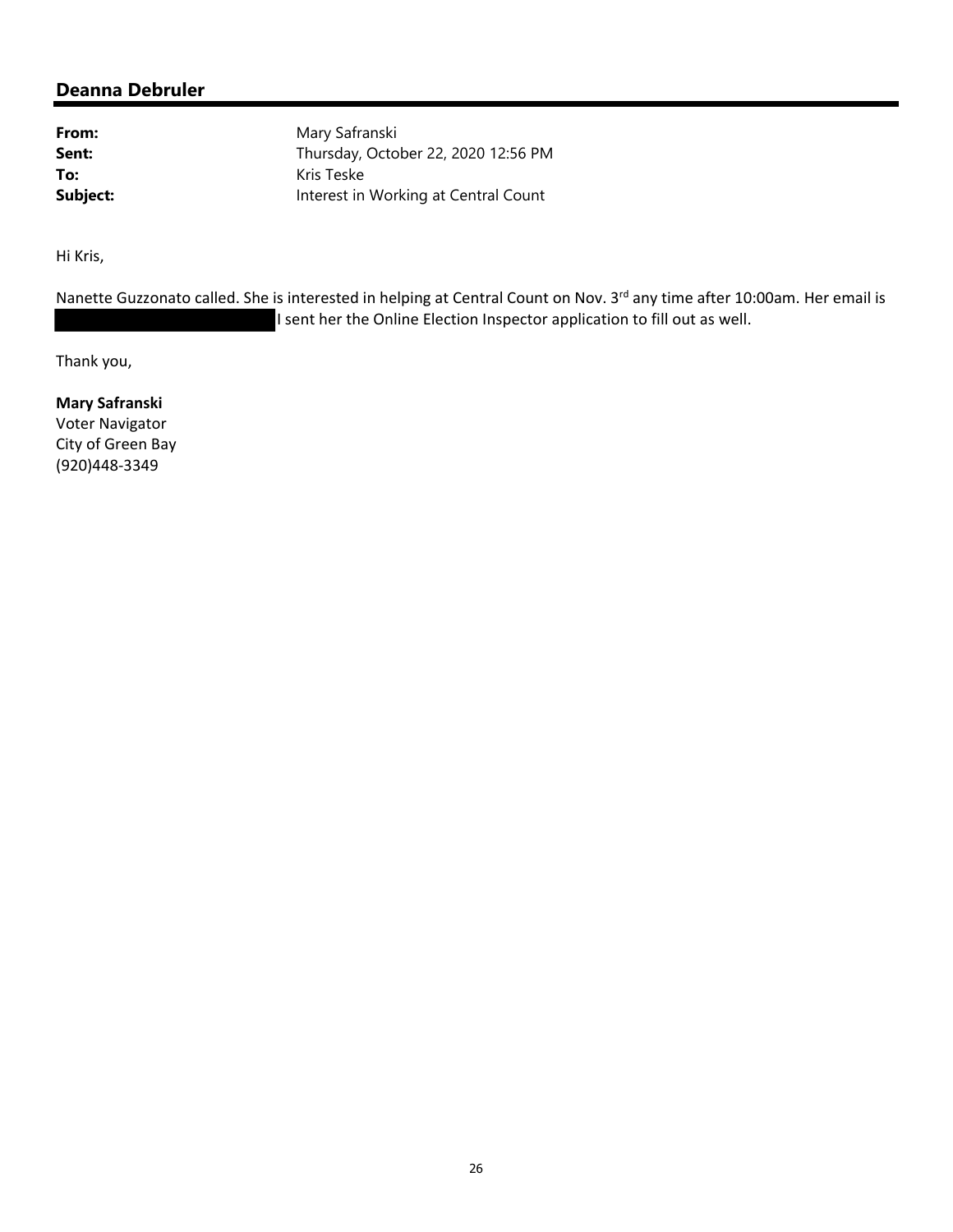From: Jaime Fuge **Sent:** Friday, October 23, 2020 12:30 PM **To:** Caleb Jeffreys **Subject:** RE: Is there a way we can access the LT. Ramos training to send to PWs?

Hi,

the third training is Lt. Ramo's: https://youtu.be/40MDSBFDLIc

I am sending an e-mail out later tonight to all of them but if they ask you can send it. Have them email clerk@greenbaywi.gov when finished.

**From:** Caleb Jeffreys **Sent:** Friday, October 23, 2020 10:13 AM **To:** Jaime Fuge <Jaime.Fuge@greenbaywi.gov> **Subject:** Is there a way we can access the LT. Ramos training to send to PWs?



**City of Green Bay**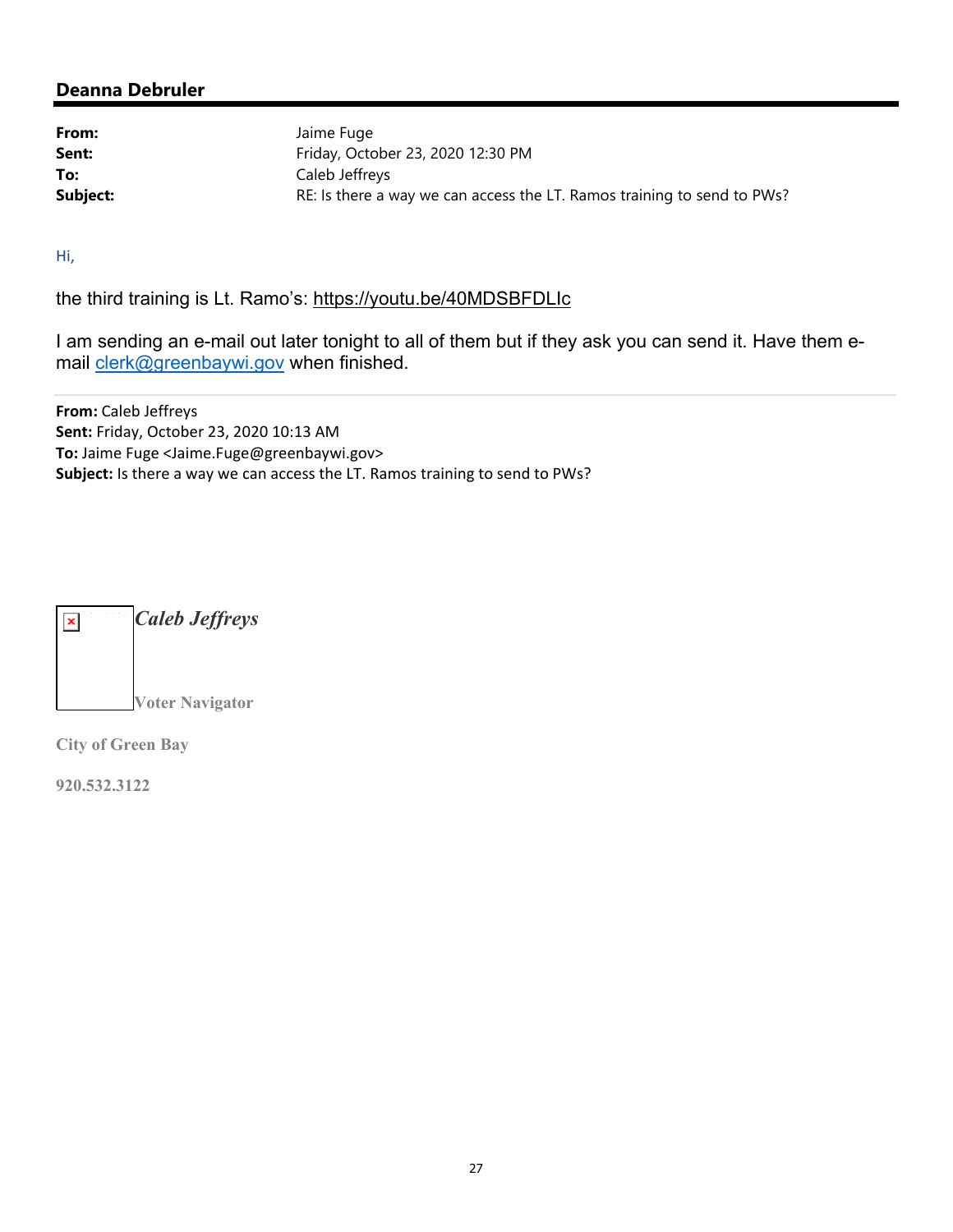From: Mary Safranski **Sent:** Friday, October 23, 2020 9:21 AM **To:** Jaime Fuge **Subject:** RE: Jim Ramesh

#### Absolutely. Added.

**From:** Jaime Fuge **Sent:** Friday, October 23, 2020 9:17 AM **To:** Mary Safranski **Subject:** FW: Jim Ramesh

Hi,

#### Can you add them to the list?

**From:** Jennifer Lueskow **Sent:** Friday, October 23, 2020 8:55 AM **To:** Jaime Fuge <Jaime.Fuge@greenbaywi.gov> **Subject:** Jim Ramesh

Hi

Jim Ramesh has watched the training videos.

Thank You  $\odot$ 

*Jenny*  Administrative Clerk Green Bay City Hall 100 N Jefferson St. Rm 106 Green Bay, WI 54301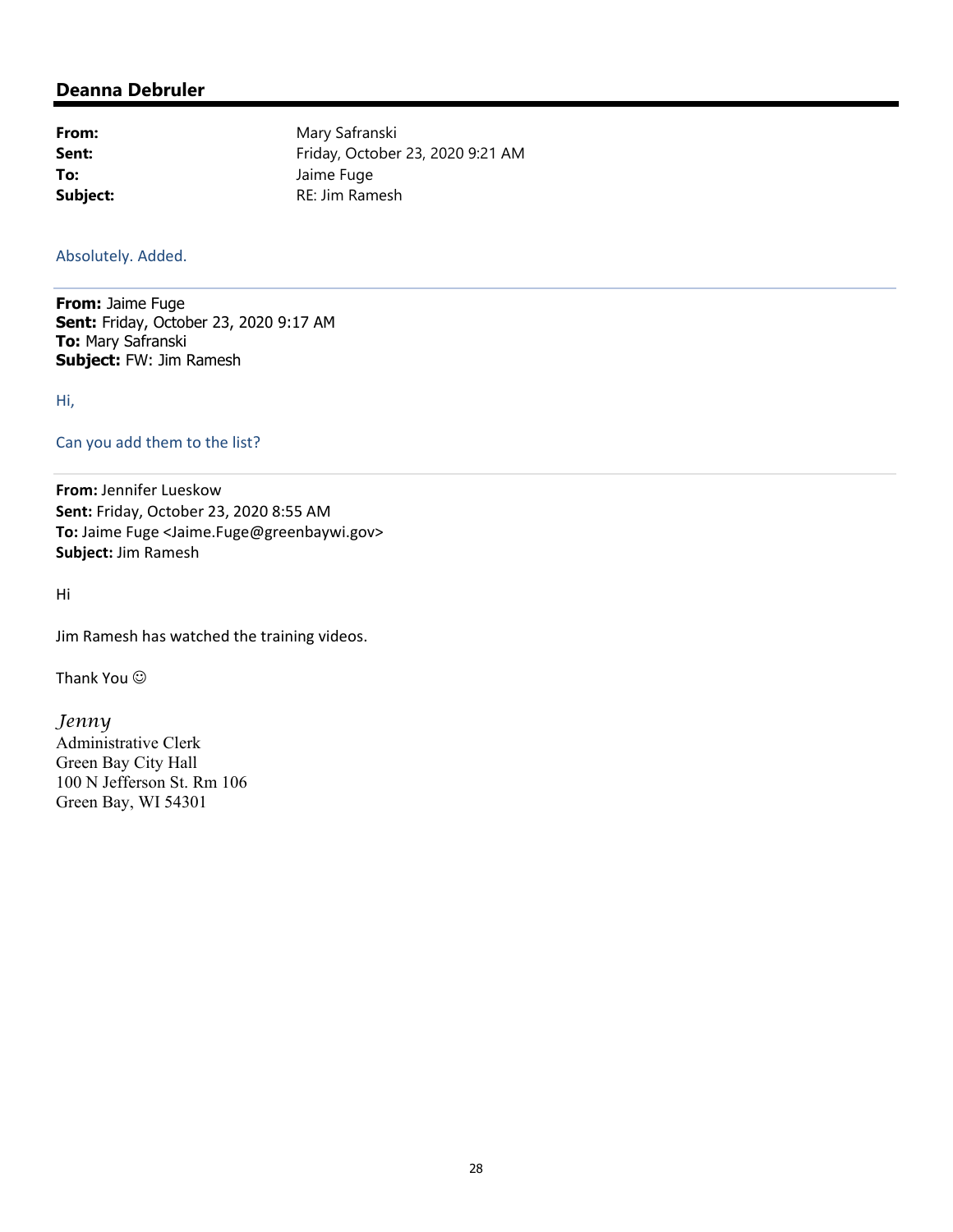From: Jaime Fuge **Sent:** Saturday, October 31, 2020 4:28 PM **To:** Melissa Schmitz Subject: RE: Keys

Hi,

You can pick them up on Monday. Every location has a set of keys for the DS 200 and such.

Thank you, Jaime

**From:** Melissa Schmitz [mailto:Melissa.Schmitz@greenbaywi.gov] **Sent:** Saturday, October 31, 2020 4:27 PM **To:** Jaime Fuge <Jaime.Fuge@greenbaywi.gov> **Subject:** Re: Keys

Hi Jaime,

I wasn't sure what your message was referring to or if it was really meant for me. Do I need to pick up keys for something?

Thanks,

Melissa

Get Outlook for iOS

**From:** Jaime Fuge <Jaime.Fuge@greenbaywi.gov> **Sent:** Saturday, October 31, 2020 11:05:42 AM **Subject:** Keys

Hi,

We are open today until 4 p.m. or Monday 8 a.m. to 4:30 p.m. to pick up the keys.

Thank you, *Jaime* Administrative Clerk II Green Bay City Hall 100 N Jefferson St. Rm 106 Green Bay, WI 54301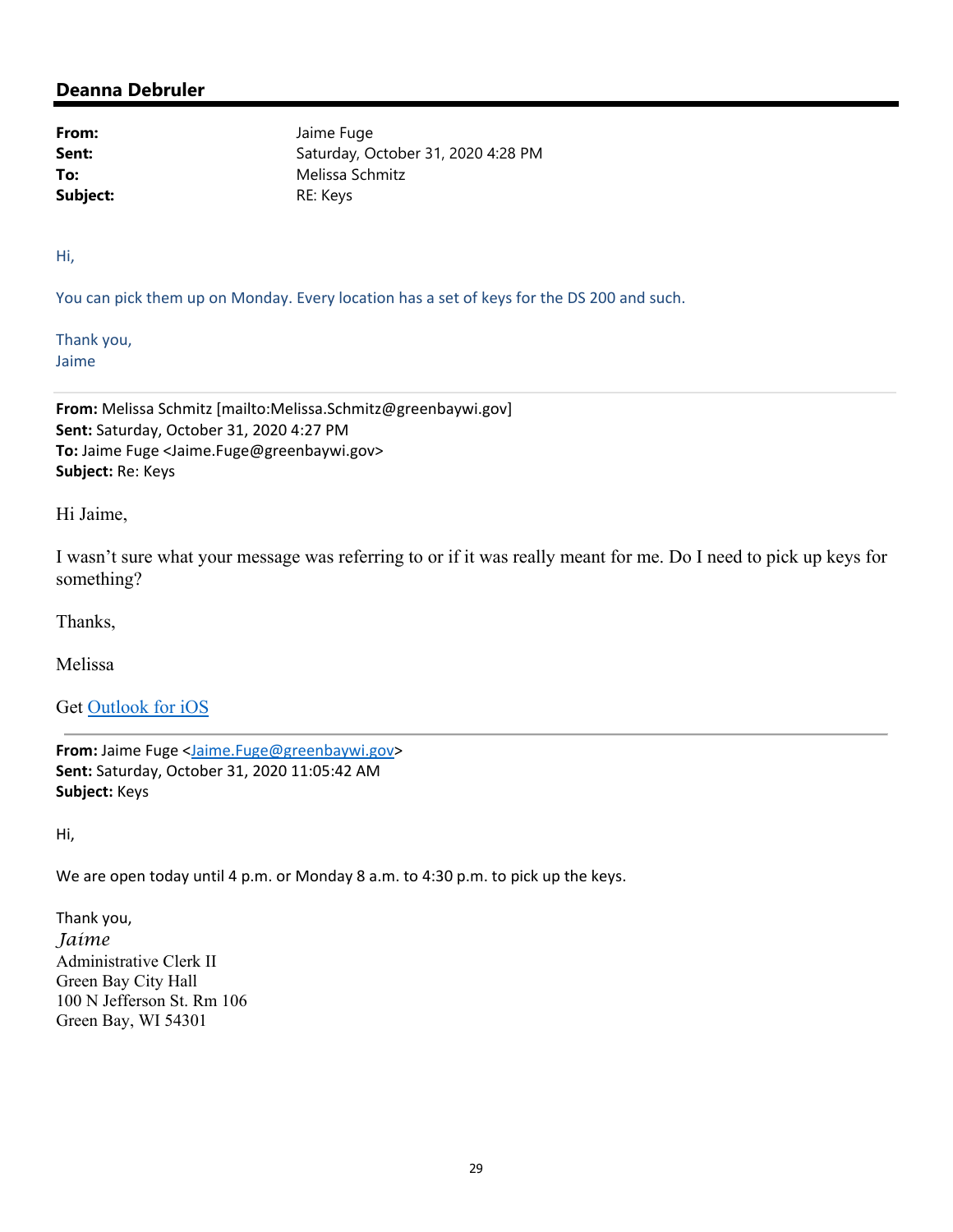From: Kim Wayte **Sent:** Friday, October 23, 2020 3:12 PM To: Mary Safranski **Subject:** RE: Lt. Ramos Training

#### Thank you!

**From:** Mary Safranski **Sent:** Friday, October 23, 2020 3:10 PM **To:** Kim Wayte <Kim.Wayte@greenbaywi.gov> **Subject:** FW: Lt. Ramos Training

Hi Kim,

Here is the link to the poll worker training with Lt. Ramos.

Thank you,

#### **Mary Safranski**

Voter Navigator City of Green Bay (920)448-3349

**From:** Shelby Edlebeck [mailto:Shelby.Edlebeck@greenbaywi.gov] **Sent:** Friday, October 23, 2020 2:28 PM **To:** Mary Safranski **Subject:** Lt. Ramos Training

Hi Mary, Here is the link to the training! https://youtu.be/40MDSBFDLIc

Thank you,

### **Shelby Edlebeck**

Multimedia Communication Specialist City of Green Bay 920.448.3207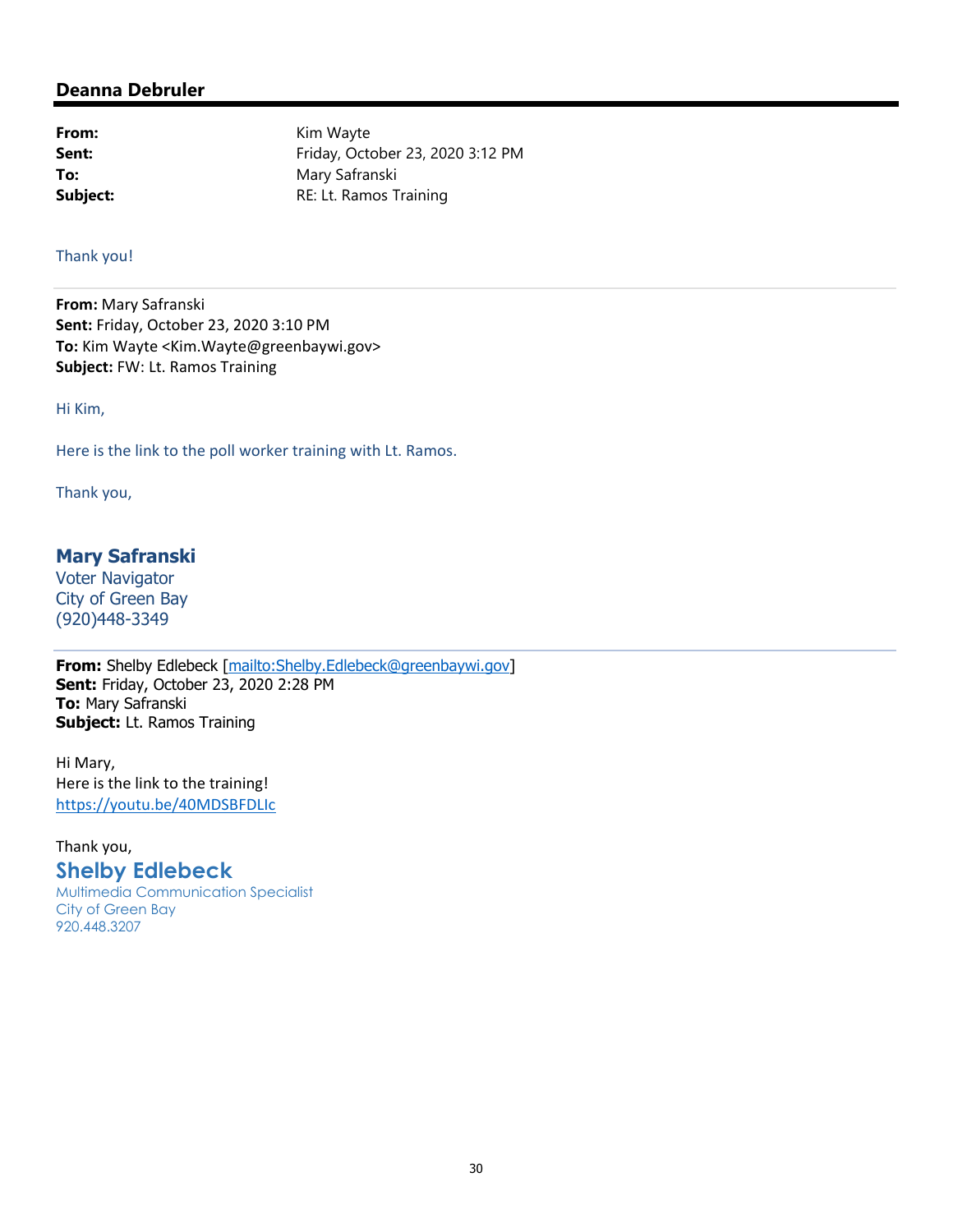| From:    | Kim Wayte                                         |
|----------|---------------------------------------------------|
| Sent:    | Wednesday, October 21, 2020 5:20 PM               |
| To:      | Caleb Jeffreys                                    |
| Subject: | RE: Mary Anne Simonis Requests an Absentee Ballot |

In an email or in writing, we cannot take a request over the phone, but a photo id is not required if they choose to receive ballots for all future elections.

**From:** Caleb Jeffreys **Sent:** Wednesday, October 21, 2020 4:01 PM **To:** Kim Wayte <Kim.Wayte@greenbaywi.gov> **Subject:** RE: Mary Anne Simonis Requests an Absentee Ballot

So if someone calls and requests an absentee ballot we can send it to them as long as they are registered to vote and provide us with their mailing address?

# *Caleb Jeffreys*

**Voter Navigator** 

**City of Green Bay** 

**920.532.3122**

**From:** Kim Wayte **Sent:** Wednesday, October 21, 2020 3:42 PM **To:** Caleb Jeffreys **Subject:** RE: Mary Anne Simonis Requests an Absentee Ballot

We can issue a ballot by email request, but without photo id, we can set her up to receive all future ballots by mail which does not require photo id. It can also be done by a hand written note. Let me know if you have any further questions.

Thanks, Kim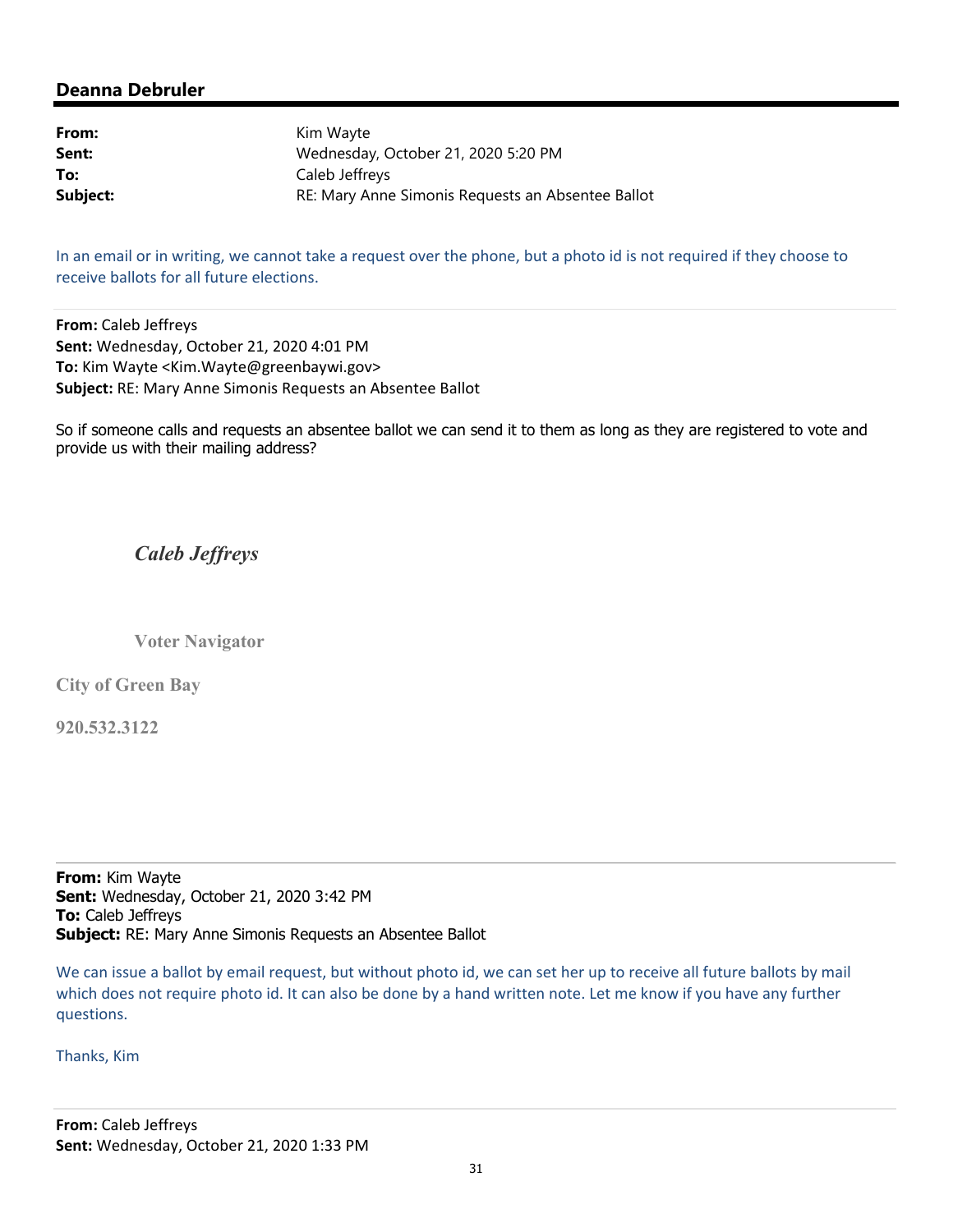To: Kim Wayte <Kim.Wayte@greenbaywi.gov>

**Subject:** Mary Anne Simonis Requests an Absentee Ballot

Mary Anne Simonis who lives at 522 Irene St Green Bay, WI 54302 is requesting an absentee ballot. Her phone number is . Can we send her the ballot or will she have to fill out a request form? She is 84 and does not have access to a copier and will not be able to come to City Hall.

*Caleb Jeffreys*

**Voter Navigator** 

**City of Green Bay**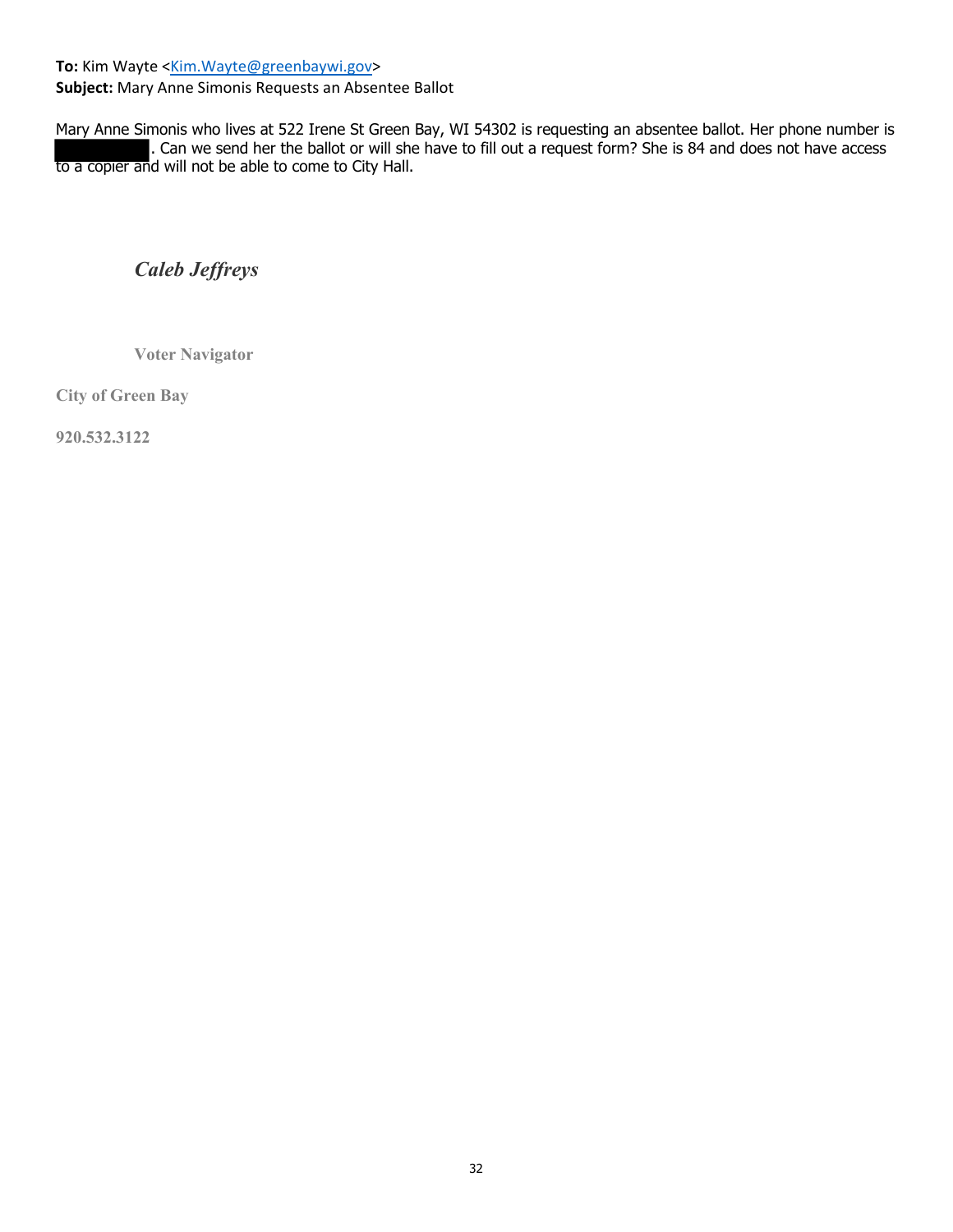From: Caleb Jeffreys **Sent:** Monday, October 19, 2020 4:09 PM To: Kim Wayte **Subject:** Mary Barlament Absentee Ballot

Mary Barlament wants an absentee ballot request form sent to her residence at 1416 Beech Tree Dr. Green Bay, WI 54304. Her phone number is

*Caleb Jeffreys*  $\pmb{\times}$ **Voter Navigator** 

**City of Green Bay**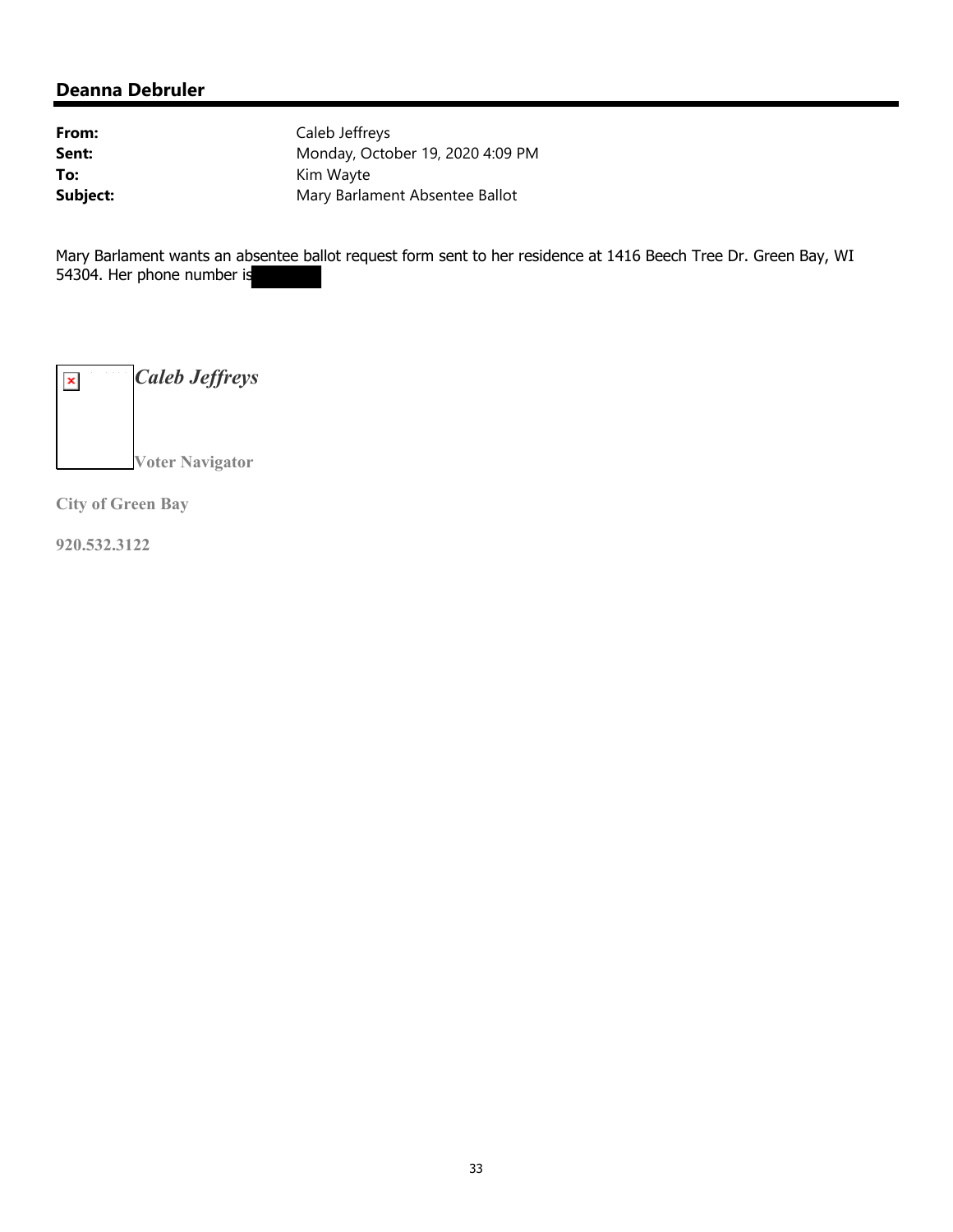From: Jaime Fuge **Sent:** Friday, November 13, 2020 9:33 AM To: Mary Safranski **Subject:** RE: More Poll Worker Timesheets

If you could scan them in and e-mail to tammy.metoexen@greenbaywi.gov.

Thank you, Jaime

**From:** Mary Safranski **Sent:** Friday, November 13, 2020 9:17 AM **To:** Jaime Fuge <Jaime.Fuge@greenbaywi.gov> **Subject:** More Poll Worker Timesheets

Hi Jaime,

One of the chief inspectors called because they forgot to take the poll workers timesheets out of their binder for their ward. I have marked what they should be paid. Who should I give them to?

Thank you,

### **Mary Safranski**

Voter Navigator City of Green Bay (920)448-3349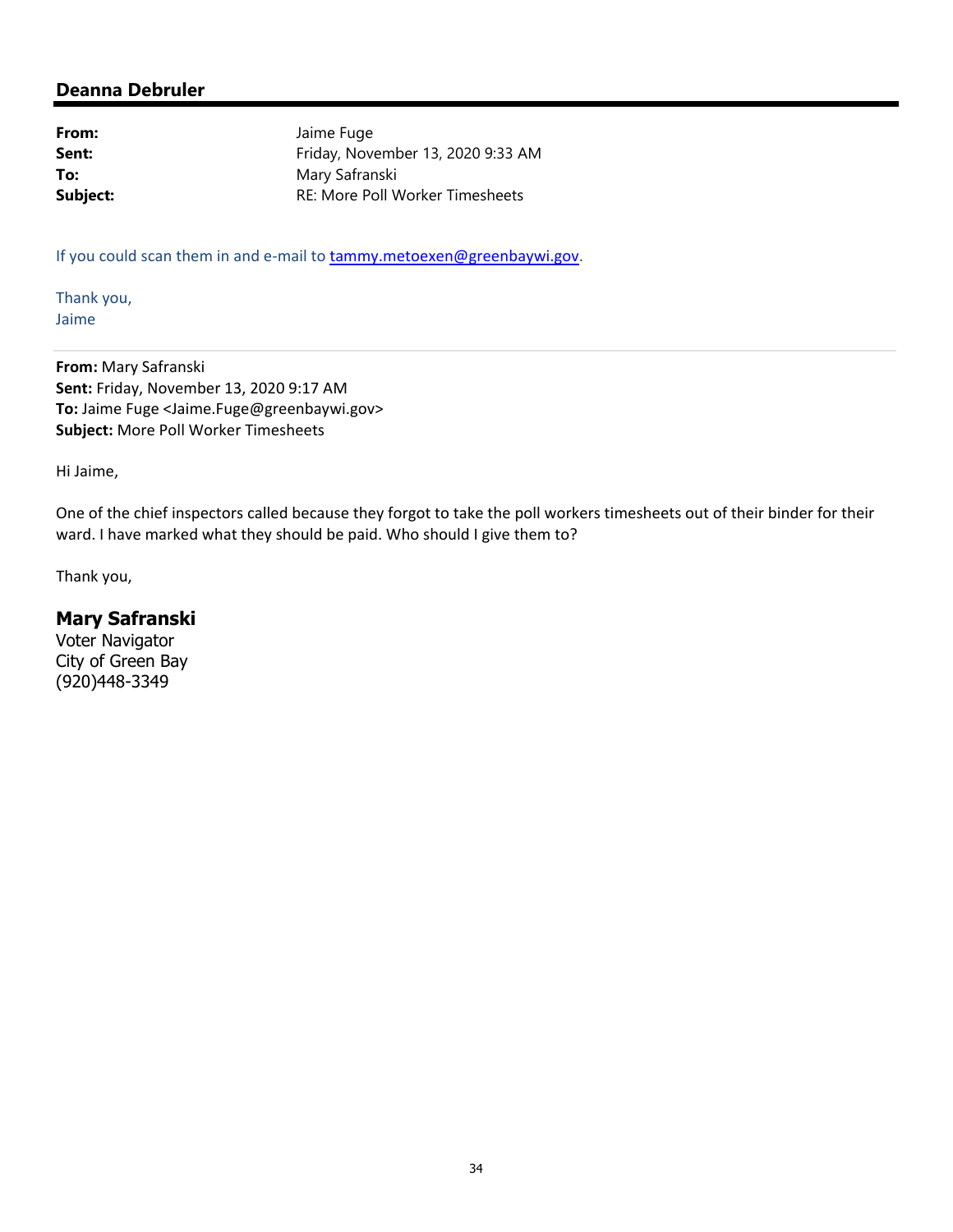**From:** Mary Safranski **Sent:** Monday, October 19, 2020 10:32 AM **To:** Kris Teske **Subject:** RE: Navigator Schedule

Hi Kris,

Thank you! I hope you had a great weekend.

Best,

**Mary** 

**From:** Kris Teske **Sent:** Friday, October 16, 2020 4:27 PM **To:** Caleb Jeffreys; Mary Safranski **Cc:** Kim Wayte; Jaime Fuge **Subject:** Navigator Schedule

Hi,

Here is your schedule:

|       | <b>October</b> |               |               |               |            |               |                |                |
|-------|----------------|---------------|---------------|---------------|------------|---------------|----------------|----------------|
|       |                | W             | <b>TH</b>     |               | <b>SAT</b> | M             |                | v              |
|       | 20             | 21            | 22            | 23            | 24         | 26            | 27             | 2 <sub>l</sub> |
|       | $8 - 4:30$     | $8 - 6:30$    | $8 - 6:30$    | $8 - 4:30$    | $10-4$     | $8 - 4:30$    | $8 - 4:30$     | $8-6$          |
| Caleb | x P            | x P 10 - 6:30 | x P 8 - 4:30  | x P 10 - 4:30 | x P        | x P           | x P 10 - 6:30  | $x P 10 -$     |
| Mary  | x P 10 - 6:30  | x P 8 - 4:30  | x P 10 - 6:30 | x P 8 - 4:30  | x P        | x P 10 - 4:30 | $x P 8 - 4:30$ | $x P 8 - 4$    |

P = Phones and emails. You will be doing phones and emails on Monday, October 19, Monday, November 2 and Tuesday, November 3 from 8:30 am to 4:30 pm.

Thanks and have a great weekend!

Kris Teske, WCMC Green Bay City Clerk 100 N. Jefferson St., Rm 106 Green Bay, WI 54301 920‐448‐3014

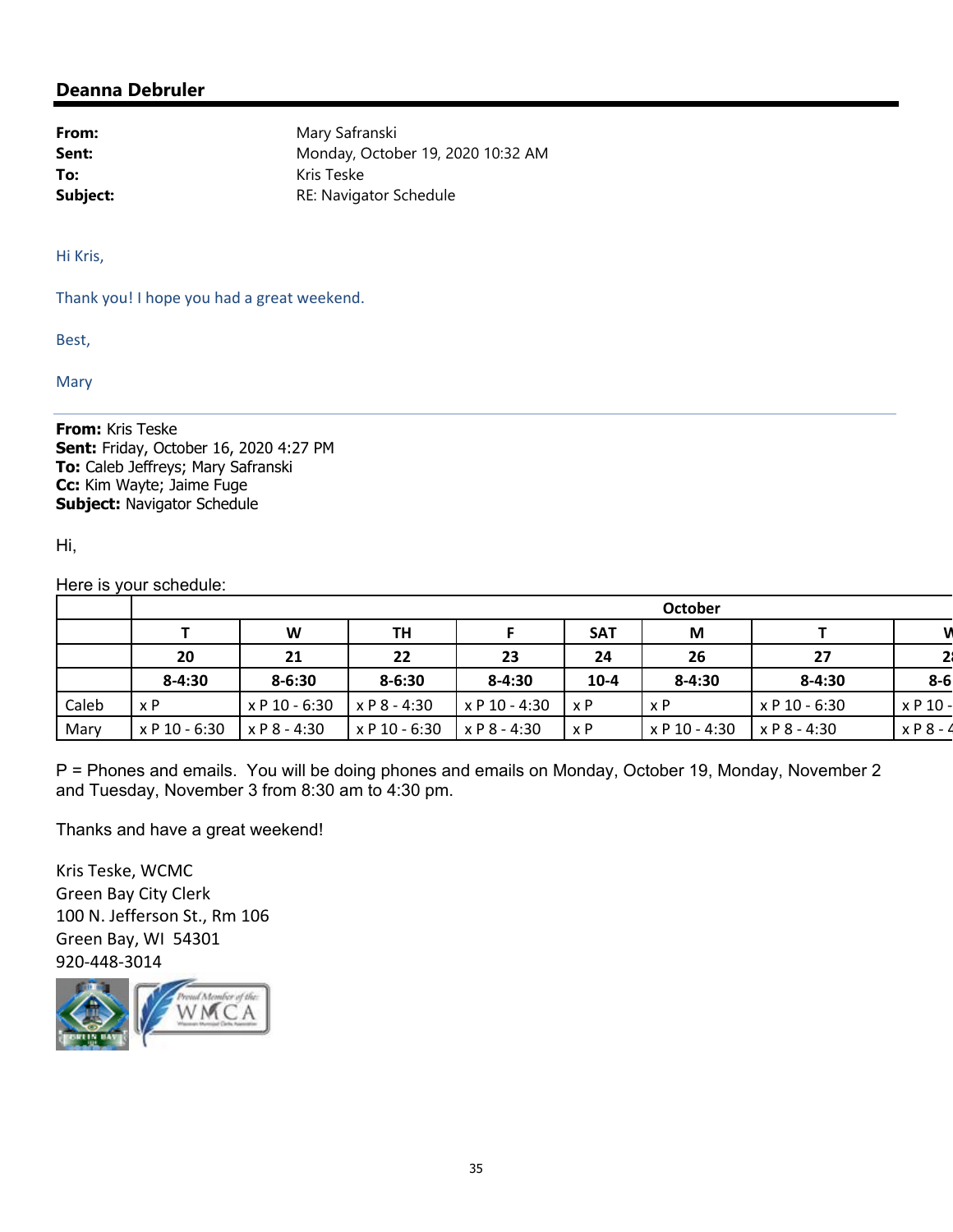From: Caleb Jeffreys **Sent:** Monday, October 19, 2020 8:54 AM **To:** Kris Teske **Subject:** RE: Navigator Schedule

Good morning,

Sounds good, thanks!

Best,



**City of Green Bay** 

**920.532.3122**

**From:** Kris Teske **Sent:** Monday, October 19, 2020 8:45 AM **To:** Caleb Jeffreys **Subject:** RE: Navigator Schedule

Good Morning,

It means you will work the hours at the top of the page.

Kris Teske, WCMC Green Bay City Clerk 100 N. Jefferson St., Rm 106 Green Bay, WI 54301 920‐448‐3014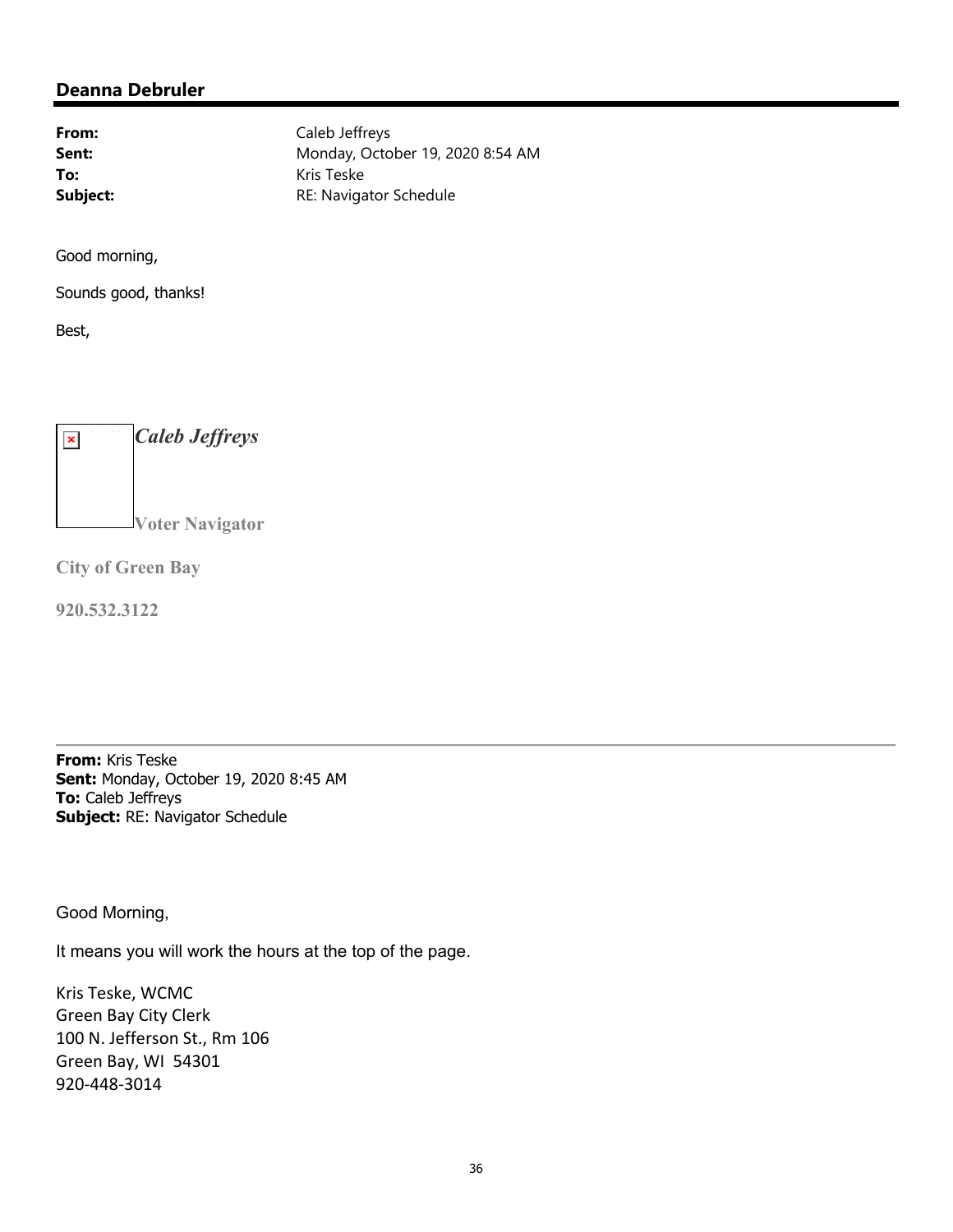

**From:** Caleb Jeffreys **Sent:** Monday, October 19, 2020 8:43 AM **To:** Kris Teske <Kris.Teske@greenbaywi.gov>; Mary Safranski <Mary.Safranski@greenbaywi.gov> **Cc:** Kim Wayte <Kim.Wayte@greenbaywi.gov>; Jaime Fuge <Jaime.Fuge@greenbaywi.gov> **Subject:** RE: Navigator Schedule

#### Good morning,

We have a question about the schedule; what does the "x P" with no hours behind it refer to? Does that mean we don't work on those days?

Best,

# *Caleb Jeffreys*

**Voter Navigator** 

**City of Green Bay** 

**920.532.3122**

**From:** Kris Teske **Sent:** Friday, October 16, 2020 4:27 PM **To:** Caleb Jeffreys; Mary Safranski **Cc:** Kim Wayte; Jaime Fuge **Subject:** Navigator Schedule

Hi,

#### Here is your schedule:

|       | <b>October</b> |               |              |               |            |            |               |                |
|-------|----------------|---------------|--------------|---------------|------------|------------|---------------|----------------|
|       |                | W             | TΗ           |               | <b>SAT</b> | M          |               |                |
|       | 20             | 21            | 22           | 23            | 24         | 26         | 27            | 2 <sub>1</sub> |
|       | $8 - 4:30$     | $8 - 6:30$    | $8 - 6:30$   | $8 - 4:30$    | $10 - 4$   | $8 - 4:30$ | $8 - 4:30$    | $8-6$          |
| Caleb | x P            | x P 10 - 6:30 | x P 8 - 4:30 | x P 10 - 4:30 | x P        | x P        | x P 10 - 6:30 | x P 10 -       |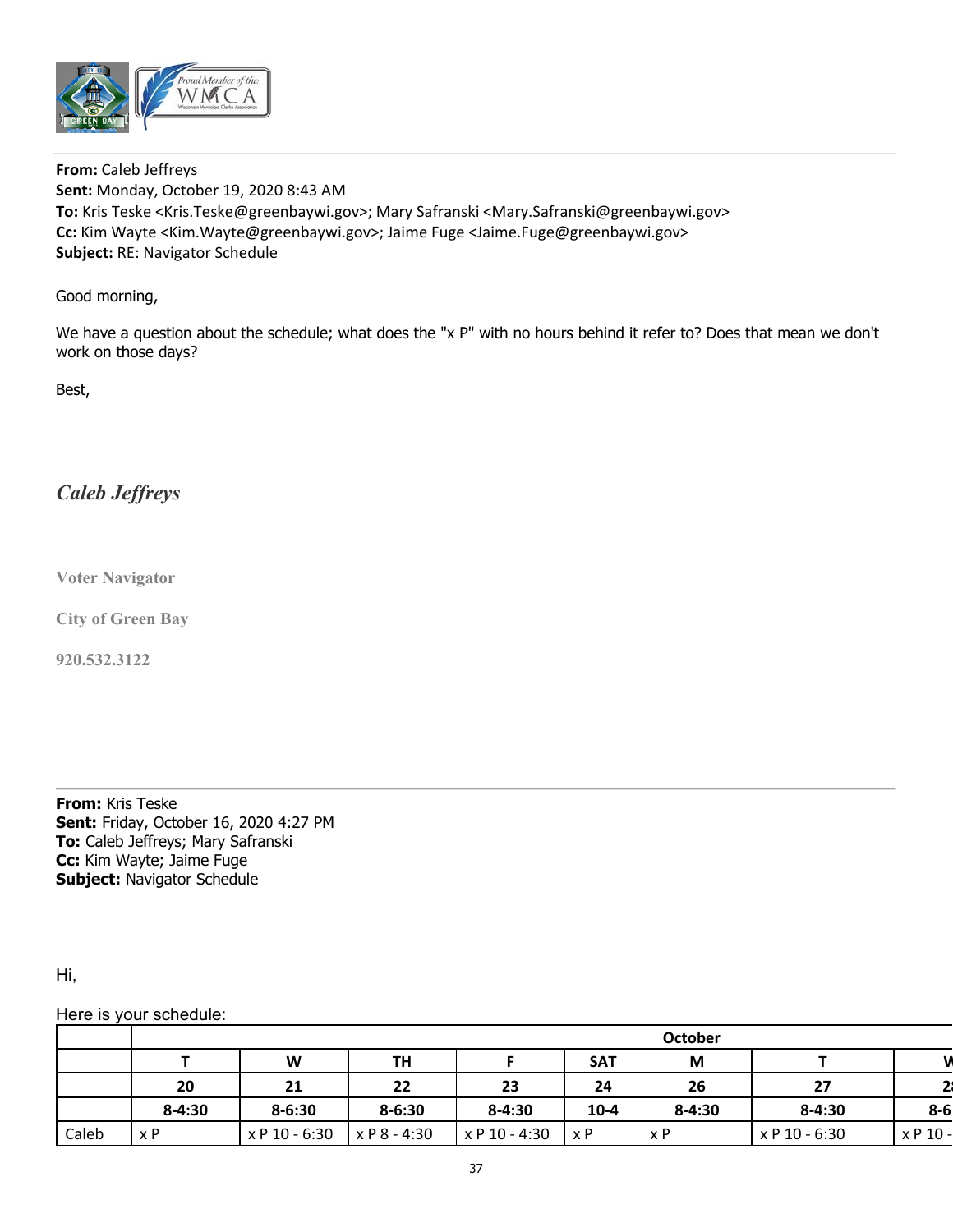P = Phones and emails. You will be doing phones and emails on Monday, October 19, Monday, November 2 and Tuesday, November 3 from 8:30 am to 4:30 pm.

Thanks and have a great weekend!

Kris Teske, WCMC Green Bay City Clerk 100 N. Jefferson St., Rm 106 Green Bay, WI 54301 920‐448‐3014

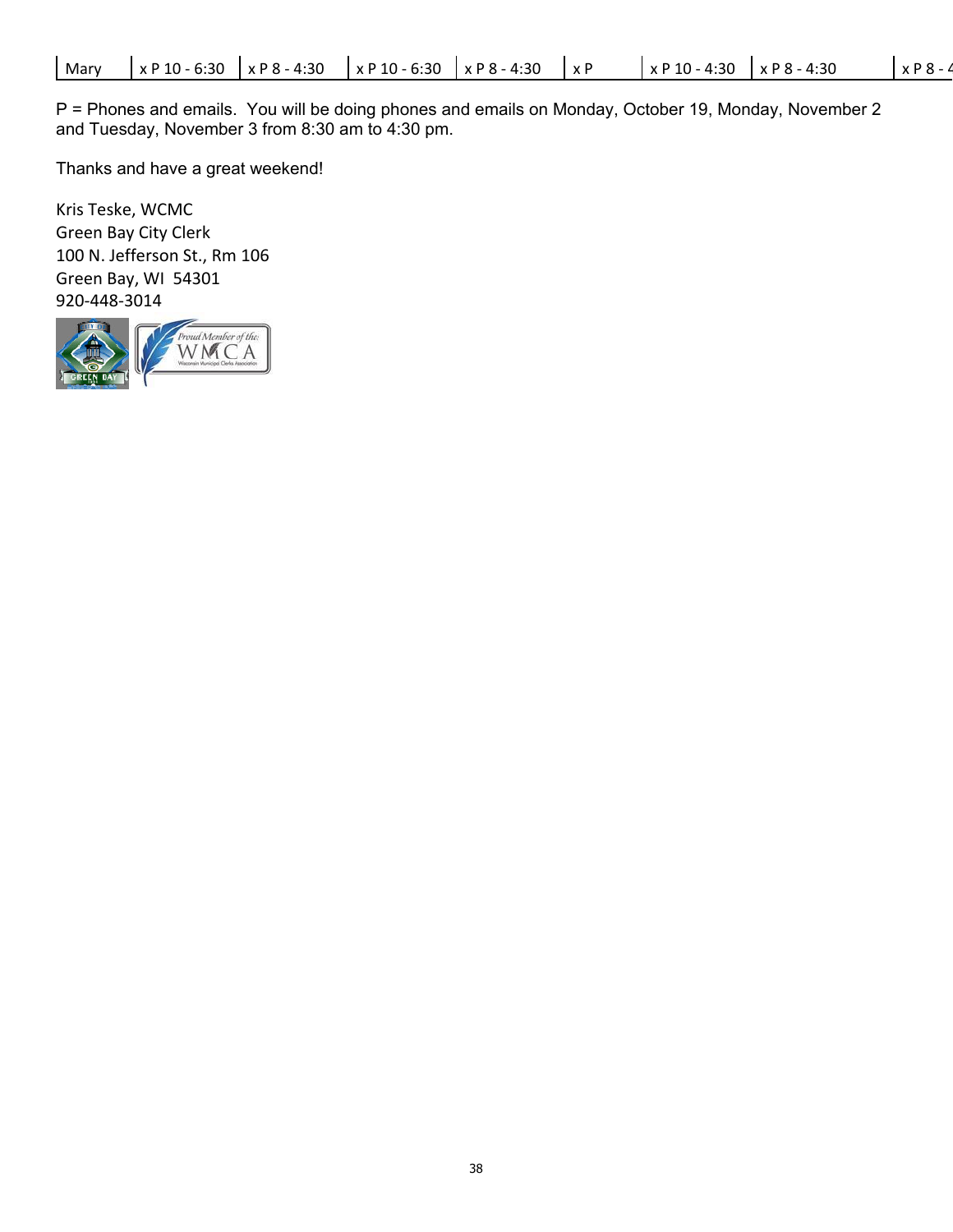**From:** Kris Teske **Sent:** Monday, October 19, 2020 1:02 PM To: Mary Safranski Cc: Kim Wayte **Subject:** RE: News Coverage

Yes, please.

Kris Teske, WCMC Green Bay City Clerk 100 N. Jefferson St., Rm 106 Green Bay, WI 54301 920‐448‐3014



**From:** Mary Safranski **Sent:** Monday, October 19, 2020 1:01 PM **To:** Kris Teske <Kris.Teske@greenbaywi.gov> **Subject:** RE: News Coverage

Hi Kris,

I did forward the call from Gabriela to Kim as well. Would you like me to forward any press related questions to Celestine in the future?

Thank you!

Mary

**From:** Kris Teske **Sent:** Monday, October 19, 2020 12:45 PM **To:** Mary Safranski **Cc:** Celestine Jeffreys; Diana Ellenbecker **Subject:** RE: News Coverage

Hi Mary,

I don't know anything about a press conference tomorrow.

Kris Teske, WCMC Green Bay City Clerk 100 N. Jefferson St., Rm 106 Green Bay, WI 54301 920‐448‐3014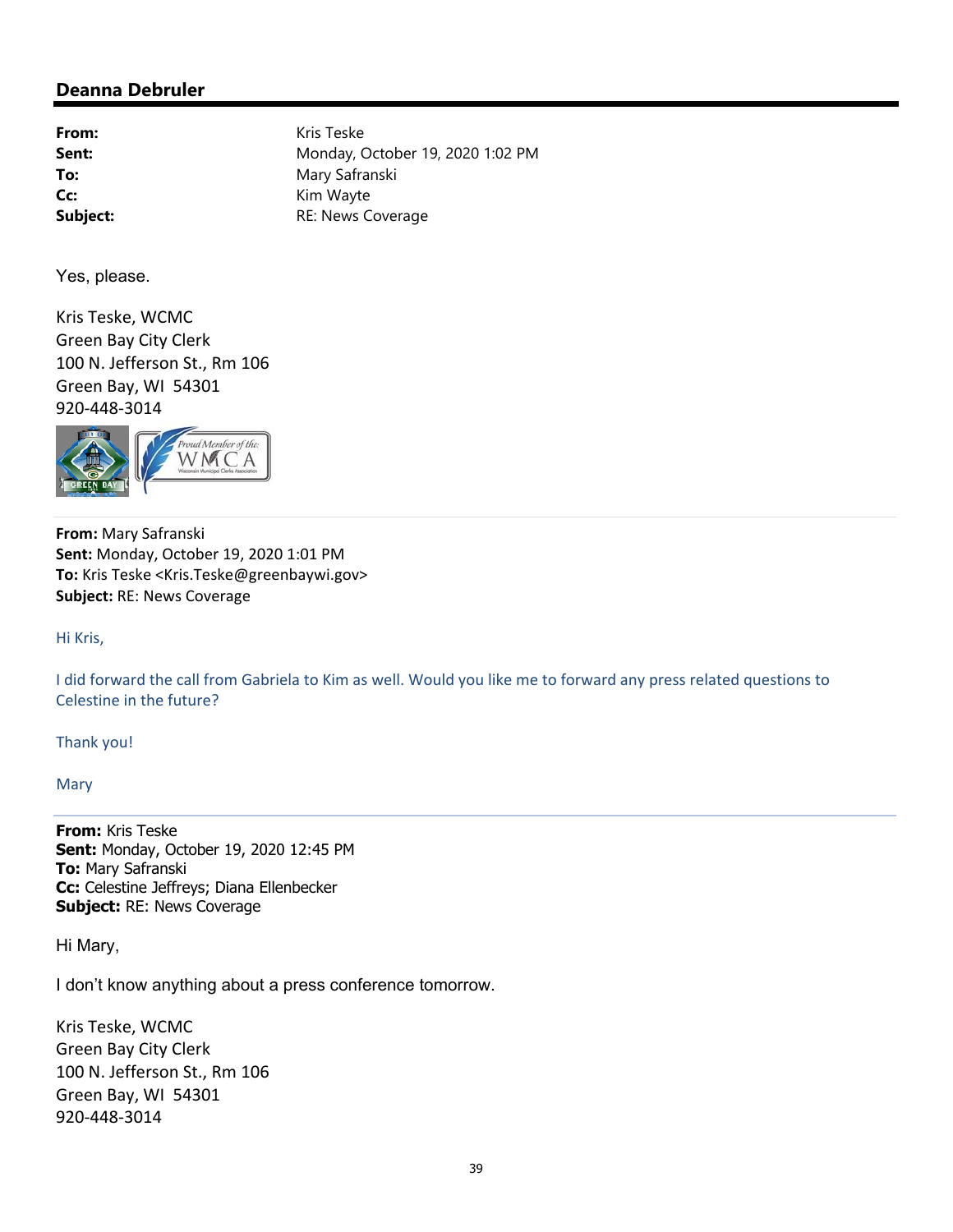

**From:** Mary Safranski **Sent:** Monday, October 19, 2020 12:36 PM To: Kris Teske <Kris.Teske@greenbaywi.gov> **Subject:** News Coverage

Hi Kris,

Gabriela, a local news reporter, called asking for you to find out details about press coverage tomorrow for Early In‐ Person voting. Her number is (530)391‐3217.

**Mary Safranski** Voter Navigator City of Green Bay (920)448‐3349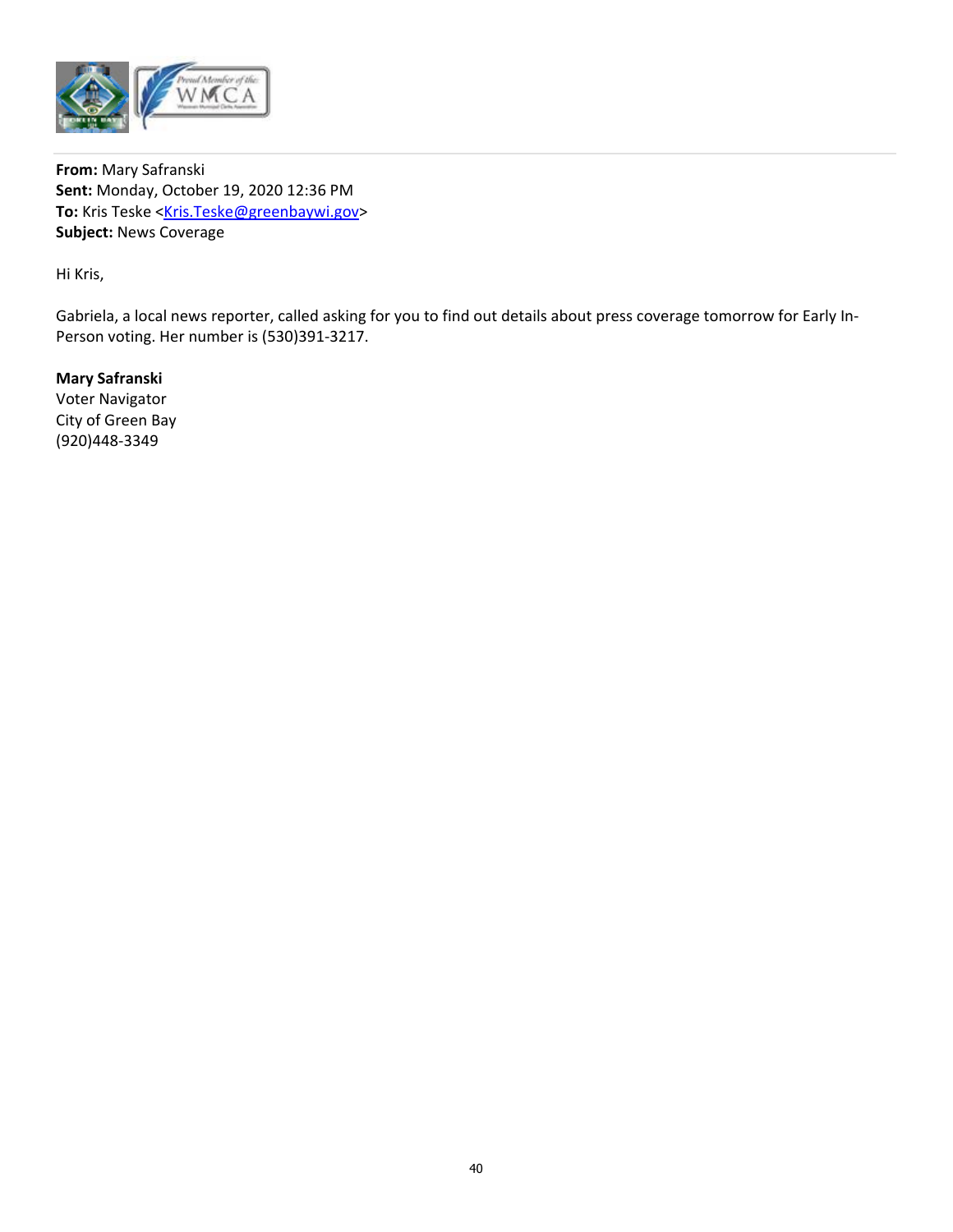**From:** Celestine Jeffreys **Sent:** Monday, October 19, 2020 12:50 PM **To:** Kris Teske; Mary Safranski **Cc:** Diana Ellenbecker **Subject:** RE: News Coverage

Thanks, Mary, I'll address the issue.

This may refer to the request from earlier this am. I'd forwarded an email from them showing that they'd like to do two spots, on at 6:45 am and one at 7:15 am.

Celestine Jeffreys Chief of Staff, Mayor's Office City of Green Bay

**From:** Kris Teske <Kris.Teske@greenbaywi.gov> **Sent:** Monday, October 19, 2020 12:45 PM **To:** Mary Safranski <Mary.Safranski@greenbaywi.gov> **Cc:** Celestine Jeffreys <Celestine.Jeffreys@greenbaywi.gov>; Diana Ellenbecker <Diana.Ellenbecker@greenbaywi.gov> **Subject:** RE: News Coverage

Hi Mary,

I don't know anything about a press conference tomorrow.

Kris Teske, WCMC Green Bay City Clerk 100 N. Jefferson St., Rm 106 Green Bay, WI 54301 920‐448‐3014



**From:** Mary Safranski **Sent:** Monday, October 19, 2020 12:36 PM To: Kris Teske <Kris.Teske@greenbaywi.gov> **Subject:** News Coverage

Hi Kris,

Gabriela, a local news reporter, called asking for you to find out details about press coverage tomorrow for Early In‐ Person voting. Her number is (530)391‐3217.

#### **Mary Safranski**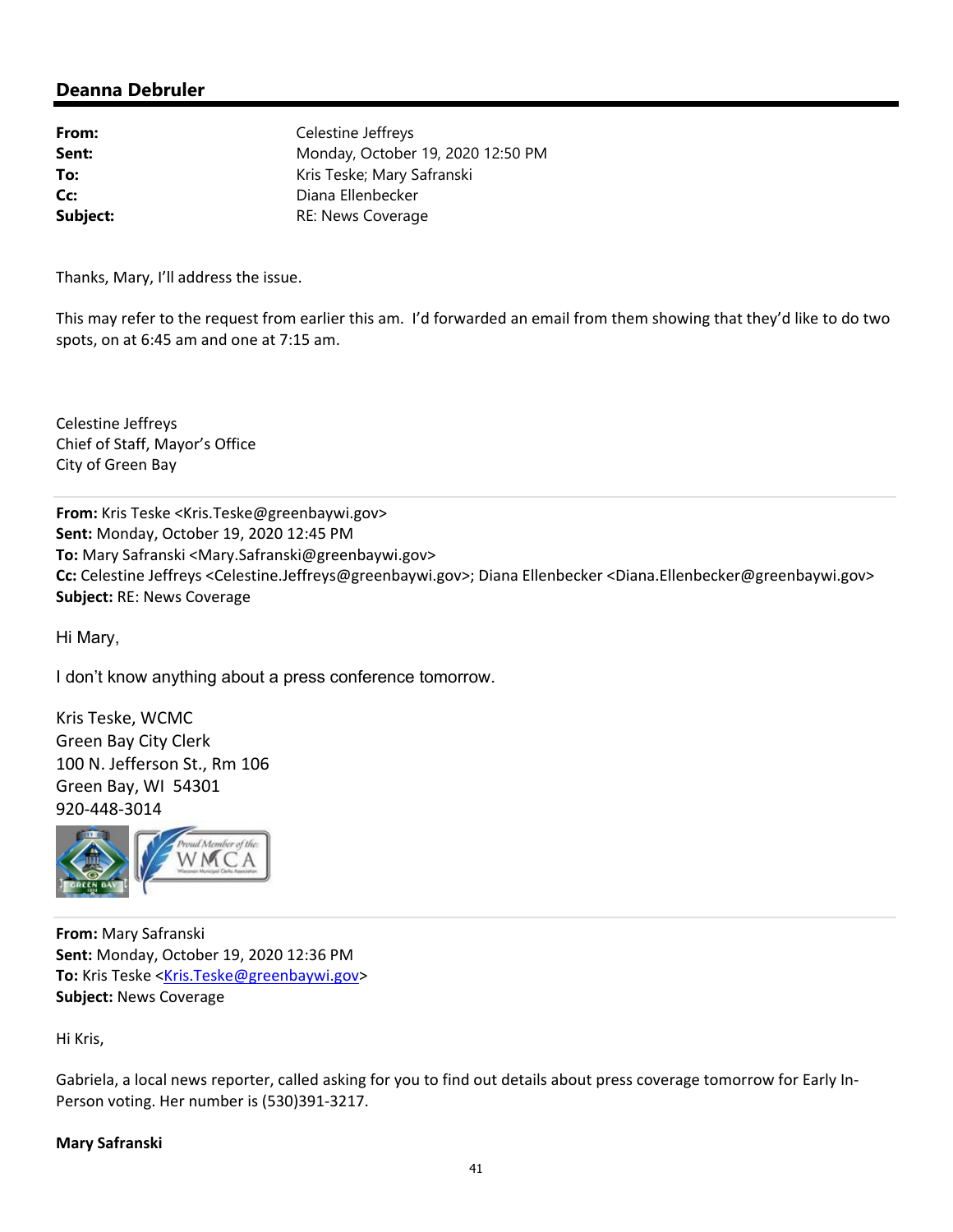Voter Navigator City of Green Bay (920)448‐3349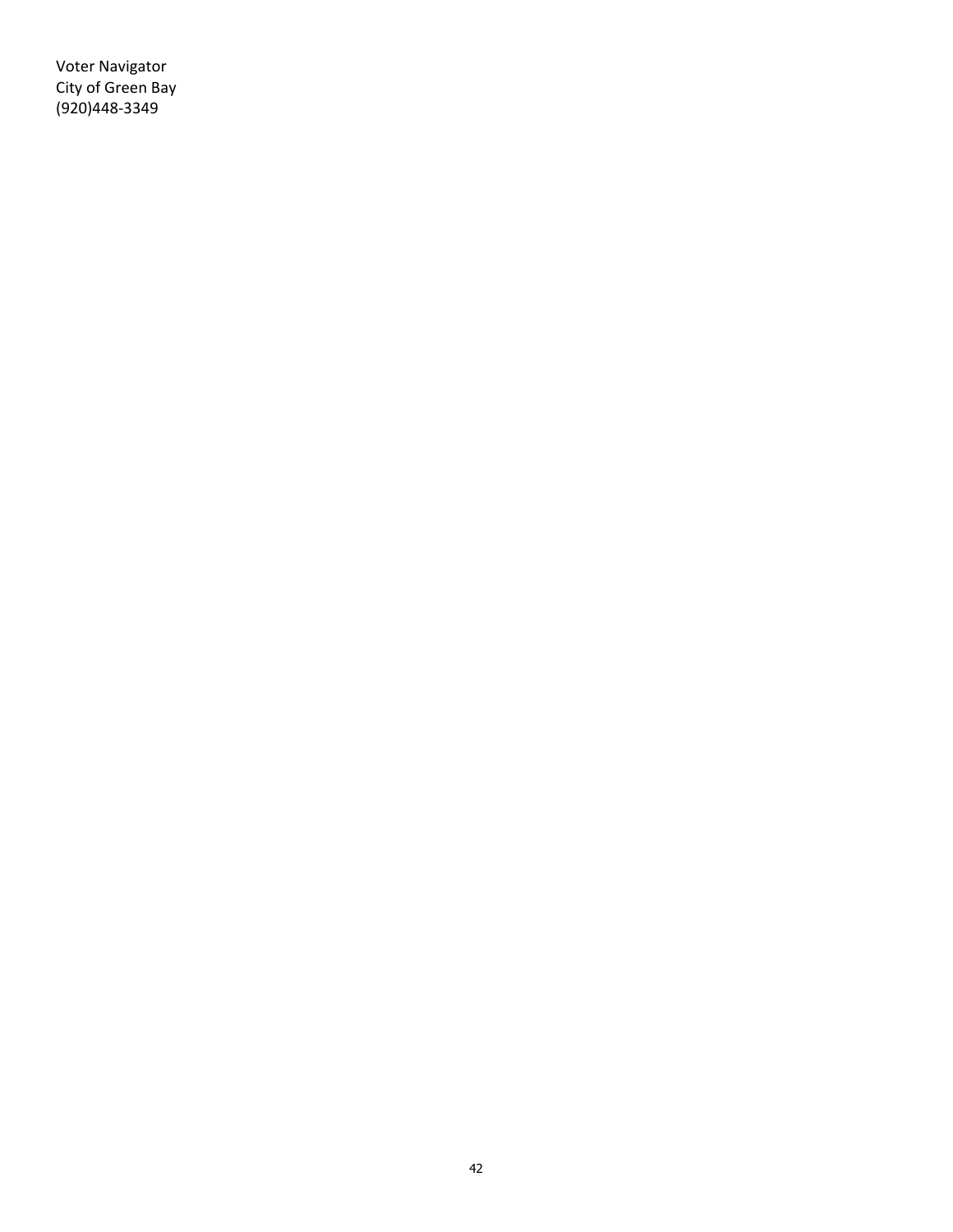From: Mary Safranski **Sent:** Monday, October 19, 2020 12:48 PM To: Kris Teske **Subject:** RE: News Coverage

Hi Kris,

Thank you for your response. Not conference, coverage. Gabriela wants to provide press coverage for Early In‐Person voting.

Thank you,

Mary

**From:** Kris Teske **Sent:** Monday, October 19, 2020 12:45 PM **To:** Mary Safranski **Cc:** Celestine Jeffreys; Diana Ellenbecker **Subject:** RE: News Coverage

Hi Mary,

I don't know anything about a press conference tomorrow.

Kris Teske, WCMC Green Bay City Clerk 100 N. Jefferson St., Rm 106 Green Bay, WI 54301 920‐448‐3014



**From:** Mary Safranski **Sent:** Monday, October 19, 2020 12:36 PM **To:** Kris Teske <Kris.Teske@greenbaywi.gov> **Subject:** News Coverage

Hi Kris,

Gabriela, a local news reporter, called asking for you to find out details about press coverage tomorrow for Early In‐ Person voting. Her number is (530)391‐3217.

**Mary Safranski** Voter Navigator City of Green Bay (920)448‐3349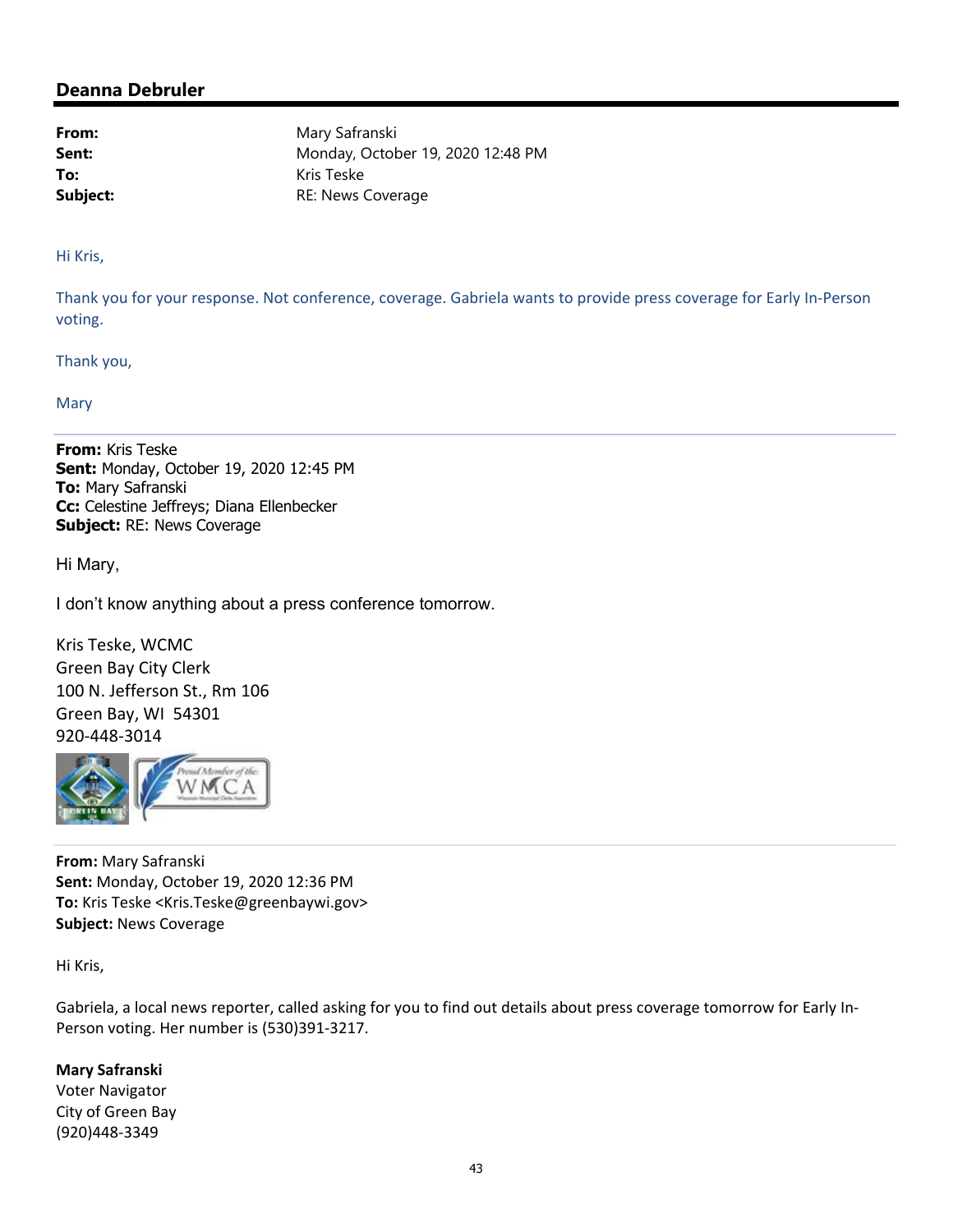**From:** Celestine Jeffreys Sent: Tuesday, November 10, 2020 2:16 PM **To:** Jennifer Smits; Jill Vandenplas; Tammy Metoxen **Cc:** Kim Wayte; Caleb Jeffreys **Subject:** RE: OT for Week of 10/26-10/31 and Election Day 11/3

Thanks!!

Celestine Jeffreys Chief of Staff, Mayor's Office City of Green Bay

**From:** Jennifer Smits <Jennifer.Smits@greenbaywi.gov> **Sent:** Tuesday, November 10, 2020 2:15 PM **To:** Jill Vandenplas <Jill.Vandenplas@greenbaywi.gov>; Tammy Metoxen <Tammy.Metoxen@greenbaywi.gov> **Cc:** Kim Wayte <Kim.Wayte@greenbaywi.gov>; Celestine Jeffreys <Celestine.Jeffreys@greenbaywi.gov>; Caleb Jeffreys <Caleb.Jeffreys@greenbaywi.gov> **Subject:** RE: OT for Week of 10/26‐10/31 and Election Day 11/3

Jill or Tammy,

Can you look into what Caleb stated below regarding his overtime?

Thank you, Jen

Jennifer Smits, PHR, SHRM‐CP Human Resources Generalist City of Green Bay Phone: (920) 448‐3126 Fax: (920) 448‐3128

**From:** Caleb Jeffreys **Sent:** Tuesday, November 10, 2020 2:05 PM **To:** Jennifer Smits <Jennifer.Smits@greenbaywi.gov> Cc: Kim Wayte <Kim.Wayte@greenbaywi.gov>; Celestine Jeffreys <Celestine.Jeffreys@greenbaywi.gov> **Subject:** OT for Week of 10/26‐10/31 and Election Day 11/3

Good afternoon,

I just looked at my 11/12 paycheck and it doesn't reflect my overtime hours for 10/26-10/31 and for 11/3. I worked 6 hours OT on Saturday 10/31 and then I also worked 9 hours at Central Count on 11/3.

Best,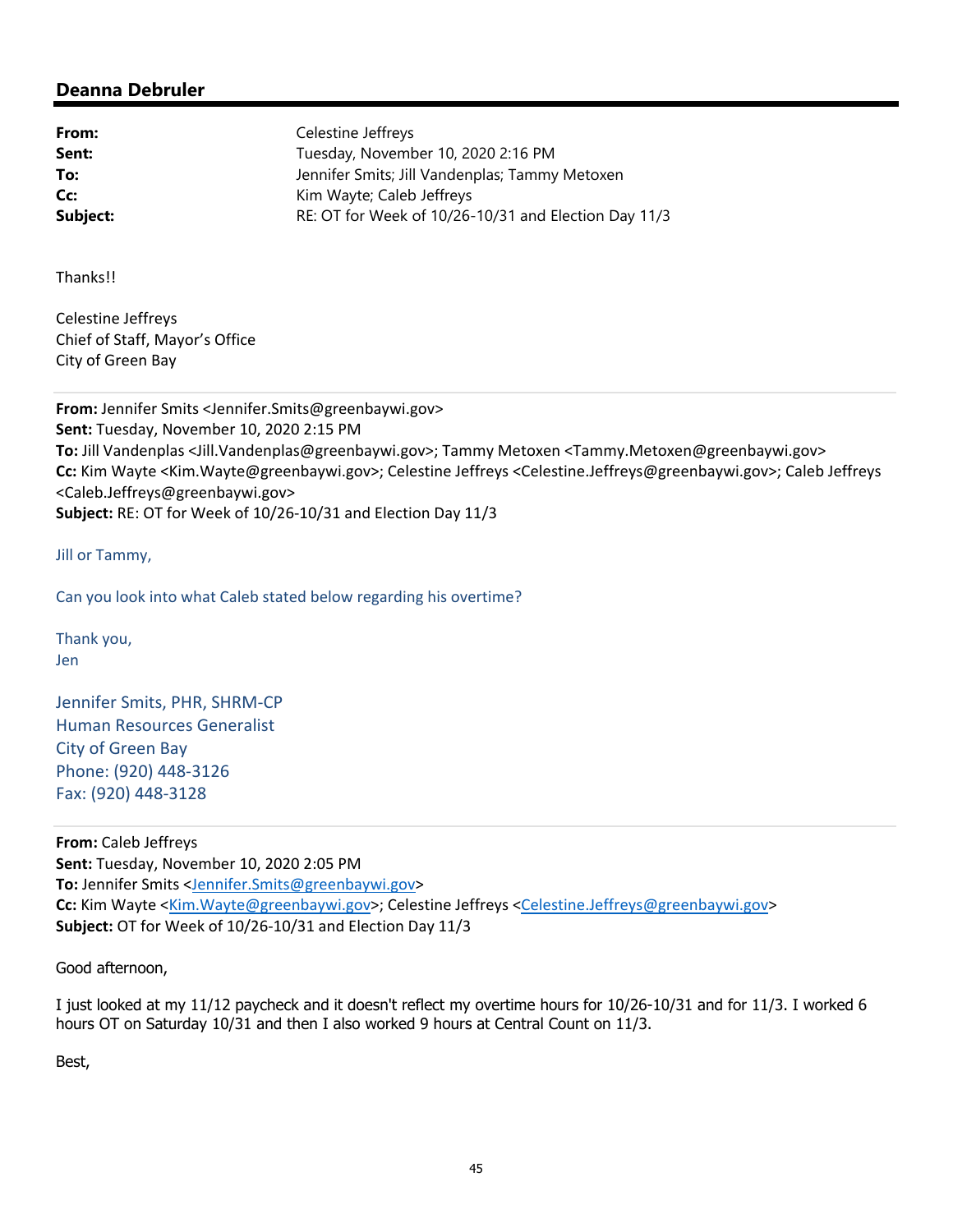# *Caleb Jeffreys*

**Voter Navigator** 

**City of Green Bay** 

**920.532.3122**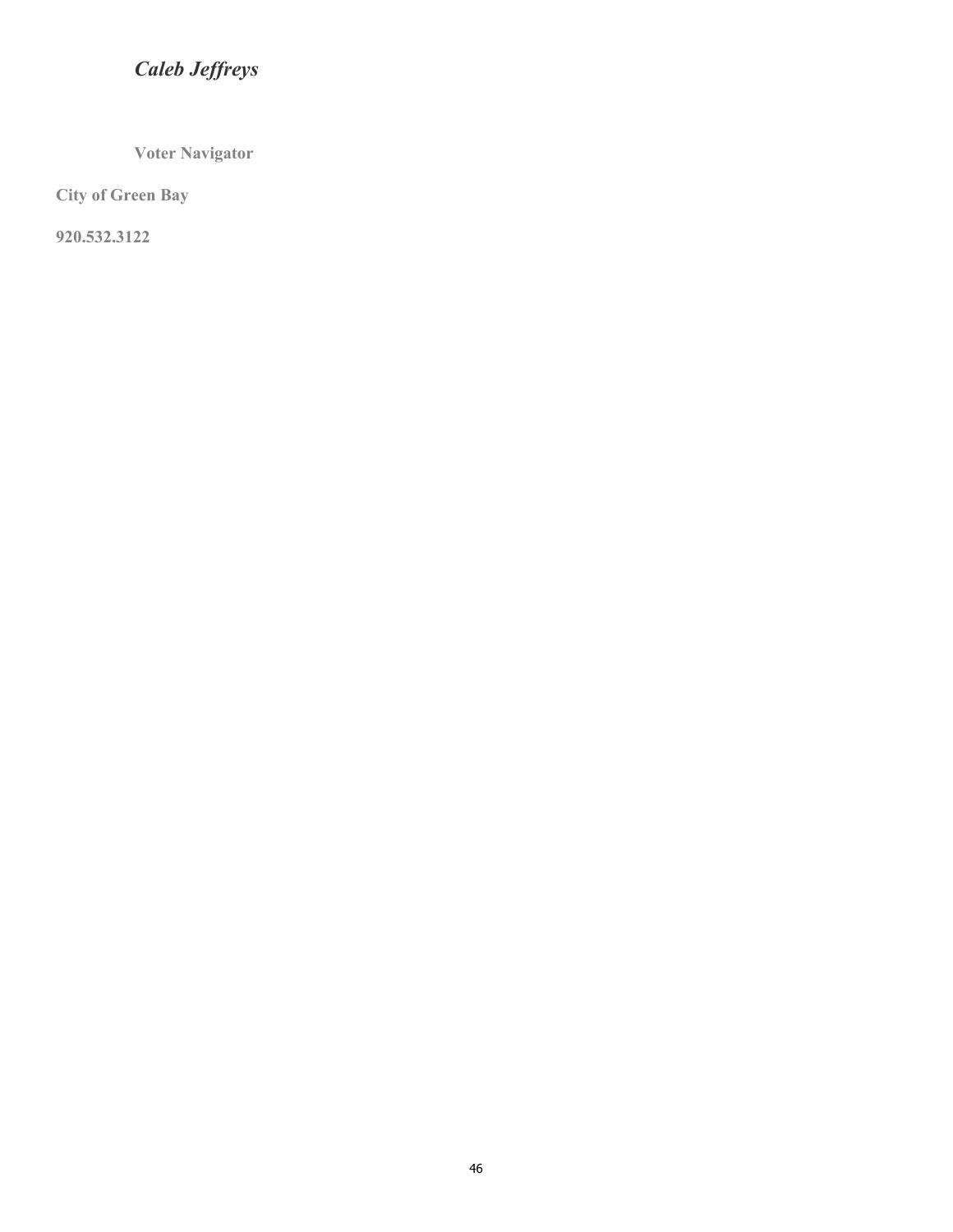From: Kris Teske **Sent:** Thursday, October 22, 2020 5:45 PM **To:** Jaime Fuge Subject: FW: Poll Worker

Kris Teske, WCMC Green Bay City Clerk 100 N. Jefferson St., Rm 106 Green Bay, WI 54301 920‐448‐3014



**From:** Mary Safranski **Sent:** Thursday, October 22, 2020 2:26 PM **To:** Kris Teske <Kris.Teske@greenbaywi.gov> **Subject:** Poll Worker

Hi Kris,

A poll worker by the name of Michael Soch called and wanted to know if he would be assigned to a ward. He said that he filled out an application about 6 weeks ago. His email address is **and his phone number is** and his phone number is

Thank you,

**Mary Safranski** Voter Navigator City of Green Bay (920)448‐3349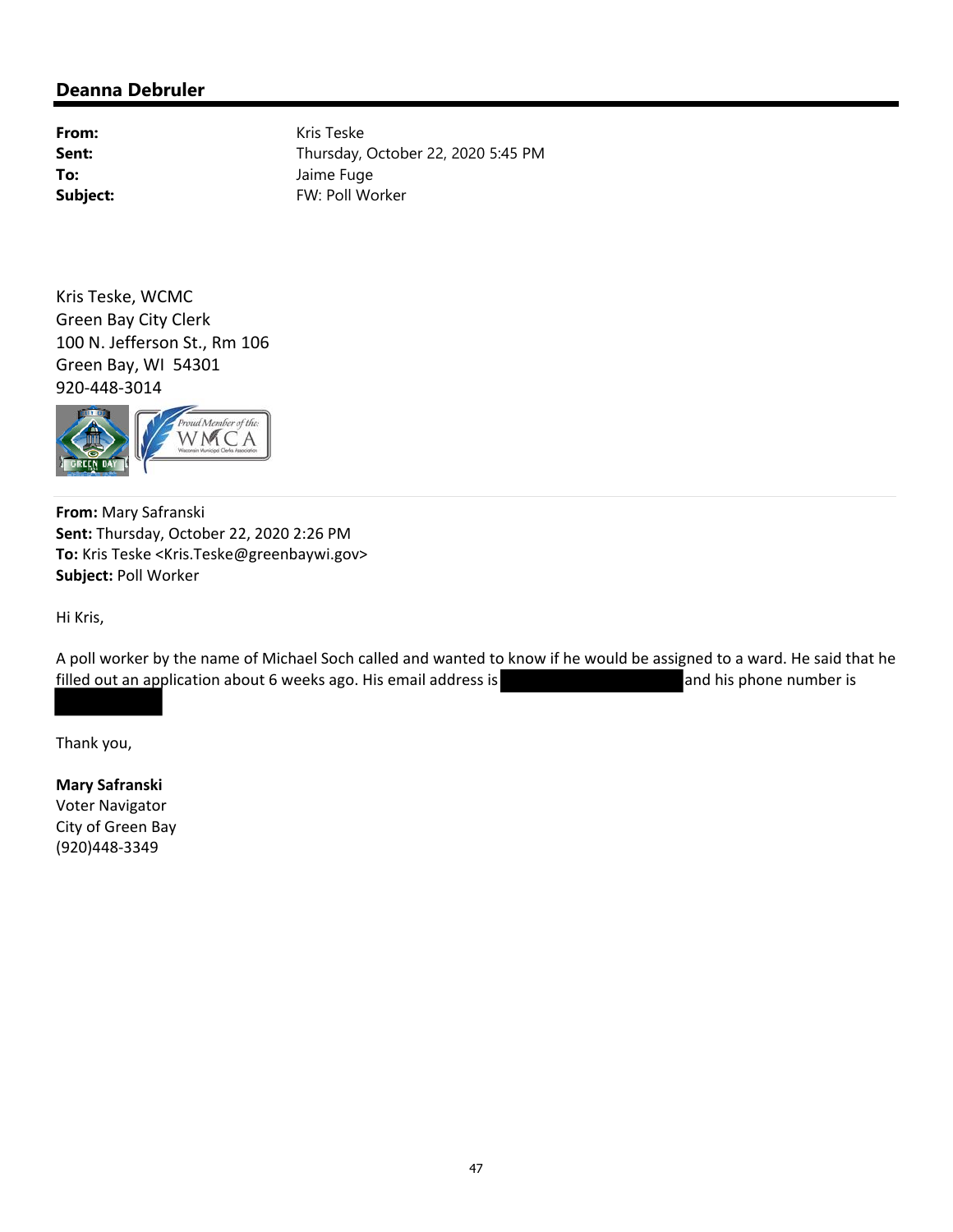**From:** Mary Safranski **Sent:** Thursday, October 15, 2020 10:41 AM **To:** Jaime Fuge **Subject:** RE: Poll Worker

Jaime,

Excellent. Thank you for the details. I will ask her which school Kendall attends if she calls back.

Thank you! Mary

**From:** Jaime Fuge **Sent:** Thursday, October 15, 2020 10:27 AM **To:** Mary Safranski **Subject:** RE: Poll Worker

Hi,

I called her and left a message and told her to e-mail *clerk@greenbaywi.gov*. In case she calls:

E‐mail was sent: 9/28 on training and on Monday confirming that she is working:

I also need to know what school she goes to. We have her set for half day morning.

Thank you, Jaime

**From:** Mary Safranski **Sent:** Thursday, October 15, 2020 10:00 AM **To:** Jaime Fuge <Jaime.Fuge@greenbaywi.gov> **Subject:** Poll Worker

Hi Jaime,

Kendall Virgin's mom asked that you give her a call back at to verify you have received all her paperwork and to receive the training materials Kendall needs.

They dropped off her paperwork about a month ago, and Kendall had already been added to AirTable. However, they hadn't received any emails since. She wanted me to express that Kendall's birthday is on election day, and Kendall is very excited to work as a poll worker.

Thank you,

**Mary Safranski** Voter Navigator City of Green Bay (920)448‐3349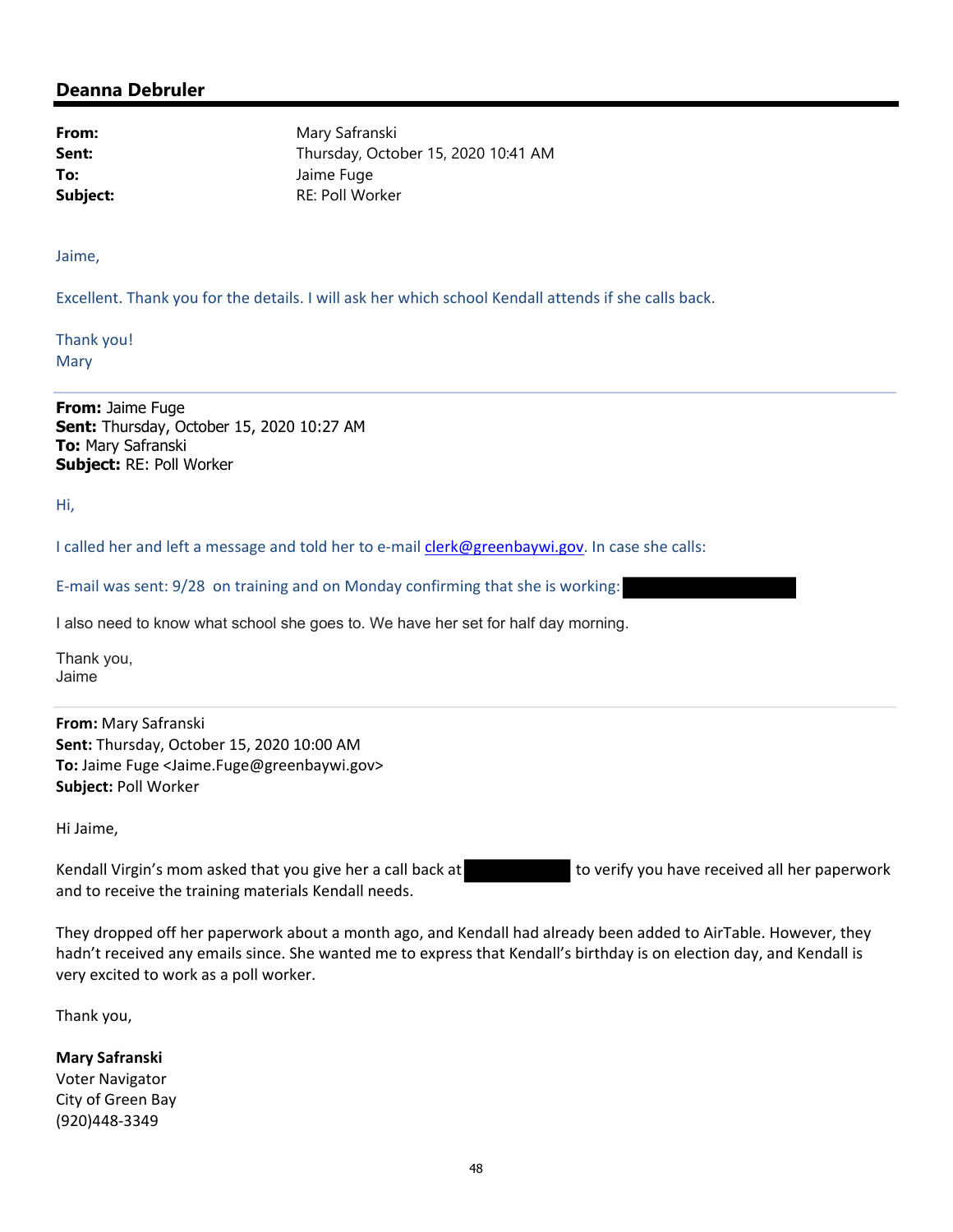From: Jaime Fuge **Sent:** Thursday, October 29, 2020 5:36 PM **To:** Melissa Schmitz Cc: Amaad Rivera **Subject: RE: Poll Worker Trainings: Third is descalation Subject: Research RE: Poll Worker Trainings: Third is descalation** 

Hi Melissa,

That would be great if you could reach out just to be on the safe side. Sara did on Friday but maybe an introduction would be best.

Let them know where they will be working and ask them if they still need any training. I will send an e-mail right after this one with the training you can forward with them.

Thank you, Jaime

**From:** Melissa Schmitz [mailto:Melissa.Schmitz@greenbaywi.gov] **Sent:** Thursday, October 29, 2020 4:33 PM **To:** Amaad Rivera <Amaad.Rivera@greenbaywi.gov>; Jaime Fuge <Jaime.Fuge@greenbaywi.gov> **Subject:** RE: Poll Worker Trainings: Third is descalation **Importance:** High

Hi Jaime,

Amaad sent me the list of poll workers for District 5, Ward 20. Should I reach out to everyone? What am I supposed to be communicating to the group?

Thank you,

Melissa



**Melissa M. Schmitz,** CEM, LEED GA Resiliency Coordinator Department of Public Works City of Green Bay

 melissa.schmitz@greenbaywi.gov 920.448.3040 (office) 920.360.9889 (cell)

**From:** Amaad Rivera **Sent:** Thursday, October 29, 2020 4:06 PM **To:** Melissa Schmitz <Melissa.Schmitz@greenbaywi.gov> **Subject:** RE: Poll Worker Trainings: Third is descalation

This should work.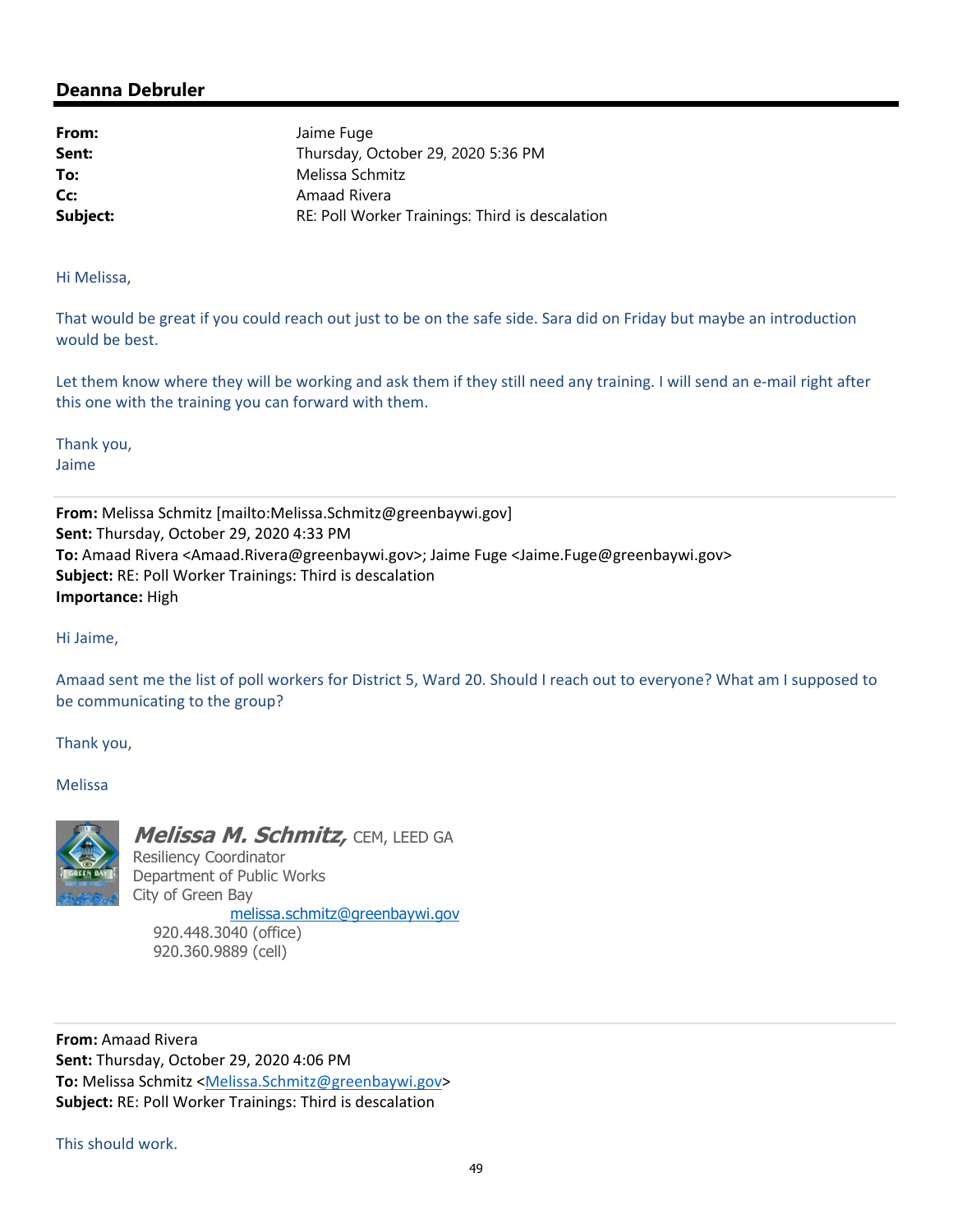Amaad Rivera‐Wagner *Community Liaison* Office of the Mayor 100 North Jefferson Street ‐ Room 200 Green Bay, Wisconsin 54301 Phone: 920.448.3210



**From:** Melissa Schmitz **Sent:** Thursday, October 29, 2020 4:03 PM **To:** Amaad Rivera <Amaad.Rivera@greenbaywi.gov> **Subject:** RE: Poll Worker Trainings: Third is descalation

What you're not a mind reader? ;) Ward 20.

**From:** Amaad Rivera **Sent:** Thursday, October 29, 2020 4:02 PM **To:** Melissa Schmitz <Melissa.Schmitz@greenbaywi.gov> **Subject:** RE: Poll Worker Trainings: Third is descalation

Which ward are you?

Amaad Rivera‐Wagner *Community Liaison* Office of the Mayor 100 North Jefferson Street ‐ Room 200 Green Bay, Wisconsin 54301 Phone: 920.448.3210



**From:** Melissa Schmitz **Sent:** Thursday, October 29, 2020 4:02 PM **To:** Amaad Rivera <Amaad.Rivera@greenbaywi.gov> **Subject:** RE: Poll Worker Trainings: Third is descalation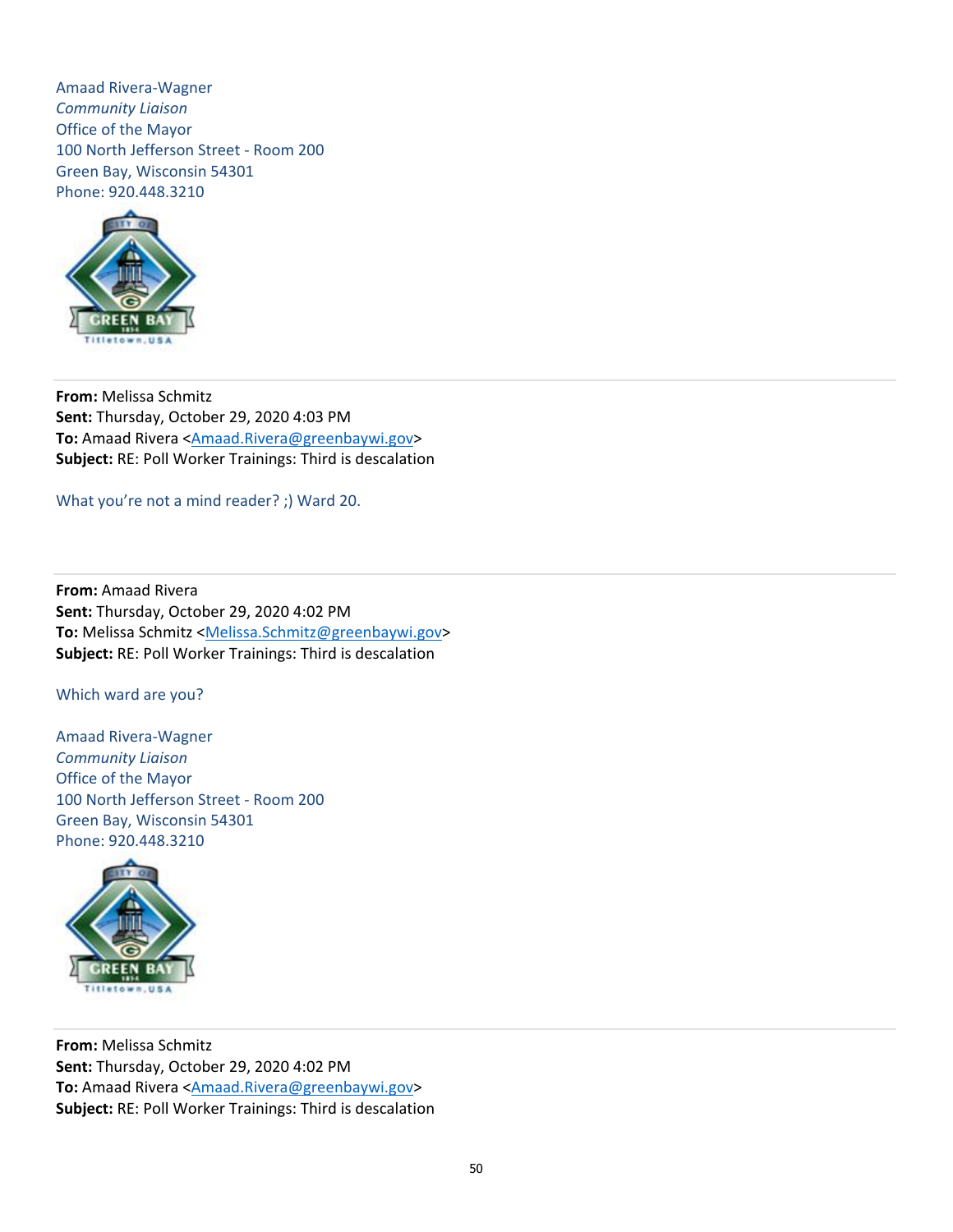#### Melissa

**From:** Amaad Rivera **Sent:** Thursday, October 29, 2020 3:54 PM To: Melissa Schmitz <Melissa.Schmitz@greenbaywi.gov> **Subject:** Poll Worker Trainings: Third is descalation

Please view the following video by the Wisconsin Elections Commission (WEC): "Election Day Duties" https://elections.wi.gov/publications/video/Election Day Duties. In the video take note of the section titled - Cell Phones, Videos & Selfies, this is the latest information that has come out of the WEC.

The second training will be a 45-minute video: https://youtu.be/4Tro-jdtl3Q

The third training is Lt. Ramos's: https://youtu.be/40MDSBFDLIc

Amaad Rivera‐Wagner *Community Liaison* Office of the Mayor 100 North Jefferson Street ‐ Room 200 Green Bay, Wisconsin 54301 Phone: 920.448.3210

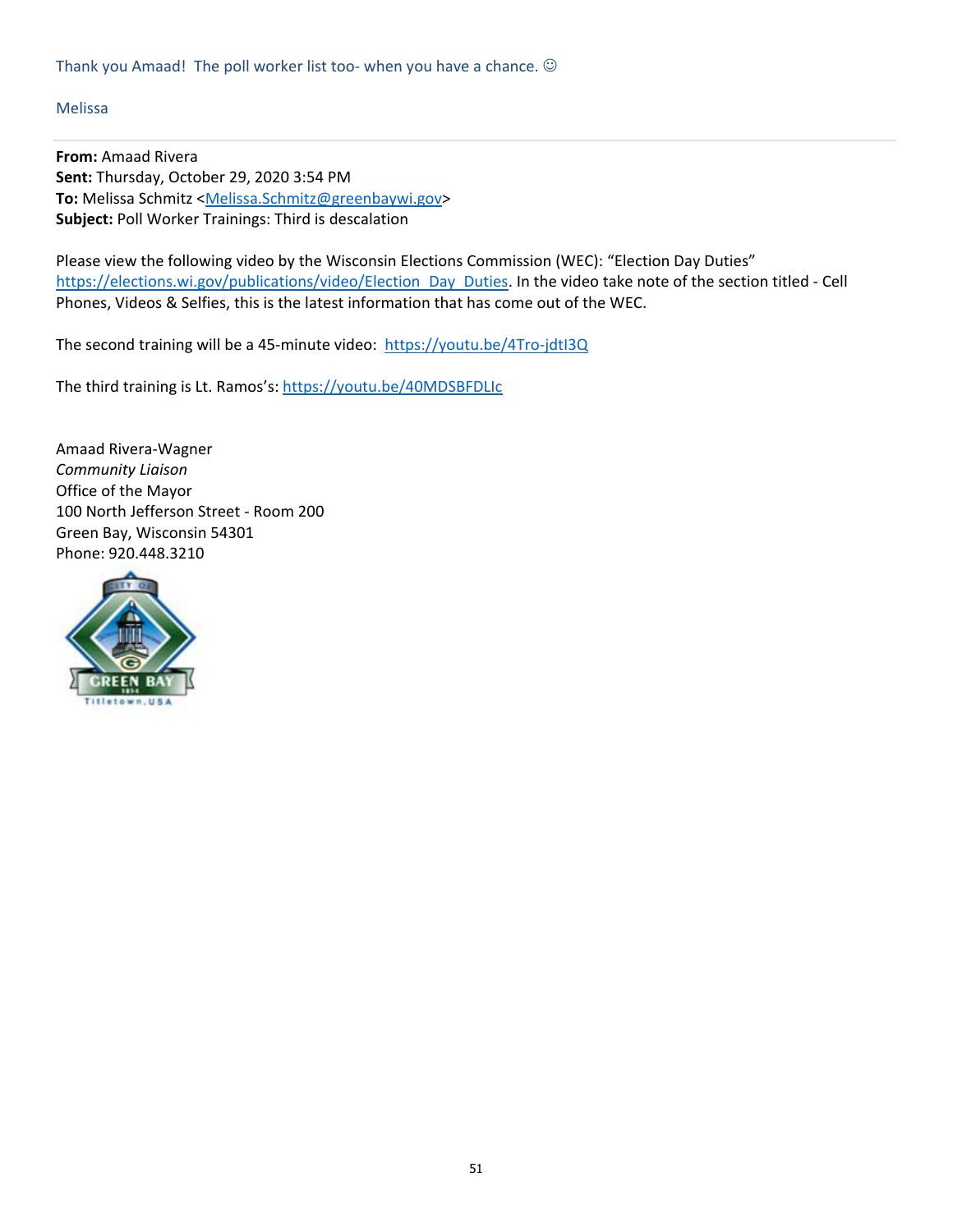| Mary Safranski                              |
|---------------------------------------------|
| Thursday, October 22, 2020 6:32 PM          |
| Jaime Fuge                                  |
| RE: Poll-Worker Training to Send to Payroll |
| TRAINING SEND TO PAYROLLFORMARY 10.22.xlsx  |
|                                             |

Hi Jaime,

I am not sure if you needed to send this to payroll yet today. I added yours list of names into this document and checked for any duplicate names.

Best,

Mary

**From:** Jaime Fuge **Sent:** Thursday, October 22, 2020 3:43 PM **To:** Mary Safranski **Subject:** RE: Poll-Worker Training to Send to Payroll

Thank you!

**From:** Mary Safranski **Sent:** Thursday, October 22, 2020 3:40 PM **To:** Jaime Fuge <Jaime.Fuge@greenbaywi.gov> **Subject:** RE: Poll‐Worker Training to Send to Payroll

Hi Jaime,

Absolutely. I can add any names you have onto this list; feel free to send it over. (The excel sheet I attached does include any people I emailed.)

Best,

Mary

**From:** Jaime Fuge **Sent:** Thursday, October 22, 2020 3:09 PM **To:** Mary Safranski **Subject:** RE: Poll-Worker Training to Send to Payroll

Hi,

Thank you so much. To confirm does this include those from what you did. Are you able to do the other one I was keeping track of?

Thank you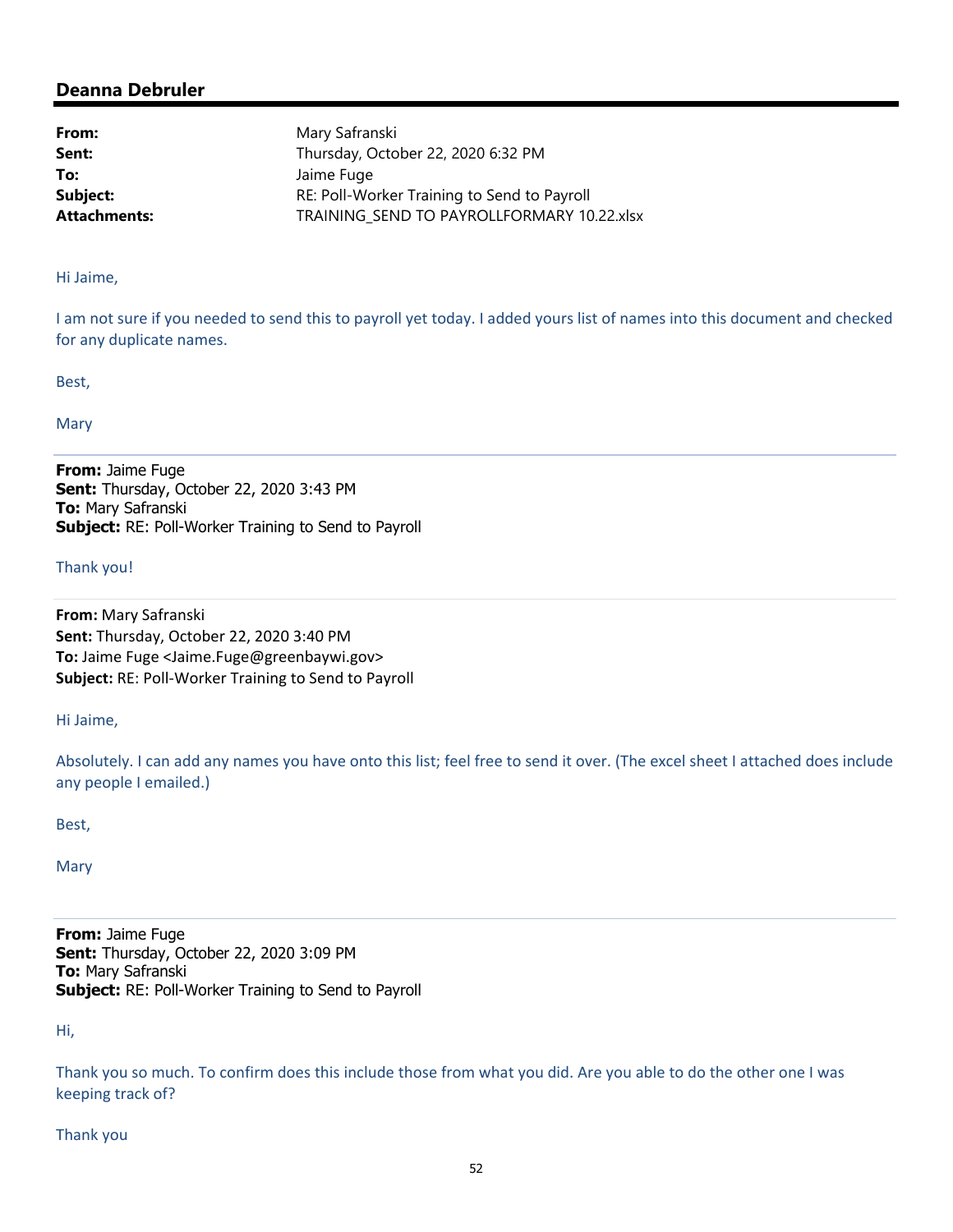**From:** Mary Safranski **Sent:** Thursday, October 22, 2020 2:44 PM To: Jaime Fuge <Jaime.Fuge@greenbaywi.gov> **Subject:** Poll‐Worker Training to Send to Payroll

Hi Jaime,

Here is the list of poll-workers who have confirmed that they have completed their training. I added anyone I emailed back to the list. I also separated the "PAID/VOLUNTEER" column from the column indicating which training that they completed. I specified "Unclear" if I wasn't able to determine if they were Paid/Volunteer.

Thank you,

**Mary Safranski** Voter Navigator City of Green Bay (920)448‐3349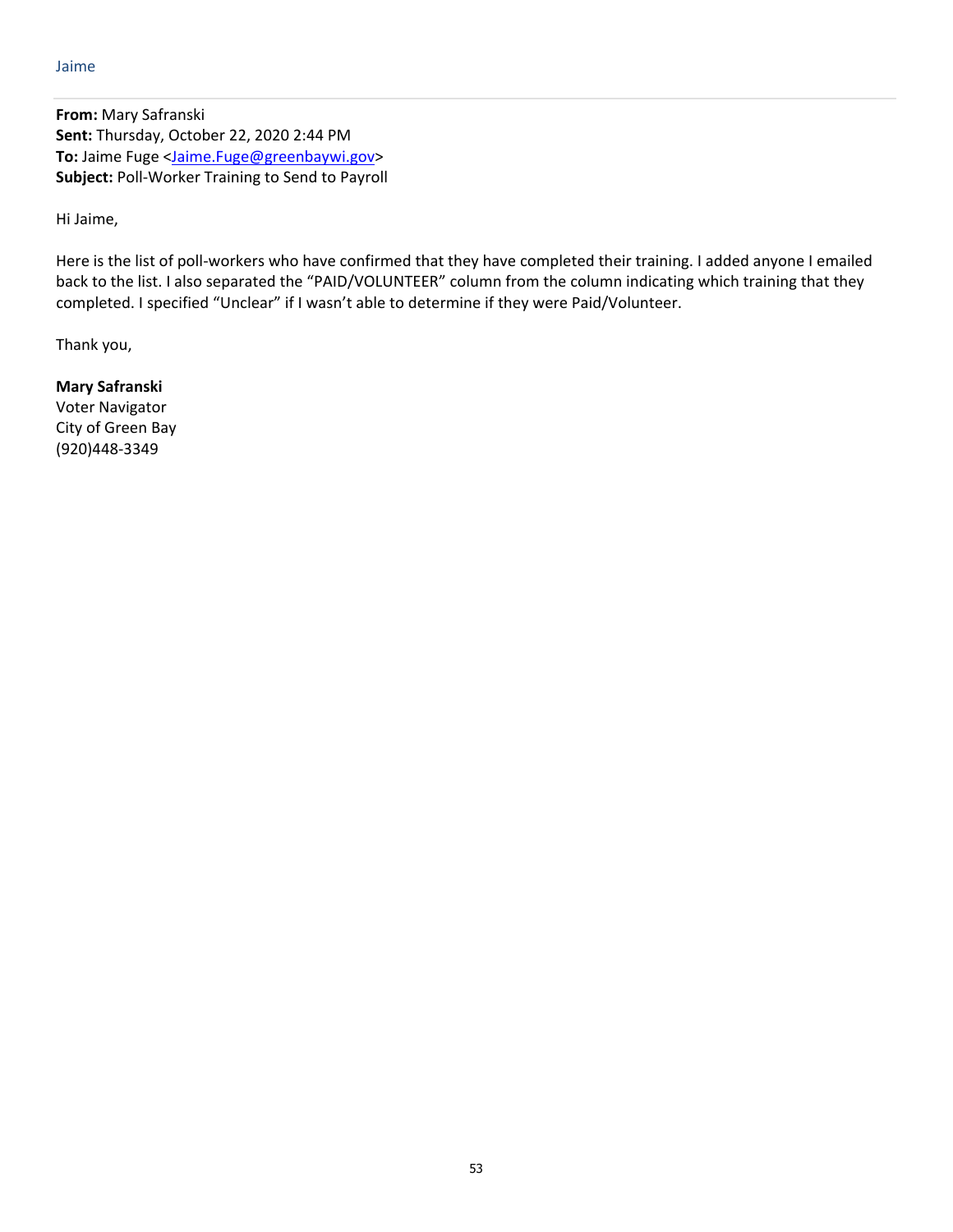From: Celestine Jeffreys **Sent:** Wednesday, October 21, 2020 12:25 PM **To:** Jaime Fuge Cc: Mary Safranski **Subject:** RE: Reporter: Need for Poll Workers Status

I'll call him.

Celestine Jeffreys Chief of Staff, Mayor's Office City of Green Bay

**From:** Jaime Fuge <Jaime.Fuge@greenbaywi.gov> **Sent:** Wednesday, October 21, 2020 10:41 AM **To:** Celestine Jeffreys <Celestine.Jeffreys@greenbaywi.gov> **Subject:** FW: Reporter: Need for Poll Workers Status

**From:** Mary Safranski **Sent:** Wednesday, October 21, 2020 10:32 AM **To:** Jaime Fuge <Jaime.Fuge@greenbaywi.gov> **Subject:** Reporter: Need for Poll Workers Status

Hi Jaime,

A local reporter, Joshua, called to ask about the current status/need for poll workers. His number is (920)621‐0065. I tried transferring him down, but the lines were busy.

Thank you,

**Mary Safranski** Voter Navigator City of Green Bay (920)448‐3349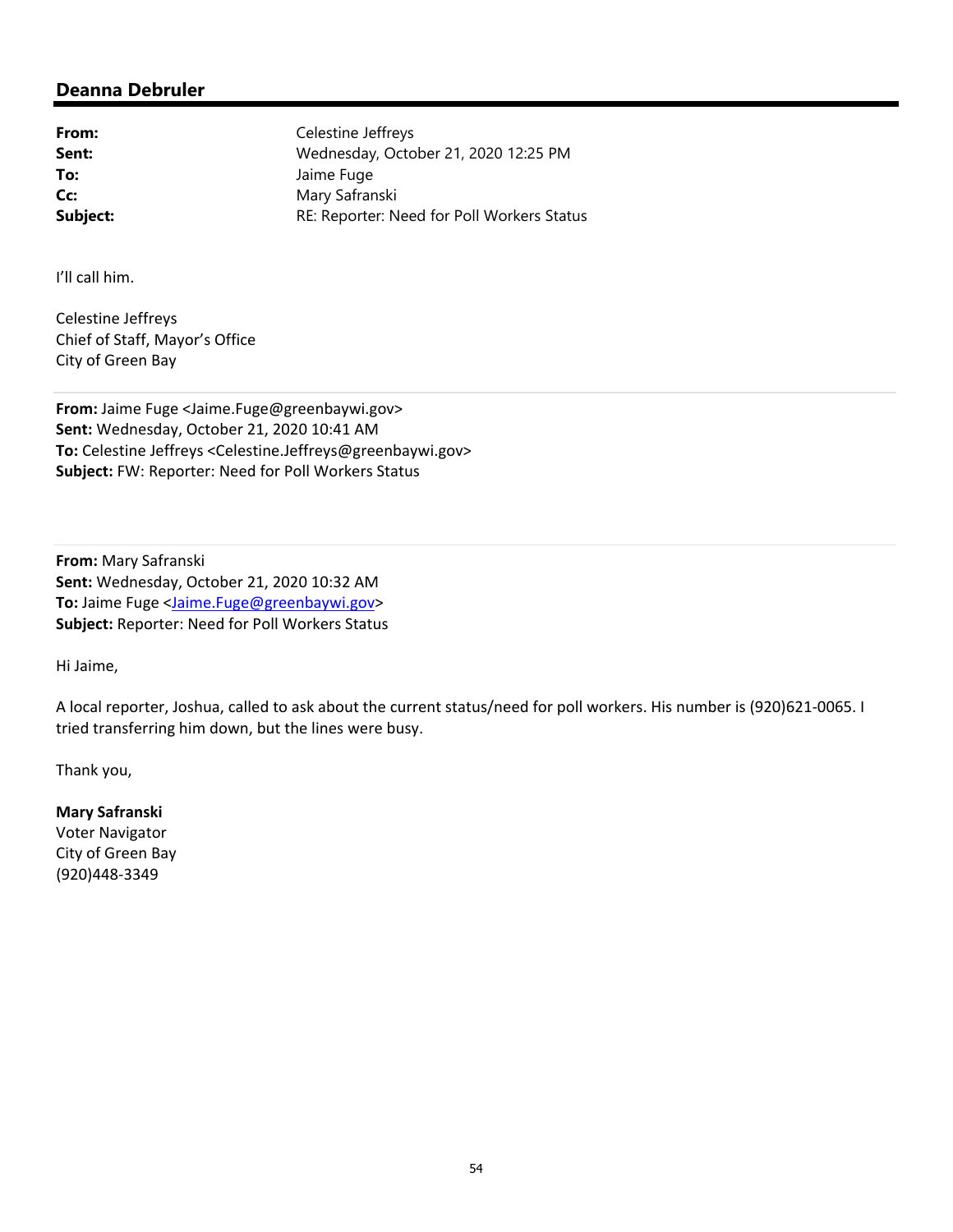**From:** Amaad Rivera **Sent:** Tuesday, October 27, 2020 4:45 PM **To:** Melissa Schmitz; Jaime Fuge **Subject:** Re: Resending Poll Worker Training Materials

Melissa,

I will be happy to help, the expert is Jaime. She should be able to get you what you need.

Jamie let me know if I can take care of anything.

‐ Amaad

 $\pmb{\times}$ 

Amaad Rivera‐Wagner *Community Liaison* Office of the Mayor 100 North Jefferson Street ‐ Room 200 Green Bay, Wisconsin 54301 Phone: 920.448.3210

On Oct 27, 2020, at 4:15 PM, Melissa Schmitz <Melissa.Schmitz@greenbaywi.gov> wrote:

Hi Amaad,

If there is a group of poll workers that I need to reach out to, please let me know. Can you tell me which polling location I will be assigned? I am waiting to receive log in credentials to do the Chief Election Inspector training.

Thanks,

Melissa

 $\langle \text{image}004.\text{png} \rangle$ **Melissa M. Schmitz,** CEM, LEED GA Resiliency Coordinator Department of Public Works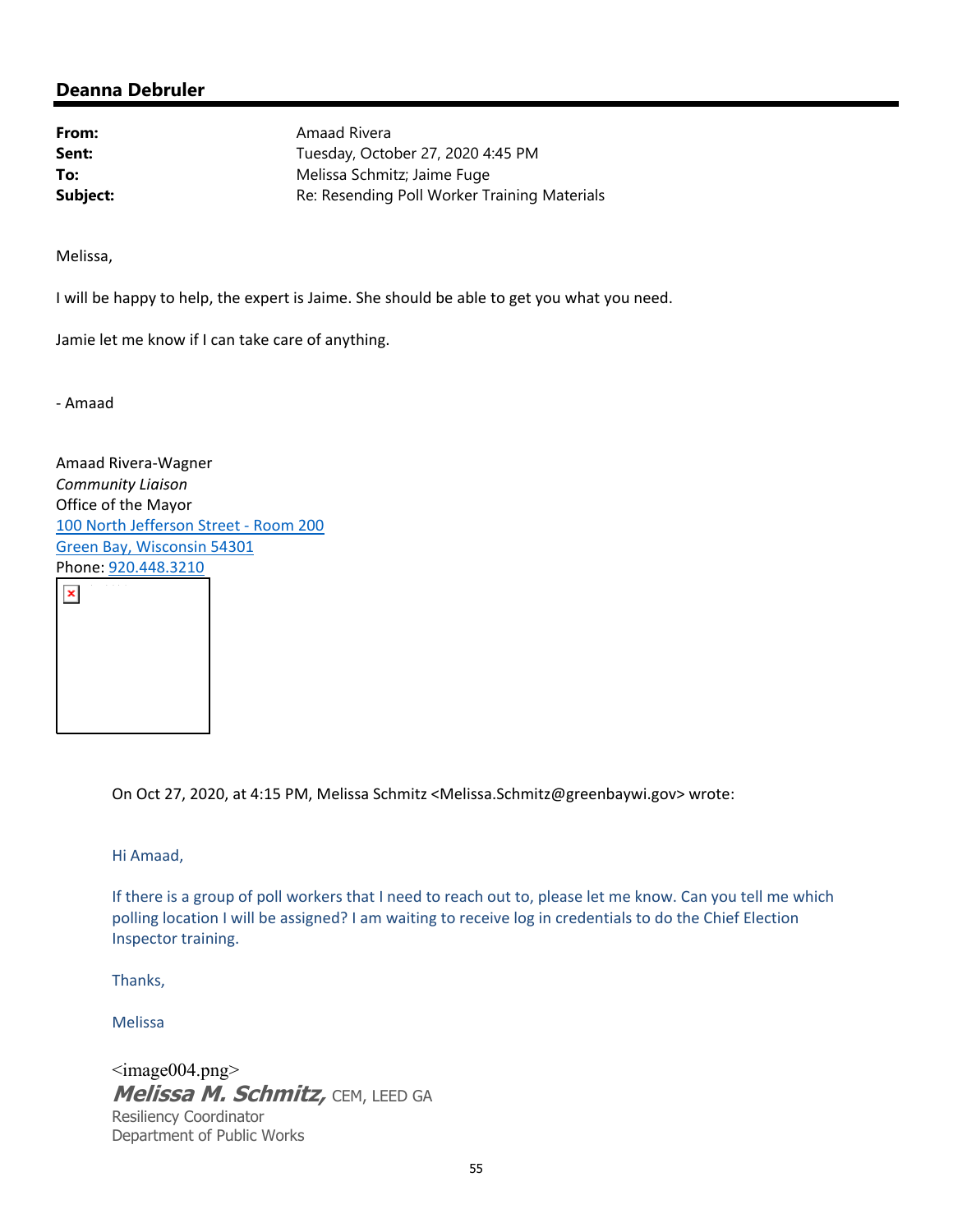City of Green Bay melissa.schmitz@greenbaywi.gov 920.448.3040 (office) 920.360.9889 (cell)

**From:** Amaad Rivera **Sent:** Tuesday, October 27, 2020 1:09 PM **To:** amaadr@gmail.com **Cc:** Jaime Fuge <Jaime.Fuge@greenbaywi.gov>; Diana Ellenbecker <Diana.Ellenbecker@greenbaywi.gov>; Kim Wayte <Kim.Wayte@greenbaywi.gov>; Joseph Faulds <Joseph.Faulds@greenbaywi.gov>; Michael Spitzer‐Rubenstein <michael@voteathome.org> **Subject:** Resending Poll Worker Training Materials

Chief Inspectors,

I hope this email finds you well. I am sending along all the trainings for poll workers. Please let me know if you have questions.

#### **The following text is for poll workers, feel free to copy and paste to your poll workers.**

Attached is the Election Inspector Manual for the City of Green Bay. Inserted pages are a little fuzzy but clean copies of the inserted pages are at the polling location on Election Day for reference. Page 31 is only a sample these are not the polling locations on Election Day. Photo ID and Proof of Residence can be found on the Wisconsin Elections Commission's website if you would like to see a clean copy in a short version - https://elections.wi.gov/sites/elections.wi.gov/files/2019-01/POR%20vs%20POI.pdf.

Please view the following video by the Wisconsin Elections Commission (WEC): "Election Day Duties" https://elections.wi.gov/publications/video/Election Day Duties. In the video take note of the section titled ‐ Cell Phones, Videos & Selfies, this is the latest information that has come out of the WEC. After reading the manual and listening to the webinar please email ClerkInquiries@greenbaywi.gov stating you finished the training.

After you read the manual and listen to the video don't feel like you should know all of it. This is to get you familiar with the process and terminology. On Election Day you will be given a job by the Chief Inspector and they or another seasoned poll worker will guide you.

The second training will be a 45‐minute video: https://youtu.be/4Tro‐jdtI3Q

The third training is Lt. Ramo's: https://youtu.be/40MDSBFDLIc

When done with the trainings please e-mail *clerk@greenbaywi.gov* and you will pay \$20 a piece.

‐ Amaad

Amaad Rivera‐Wagner *Community Liaison* Office of the Mayor 100 North Jefferson Street ‐ Room 200 Green Bay, Wisconsin 54301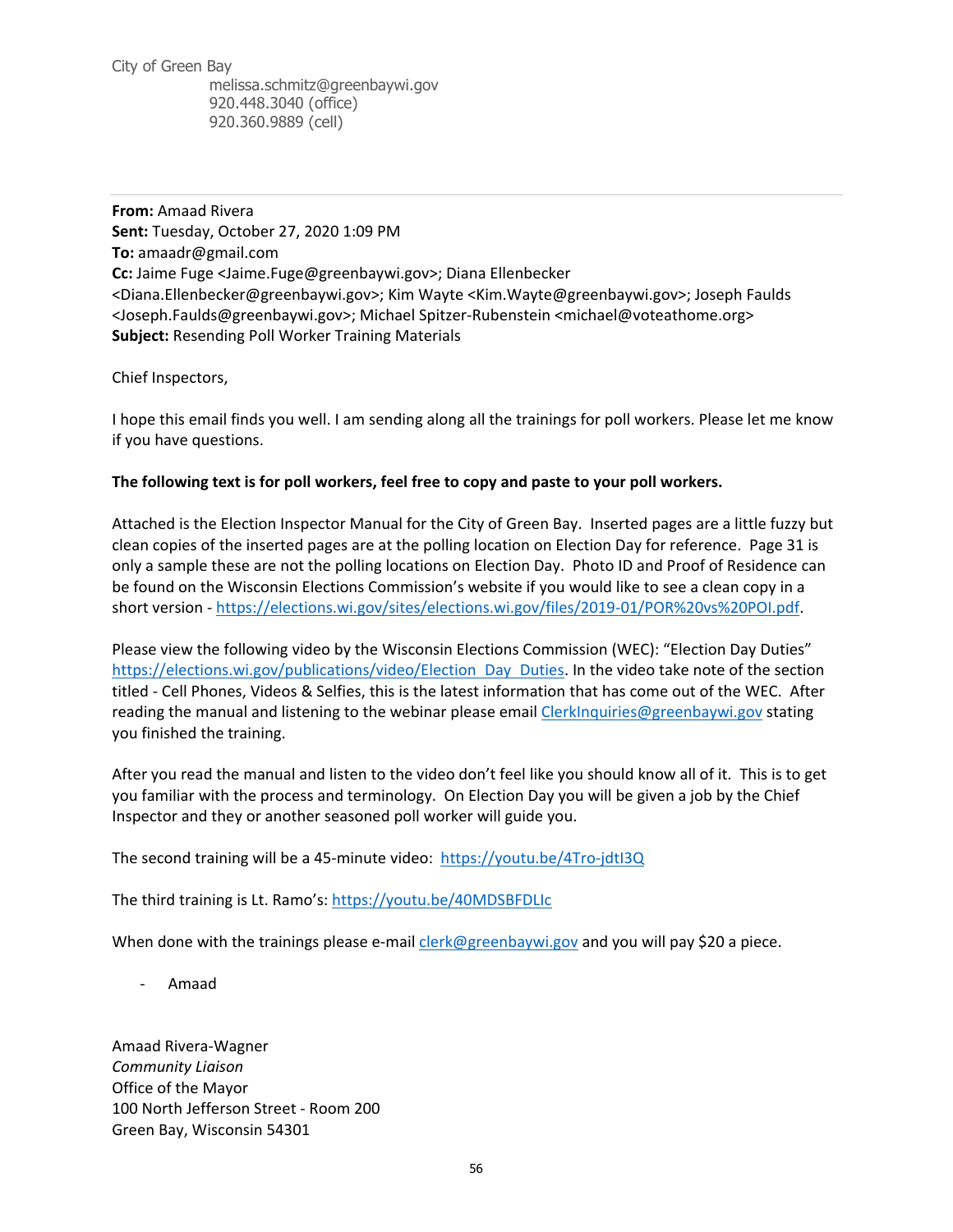Phone: 920.448.3210  $\leq$ image001.jpg>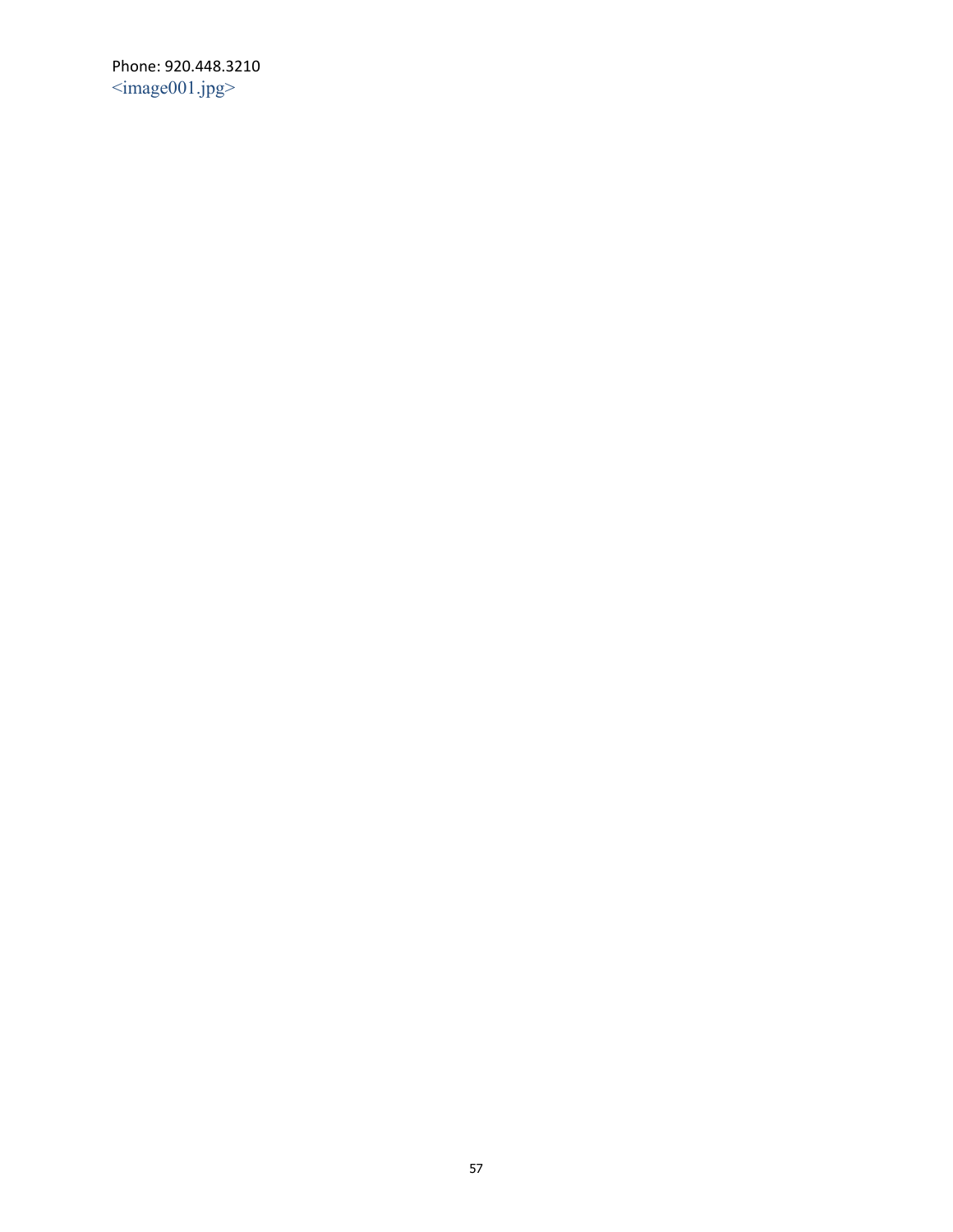From: Caleb Jeffreys **Sent:** Wednesday, November 4, 2020 8:09 AM To: Kim Wayte Cc: Mary Safranski **Subject:** Rest of the Week Schedule

Good morning,

I hope everything went well last night and this morning. Mary and I are still available to work this week if there's anything that you need from us.

Best,

*Caleb Jeffreys*  $\pmb{\times}$ **Voter Navigator** 

**City of Green Bay** 

**920.532.3122**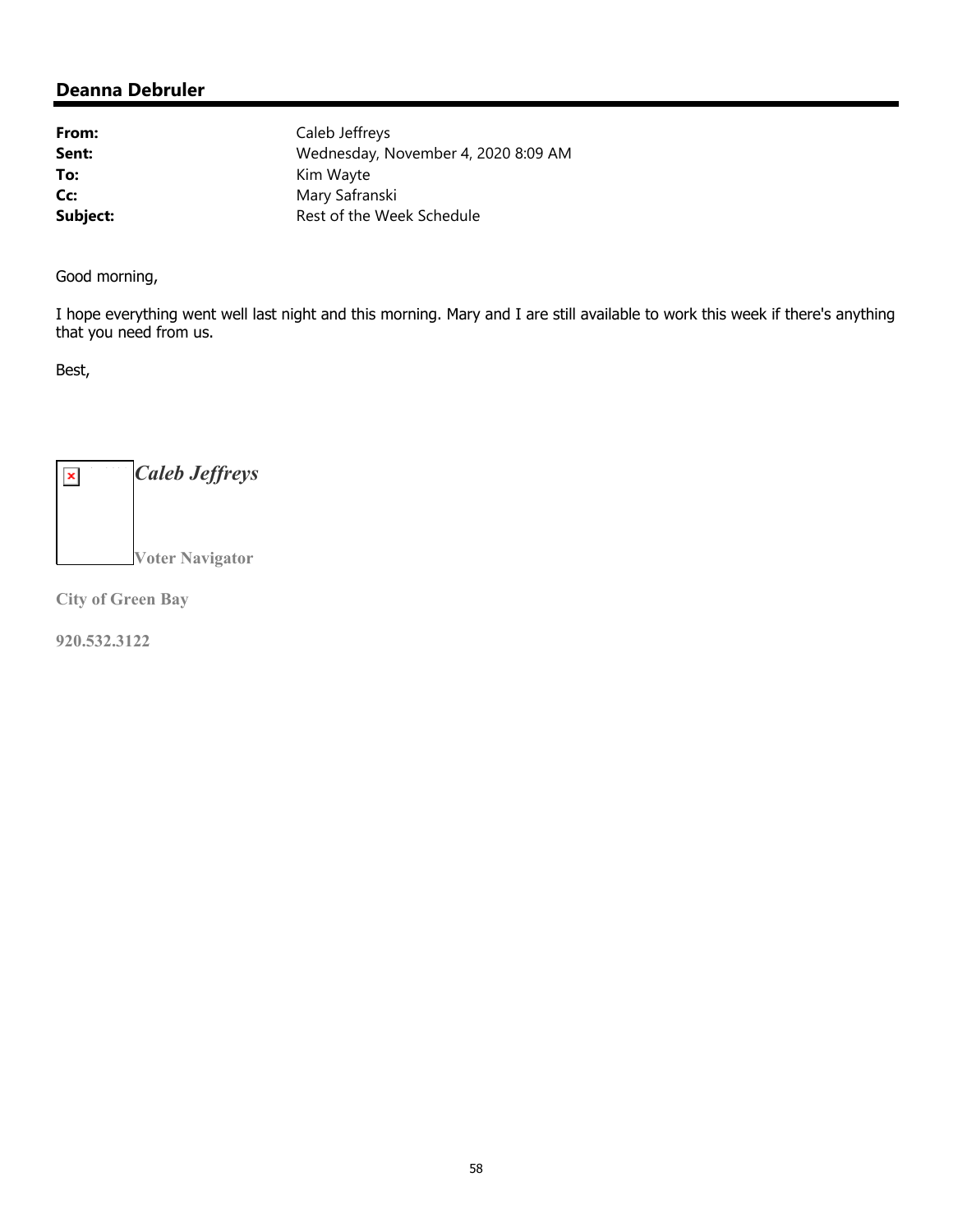| From:    | Caleb Jeffreys                                |
|----------|-----------------------------------------------|
| Sent:    | Monday, October 26, 2020 3:47 PM              |
| To:      | Jaime Fuge                                    |
| Subject: | Samantha Doxtator Initiative 1 Liquor License |

Samantha has some questions about an event space in which a client may want to serve alcohol and how that relates Liquor Licenses.

Number:



**City of Green Bay** 

**920.532.3122**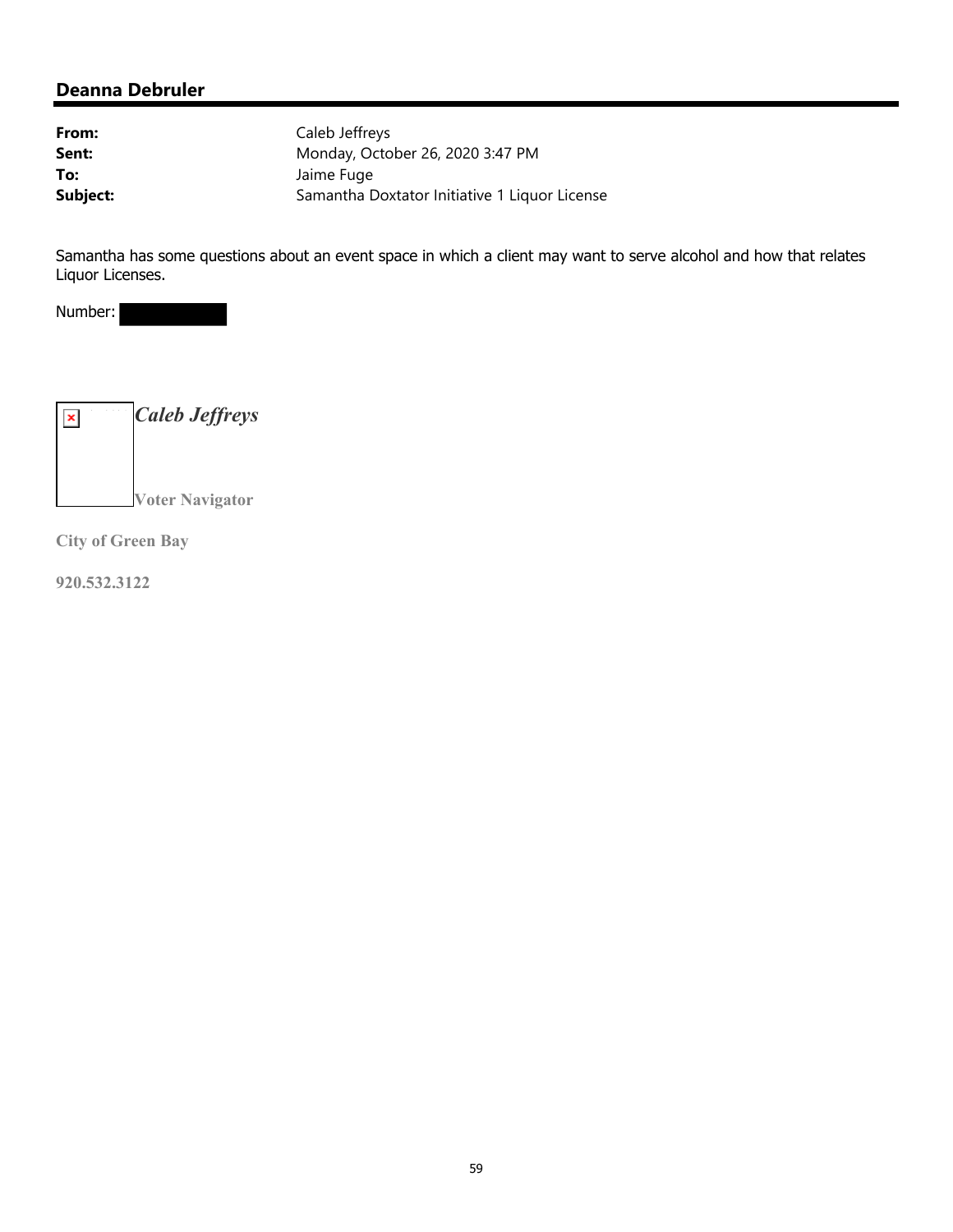| From:    | Rydecki, Richard H - ELECTIONS <richard.rydecki@wisconsin.gov></richard.rydecki@wisconsin.gov> |
|----------|------------------------------------------------------------------------------------------------|
| Sent:    | Wednesday, October 28, 2020 7:23 AM                                                            |
| To:      | Celestine Jeffreys                                                                             |
| Cc:      | Melissa Schmitz; Kim Wayte; Diana Ellenbecker; Jaime Fuge                                      |
| Subject: | RE: Scanned image from City of Green Bay - 33893                                               |

Hi Celestine,

My apologies for the confusion but we need a signed form to get Melissa credentials for the learning center as well. If you can get me that form, I can work on expediting credentials for her.

Please note that Chief Inspector Training is also available on the agency website here: https://elections.wi.gov/clerks/education‐training/baseline‐cit. The differences between this version and the one on the learning center are that this version is slightly less interactive and the progress of the trainee cannot be tracked and they are not issued badges when they complete each section of the training. Otherwise, the content is nearly identical.

Let me know how you would like to proceed and I can assist.

Best,

Richard Rydecki Assistant Administrator Wisconsin Elections Commission 212 East Washington Avenue, Third Floor Madison, WI 53703 Phone: (608)261‐2015

‐‐‐‐‐Original Message‐‐‐‐‐ From: Celestine Jeffreys <Celestine.Jeffreys@greenbaywi.gov> Sent: Tuesday, October 27, 2020 11:20 AM To: Rydecki, Richard H ‐ ELECTIONS <Richard.Rydecki@wisconsin.gov> Cc: Melissa Schmitz <Melissa.Schmitz@greenbaywi.gov>; Kim Wayte <Kim.Wayte@greenbaywi.gov>; Diana Ellenbecker <Diana.Ellenbecker@greenbaywi.gov>; Jaime Fuge <Jaime.Fuge@greenbaywi.gov> Subject: FW: Scanned image from City of Green Bay ‐ 33893

Richard,

Please find attached our request for credentials.

We also need permission/access/credentials for a new chief inspector. Her name is Melissa Schmitz, she is our resiliency coordinator. She's replacing a chief inspector who dropped out. Her email is Melissa.Schmitz@greenbaywi.gov and her direct line is 448‐3040.

Thanks!!

Celestine Jeffreys Chief of Staff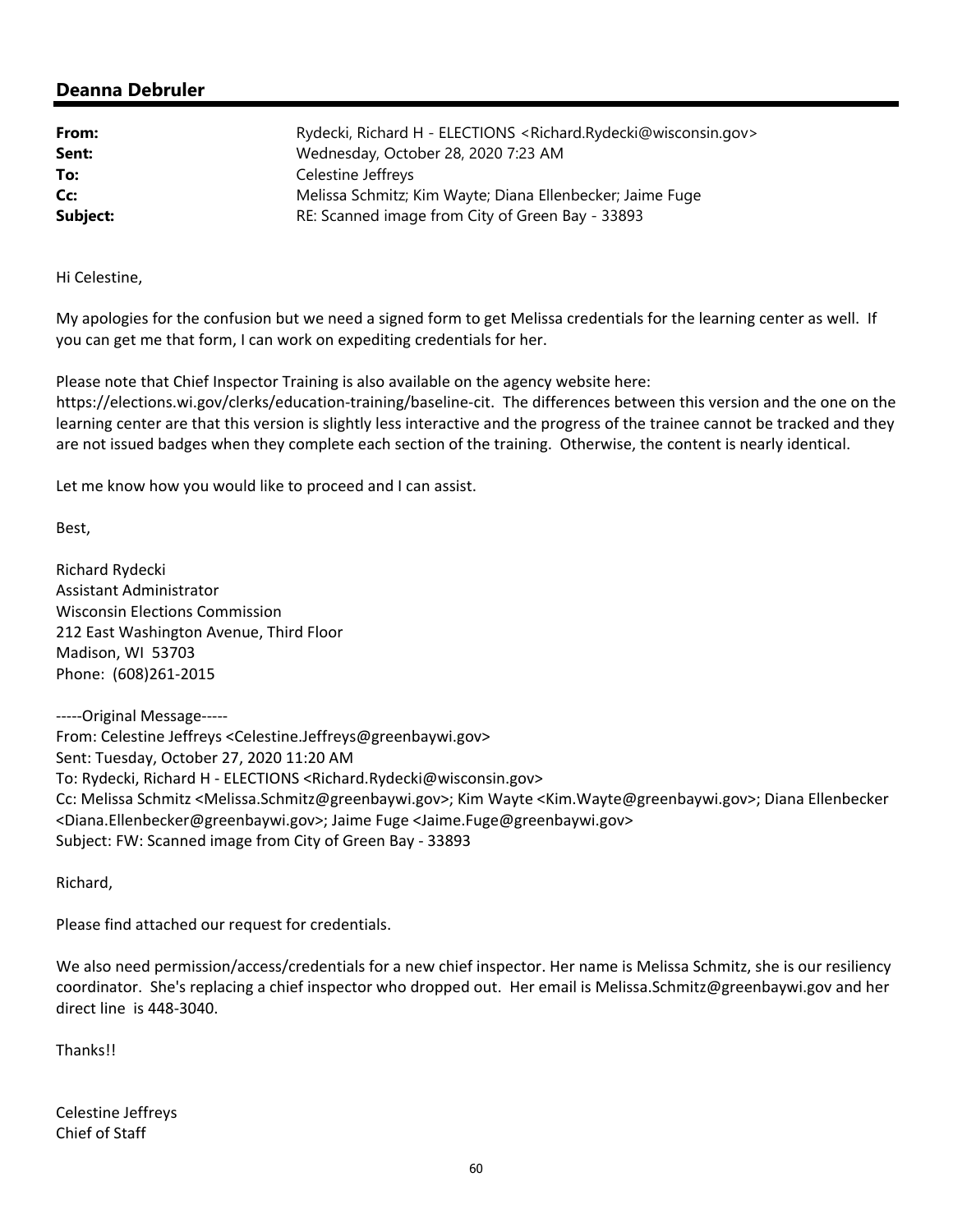Office of the Mayor 920.448.3006

‐‐‐‐‐Original Message‐‐‐‐‐ From: sharpscans@greenbaywi.gov <sharpscans@greenbaywi.gov> Sent: Tuesday, October 27, 2020 12:43 PM To: Celestine Jeffreys <Celestine.Jeffreys@greenbaywi.gov> Subject: Scanned image from City of Green Bay ‐ 33893

Reply to: sharpscans@greenbaywi.gov <sharpscans@greenbaywi.gov> Device Name: City of Green Bay ‐ 33893 Device Model: MX‐3550N Location: Econ Development ‐ 33893

File Format: PDF MMR(G4) Resolution: 200dpi x 200dpi

Attached file is scanned image in PDF format.

Use Acrobat(R)Reader(R) or Adobe(R)Reader(R) of Adobe Systems Incorporated to view the document.

Adobe(R)Reader(R) can be downloaded from the following URL:

Adobe, the Adobe logo, Acrobat, the Adobe PDF logo, and Reader are registered trademarks or trademarks of Adobe Systems Incorporated in the United States and other countries.

http://www.adobe.com/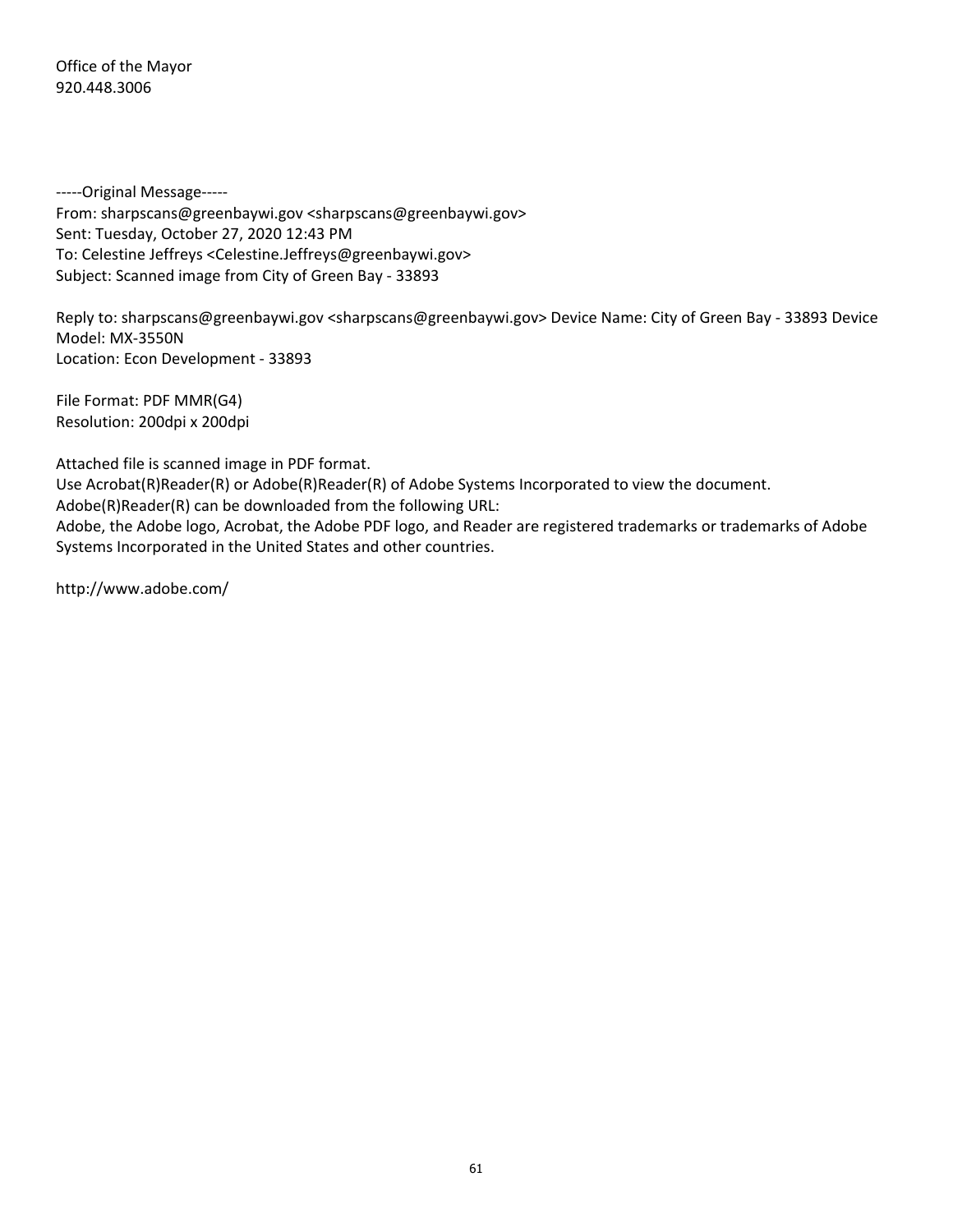| From:    | Celestine Jeffreys                                                                   |  |
|----------|--------------------------------------------------------------------------------------|--|
| Sent:    | Tuesday, October 27, 2020 3:32 PM                                                    |  |
| To:      | Rossman, Steven R - ELECTIONS; Mary Safranski; Caleb Jeffreys; kseas951@gmail.com    |  |
| Cc:      | Rydecki, Richard H - ELECTIONS; Melissa Schmitz; Kim Wayte; Diana Ellenbecker; Jaime |  |
|          | Fuge                                                                                 |  |
| Subject: | RE: Scanned image from City of Green Bay - 33893                                     |  |

Perfection, thank you so much Steve and Richard!



Chief of Staff Office of the Mayor 920.448.3006

**Celestine Jeffreys** 

**From:** Rossman, Steven R ‐ ELECTIONS <Steven.Rossman@wisconsin.gov> **Sent:** Tuesday, October 27, 2020 3:25 PM **To:** Celestine Jeffreys <Celestine.Jeffreys@greenbaywi.gov>; Mary Safranski <Mary.Safranski@greenbaywi.gov>; Caleb Jeffreys <Caleb.Jeffreys@greenbaywi.gov>; kseas951@gmail.com **Cc:** Rydecki, Richard H ‐ ELECTIONS <Richard.Rydecki@wisconsin.gov>; Melissa Schmitz <Melissa.Schmitz@greenbaywi.gov>; Kim Wayte <Kim.Wayte@greenbaywi.gov>; Diana Ellenbecker <Diana.Ellenbecker@greenbaywi.gov>; Jaime Fuge <Jaime.Fuge@greenbaywi.gov> **Subject:** RE: Scanned image from City of Green Bay ‐ 33893

Celestine, I have everyone setup in the Elections Learning Center. https://electiontraining.wi.gov/



See the attached instruction for more certification information.

Thank you,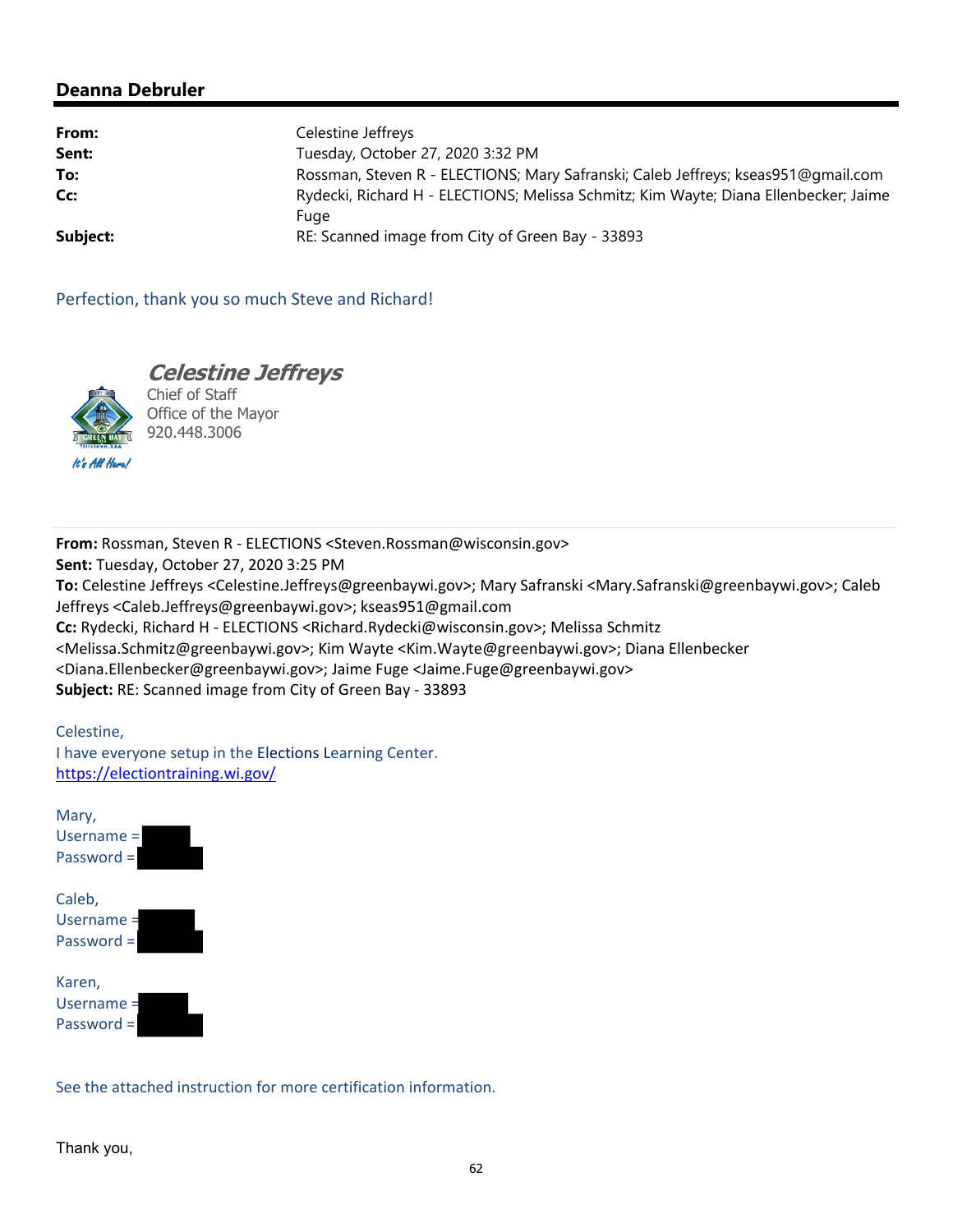**Elections Help Desk Wisconsin Elections Commission** Desk - 608.261.2028 elections@wi.gov http://elections.wi.gov

Check Your Registration Status at http://myvote.wi.gov



‐‐‐‐‐Original Message‐‐‐‐‐ From: Rydecki, Richard H ‐ ELECTIONS <Richard.Rydecki@wisconsin.gov> Sent: Tuesday, October 27, 2020 2:52 PM To: Hoeth, John M ‐ ELECTIONS <John.Hoeth@wisconsin.gov>; Rossman, Steven R ‐ ELECTIONS <Steven.Rossman@wisconsin.gov> Subject: FW: Scanned image from City of Green Bay ‐ 33893

John and Steve,

Please see the attached from Green Bay. Can we get thee created for their staff helping to support IPAV. In addition they need credentials for a chief inspector:

 We also need permission/access/credentials for a new chief inspector. Her name is Melissa Schmitz, she is our resiliency coordinator. She's replacing a chief inspector who dropped out. Her email is Melissa.Schmitz@greenbaywi.gov and her direct line is 448‐3040.

Can we get these done for them? Let me know if we need anything else from them and I can see what we can do. Thanks!

Best,

Richard Rydecki Assistant Administrator Wisconsin Elections Commission 212 East Washington Avenue, Third Floor Madison, WI 53703 Phone: (608)261‐2015

‐‐‐‐‐Original Message‐‐‐‐‐ From: Celestine Jeffreys <Celestine.Jeffreys@greenbaywi.gov> Sent: Tuesday, October 27, 2020 11:20 AM To: Rydecki, Richard H ‐ ELECTIONS <Richard.Rydecki@wisconsin.gov> Cc: Melissa Schmitz <Melissa.Schmitz@greenbaywi.gov>; Kim Wayte <Kim.Wayte@greenbaywi.gov>; Diana Ellenbecker <Diana.Ellenbecker@greenbaywi.gov>; Jaime Fuge <Jaime.Fuge@greenbaywi.gov> Subject: FW: Scanned image from City of Green Bay ‐ 33893

Richard,

Please find attached our request for credentials.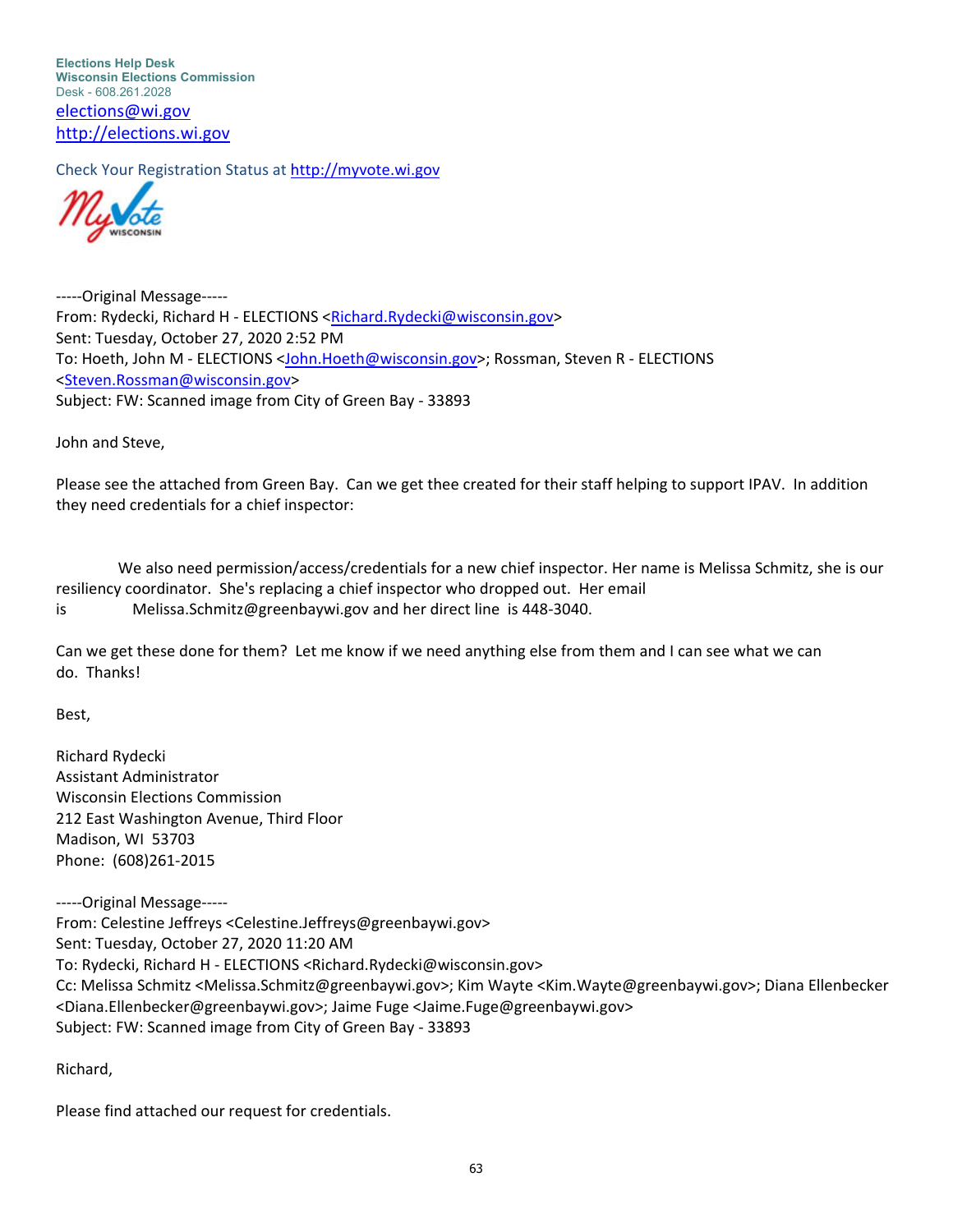We also need permission/access/credentials for a new chief inspector. Her name is Melissa Schmitz, she is our resiliency coordinator. She's replacing a chief inspector who dropped out. Her email is Melissa.Schmitz@greenbaywi.gov and her direct line is 448‐3040.

Thanks!!

Celestine Jeffreys Chief of Staff Office of the Mayor 920.448.3006

‐‐‐‐‐Original Message‐‐‐‐‐ From: sharpscans@greenbaywi.gov <sharpscans@greenbaywi.gov> Sent: Tuesday, October 27, 2020 12:43 PM To: Celestine Jeffreys <Celestine.Jeffreys@greenbaywi.gov> Subject: Scanned image from City of Green Bay ‐ 33893

Reply to: sharpscans@greenbaywi.gov <sharpscans@greenbaywi.gov> Device Name: City of Green Bay ‐ 33893 Device Model: MX‐3550N Location: Econ Development ‐ 33893

File Format: PDF MMR(G4) Resolution: 200dpi x 200dpi

Attached file is scanned image in PDF format.

Use Acrobat(R)Reader(R) or Adobe(R)Reader(R) of Adobe Systems Incorporated to view the document.

Adobe(R)Reader(R) can be downloaded from the following URL:

Adobe, the Adobe logo, Acrobat, the Adobe PDF logo, and Reader are registered trademarks or trademarks of Adobe Systems Incorporated in the United States and other countries.

http://www.adobe.com/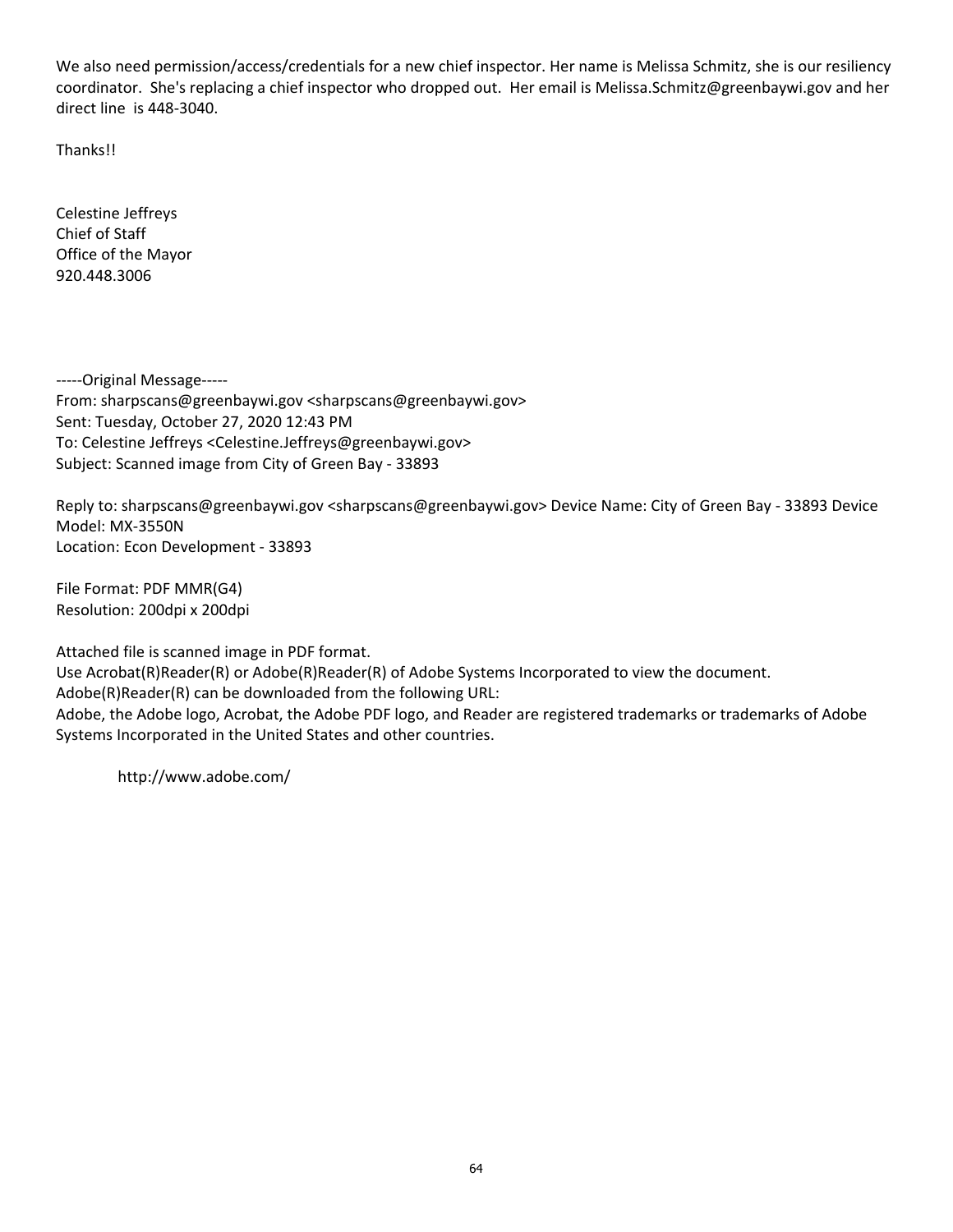**From:** Mary Safranski **Sent:** Friday, October 23, 2020 9:20 AM **To:** Jaime Fuge **Subject:** RE: Second Training

Of course. I'll add her to the list. I will keep going through the clerk email and adding people to the list today if that would be helpful.

**From:** Jaime Fuge **Sent:** Friday, October 23, 2020 8:38 AM **To:** Mary Safranski **Subject:** FW: Second Training

I sent her the training but can you add her to the list as second training done?

**From:** Carla [mailto ] **Sent:** Friday, October 23, 2020 8:36 AM **To:** Jaime Fuge <Jaime.Fuge@greenbaywi.gov> **Subject:** Re: Second Training

Hello Jaime I have finished the second training with Deputy Clerk Kim Wayte. I was unable to see the Zoom meeting on Wednesday Oct 21 with Lt Ramos. I work part time on Mondays and Wednesdays. Can you forward that video link? Thanks so much! Carla J Luedeman

Sent from Yahoo Mail on Android

On Fri, Oct 16, 2020 at 8:07 AM, Jaime Fuge <Jaime.Fuge@greenbaywi.gov> wrote:

Good Morning,

Here is a link to the second training with Deputy Clerk Kim Wayte: https://youtu.be/4Tro-jdtl3Q

When finished viewing please e-mail clerk@greenbaywi.gov to inform us you have completed the second training. You will get paid \$20 (if not volunteer).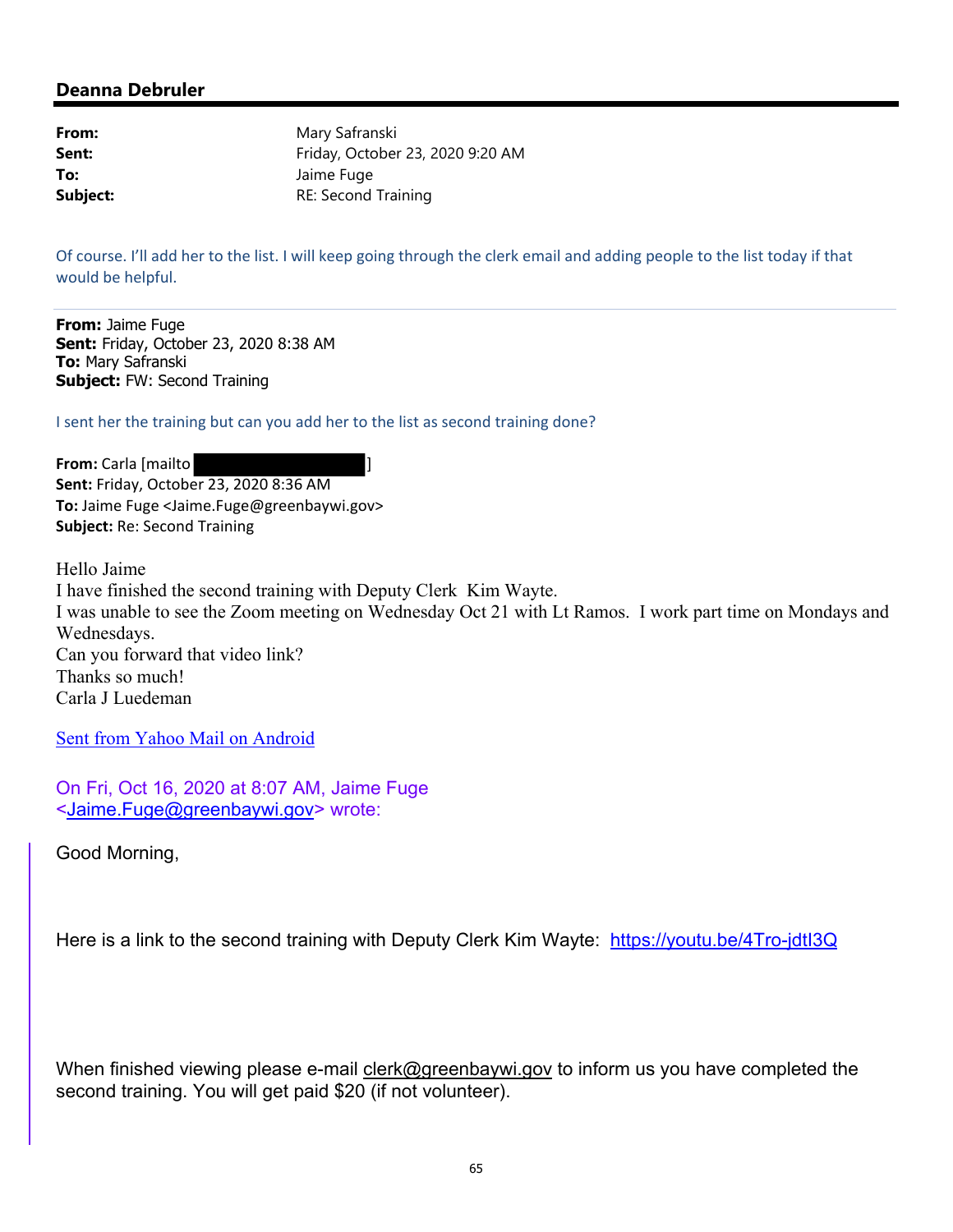We have also attached the transcripts to the video and the Election Day manual for reference. If you would prefer the transcription be mailed to you, please reach out to our office.

Lt. Ramos, from the Green Bay Police Department, will be providing the "Effective Communications Training" to all election workers on Wednesday, October 21, at noon. This is the final training prior to Election Day and is approximately three hours, which you will get paid \$20 for attending. If you cannot attend live a link to the recording will be sent after Wednesday and transcripts.

Here is the information:

Join Zoom Meeting

https://us02web.zoom.us/j/85968398823

Meeting ID: 859 6839 8823

Passcode: 233181

One tap mobile

```
+13017158592,,85968398823#,,,,,,0#,,233181# US (Germantown)
```
+13126266799,,85968398823#,,,,,,0#,,233181# US (Chicago)

Dial by your location

- +1 301 715 8592 US (Germantown)
- +1 312 626 6799 US (Chicago)
- +1 929 205 6099 US (New York)
- +1 253 215 8782 US (Tacoma)
- +1 346 248 7799 US (Houston)
- +1 669 900 6833 US (San Jose)

Meeting ID: 859 6839 8823

Passcode: 233181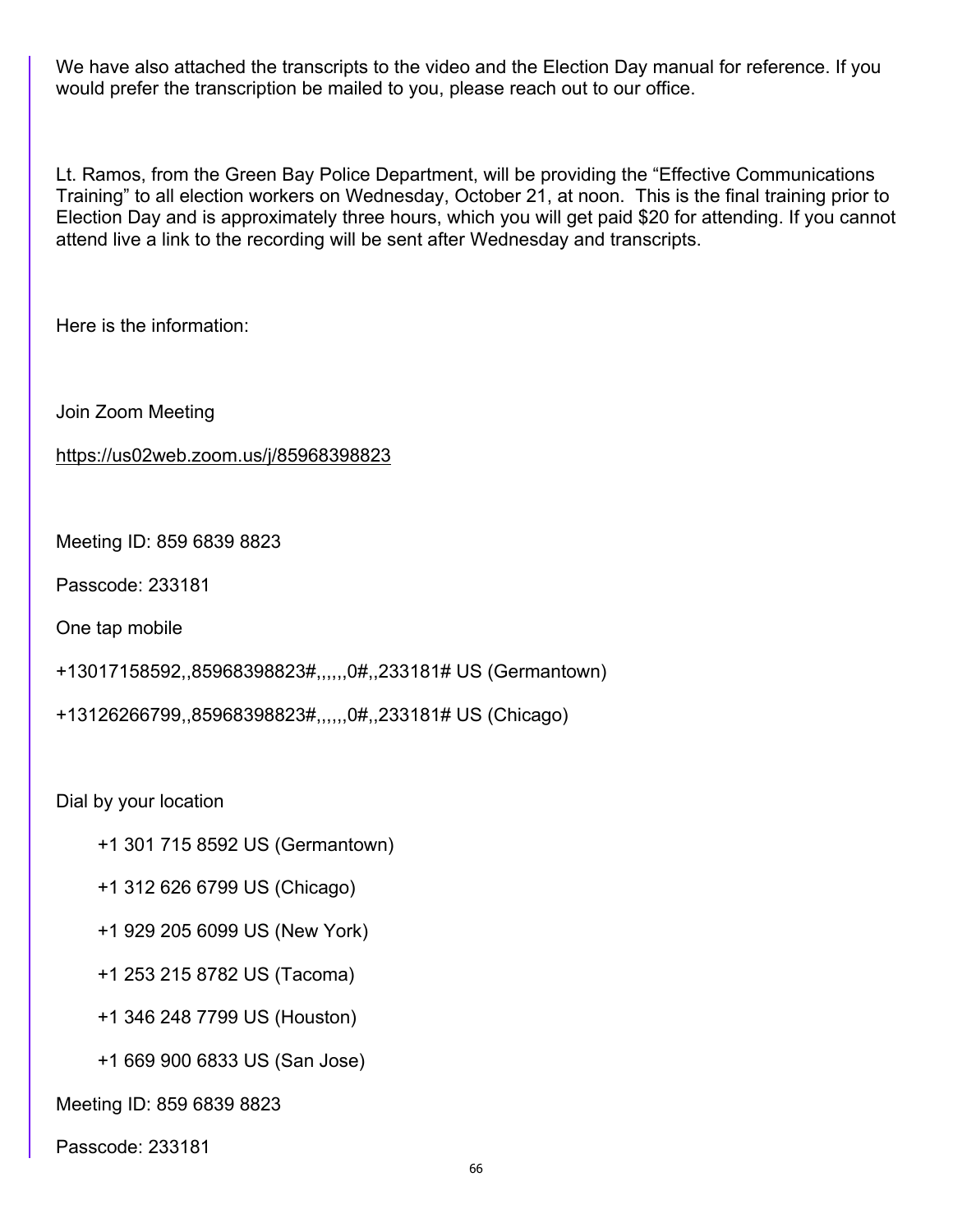## Find your local number: https://us02web.zoom.us/u/kbgoUhBegR

An e-mail will also be sent next week regarding ward assignments. If you have any questions, please reach out to the Clerk's Office or e-mail clerk@greenbaywi.gov.

Thank you,

Kris Teske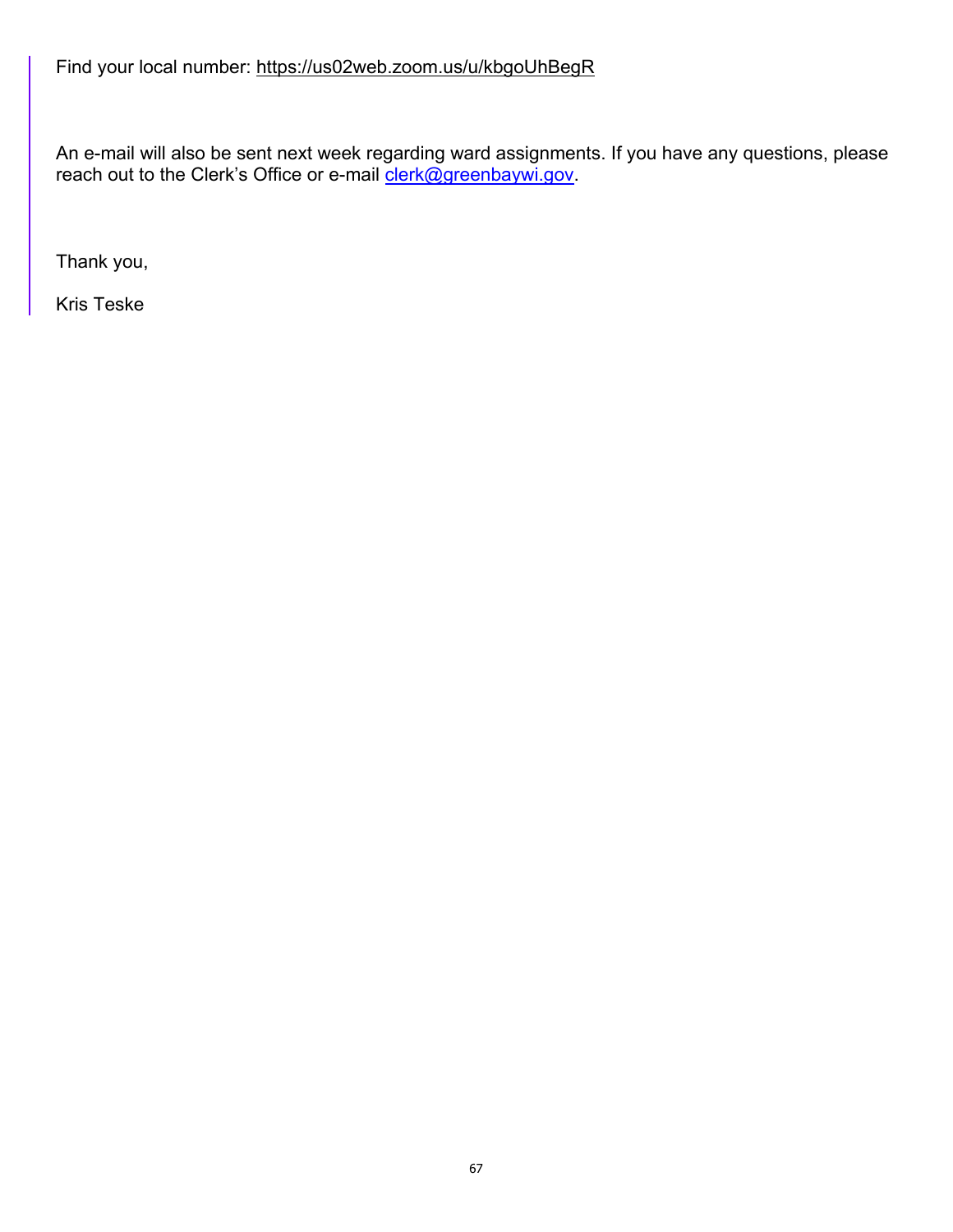From: Caleb Jeffreys **Sent:** Friday, October 16, 2020 12:23 PM **To:** Jaime Fuge **Subject:** Sharon Balducci Training Not Received

Jaime,

I just got off the phone with Sharon Balducci and she did not receive the poll worker training. Her email is and her number is

Best,

*Caleb Jeffreys*  $\pmb{\times}$ **Voter Navigator** 

**City of Green Bay** 

**920.532.3122**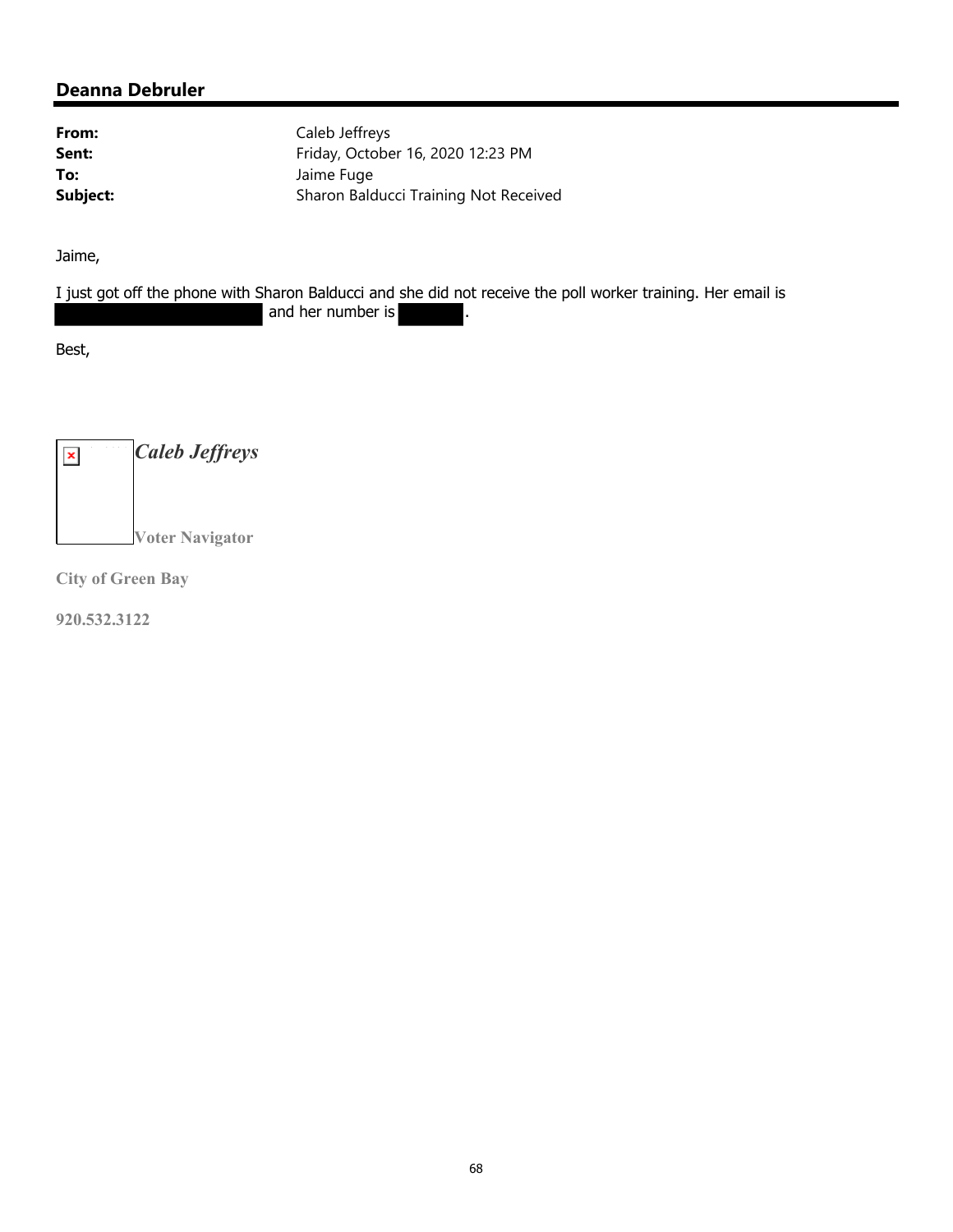From: Jaime Fuge **Sent:** Wednesday, October 21, 2020 7:55 AM To: Mary Safranski **Subject:** RE: Training to Send to Payroll Excel Sheet

HI,

No that works if you had your own one.

Thank you, Jaime

**From:** Mary Safranski **Sent:** Tuesday, October 20, 2020 6:34 PM **To:** Jaime Fuge <Jaime.Fuge@greenbaywi.gov> **Subject:** Training to Send to Payroll Excel Sheet

Hi Jaime,

By the time I got in this morning, I saw that the clerk emails had been completed. I started going through the entire list of poll workers who had completed trainings that I had saved to my desktop to see who was a volunteer and who was paid. If you want me to add the names onto your excel sheet or continue working on this one tomorrow, let me know. I was not able to get through the entire list today.

Best,

#### **Mary Safranski**

Voter Navigator City of Green Bay (920)448‐3349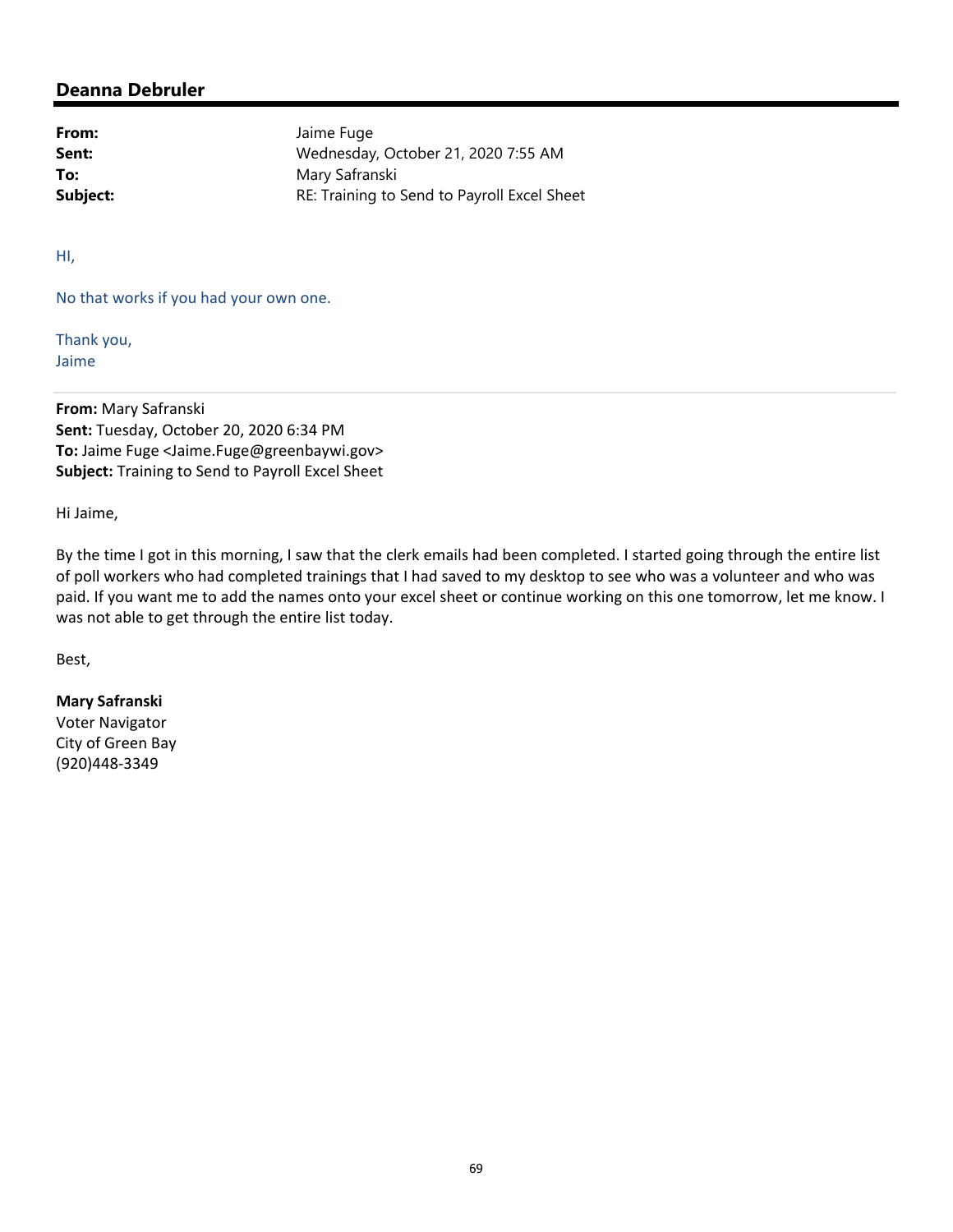**To:** Jaime Fuge

From: Mary Safranski **Sent:** Monday, October 26, 2020 2:28 PM **Subject:** RE: Trainings **Attachments:** TRAINING TO SEND TO PAYROLL.xlsx

Hi Jaime,

Yes. I started a new sheet in the excel document for anyone I entered after 10‐23. I'll attach that here. However, I did update a few people if they were already entered into the first sheet. (For example, if they were entered for finishing the 1<sup>st</sup> training, and emailed that they completed the 2<sup>nd</sup> training, I didn't enter their name a second time. I only changed the training completed.) Let me know if you need me to change that.

Thank you,

Mary

**From:** Jaime Fuge **Sent:** Monday, October 26, 2020 1:42 PM **To:** Mary Safranski **Subject:** Trainings

Hi Mary,

Do you have an excel sheet of those who did the training for me to provide to payroll? We can start a new one.

Thank you, Jaime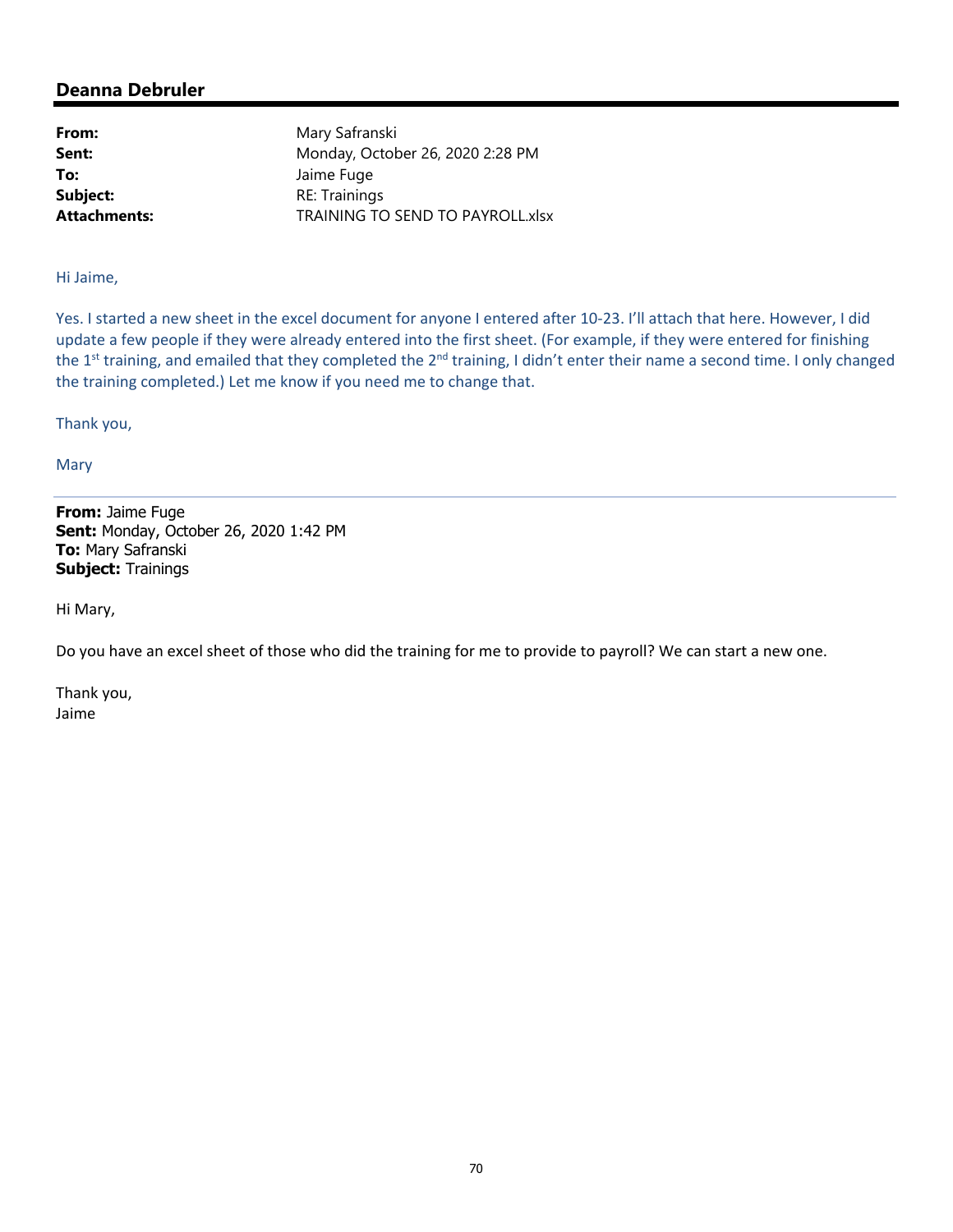From: Kris Teske **Sent:** Friday, October 16, 2020 9:52 AM To: Mary Safranski **Subject:** RE: Vote Set-Up Oct. 26

Thank you

Kris Teske, WCMC Green Bay City Clerk 100 N. Jefferson St., Rm 106 Green Bay, WI 54301 920‐448‐3014



**From:** Mary Safranski **Sent:** Friday, October 16, 2020 9:43 AM **To:** Kris Teske <Kris.Teske@greenbaywi.gov> **Subject:** Vote Set‐Up Oct. 26

Good Morning Kris,

I hope you are having a good day. Larry called in regards to setting up on Oct. 26<sup>th</sup>. Kim asked me to pass along the message to you. Larry's number is

Thank you,

#### **Mary Safranski**

Voter Navigator City of Green Bay (920)448‐3349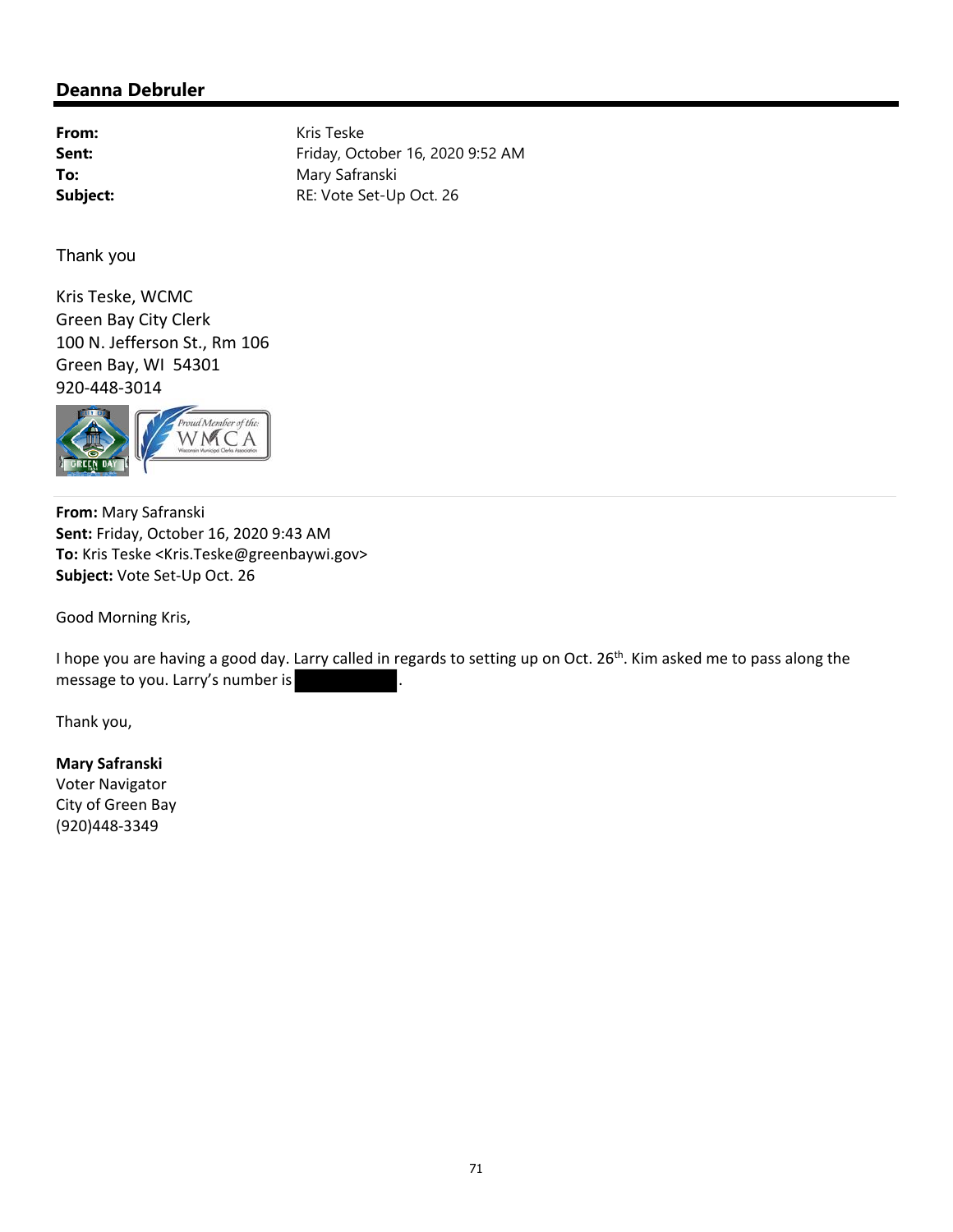From: Mary Safranski **Sent:** Thursday, October 22, 2020 10:44 AM **To:** Kris Teske **Subject:** RE: Voter Protection Team

Thank you, Kris! I hope you are having a good morning.

**From:** Kris Teske **Sent:** Thursday, October 22, 2020 10:34 AM **To:** elizabethlentini@gmail.com **Cc:** Mary Safranski **Subject:** FW: Voter Protection Team

Hi Elizabeth,

The canvass will be done by the Brown County Clerk's Office. Since we don't have anything local on the ballot we don't do one.

Let me know if you have any other questions.

Kris Teske, WCMC Green Bay City Clerk 100 N. Jefferson St., Rm 106 Green Bay, WI 54301 920‐448‐3014



**From:** Mary Safranski **Sent:** Thursday, October 22, 2020 10:28 AM **To:** Kris Teske <Kris.Teske@greenbaywi.gov> **Subject:** Voter Protection Team

Hello Kris,

Elizabeth Lentini with the Democratic Voter Protection Team called to ask if Green Bay is doing separate canvassing. If so, she was inquiring about the time and location. She can be contacted by email at or by or by phone **.** She was hoping to hear from you specifically.

Thank you,

**Mary Safranski** Voter Navigator City of Green Bay (920)448‐3349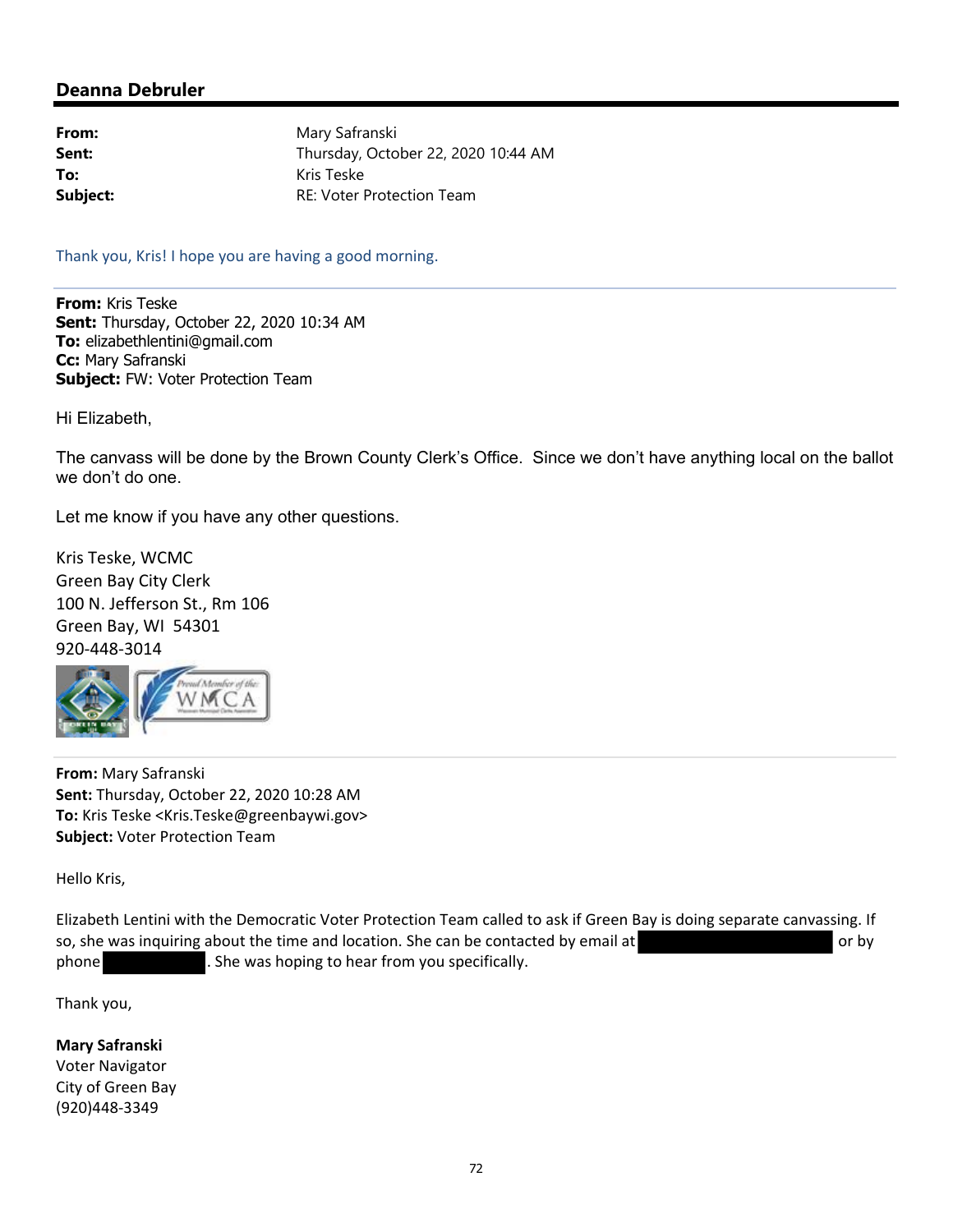From: Caleb Jeffreys **Sent:** Monday, October 26, 2020 9:33 AM **To:** Kim Wayte **Subject:** Wayne Dombrocki

*Caleb Jeffreys*  $\pmb{\times}$ **Voter Navigator** 

**City of Green Bay** 

**920.532.3122**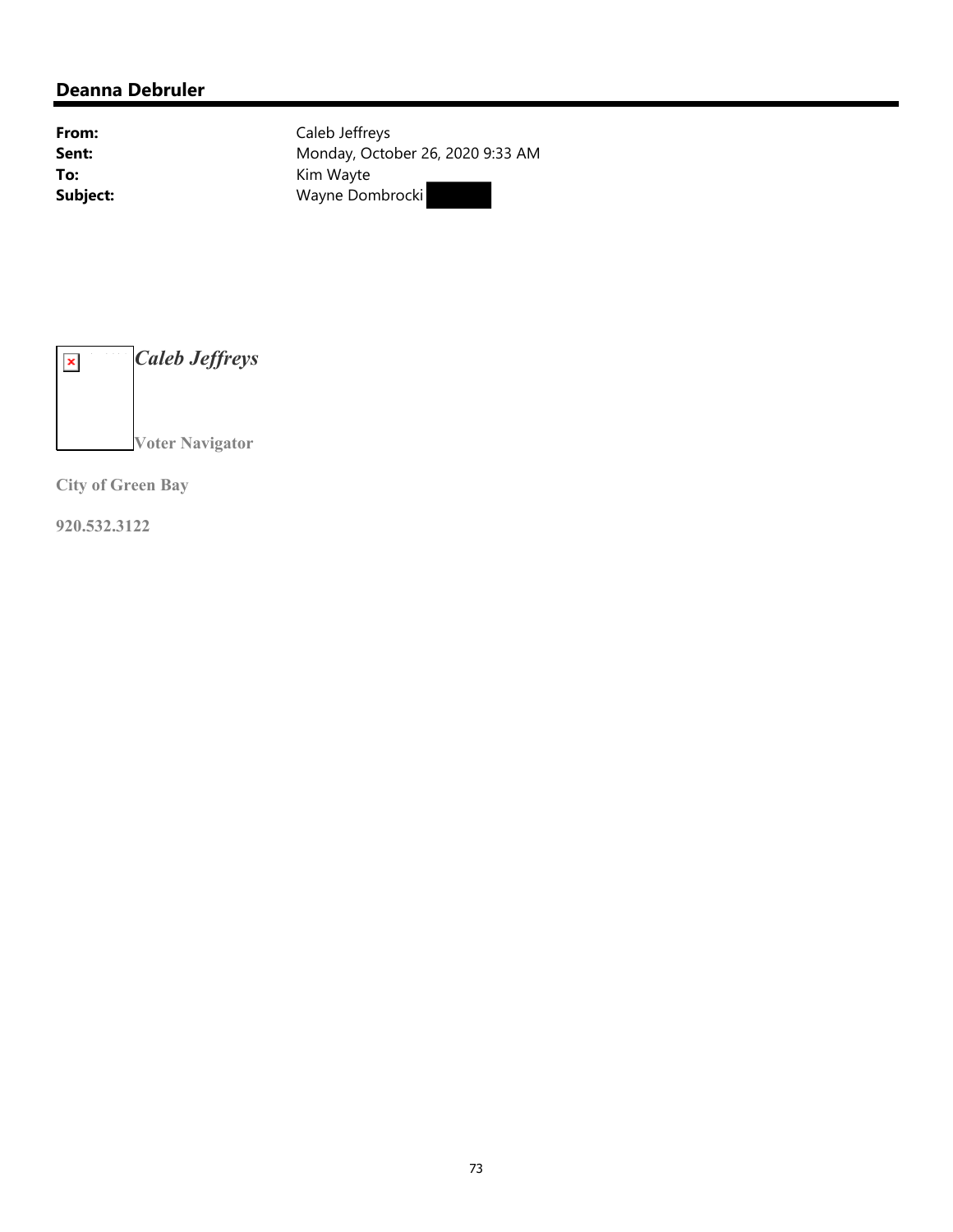### **Deanna Debruler**

From: Mary Safranski **Sent:** Monday, October 19, 2020 4:20 PM **To:** Jaime Fuge **Subject:** RE: What is your phone number?

Mary Safranski (920)448‐3349 (Desk phone) (920) 532‐3048 (Work Cell)

**From:** Jaime Fuge **Sent:** Monday, October 19, 2020 3:21 PM **To:** Mary Safranski **Subject:** What is your phone number?

*Jaime*  Administrative Clerk II Green Bay City Hall 100 N Jefferson St. Rm 106 Green Bay, WI 54301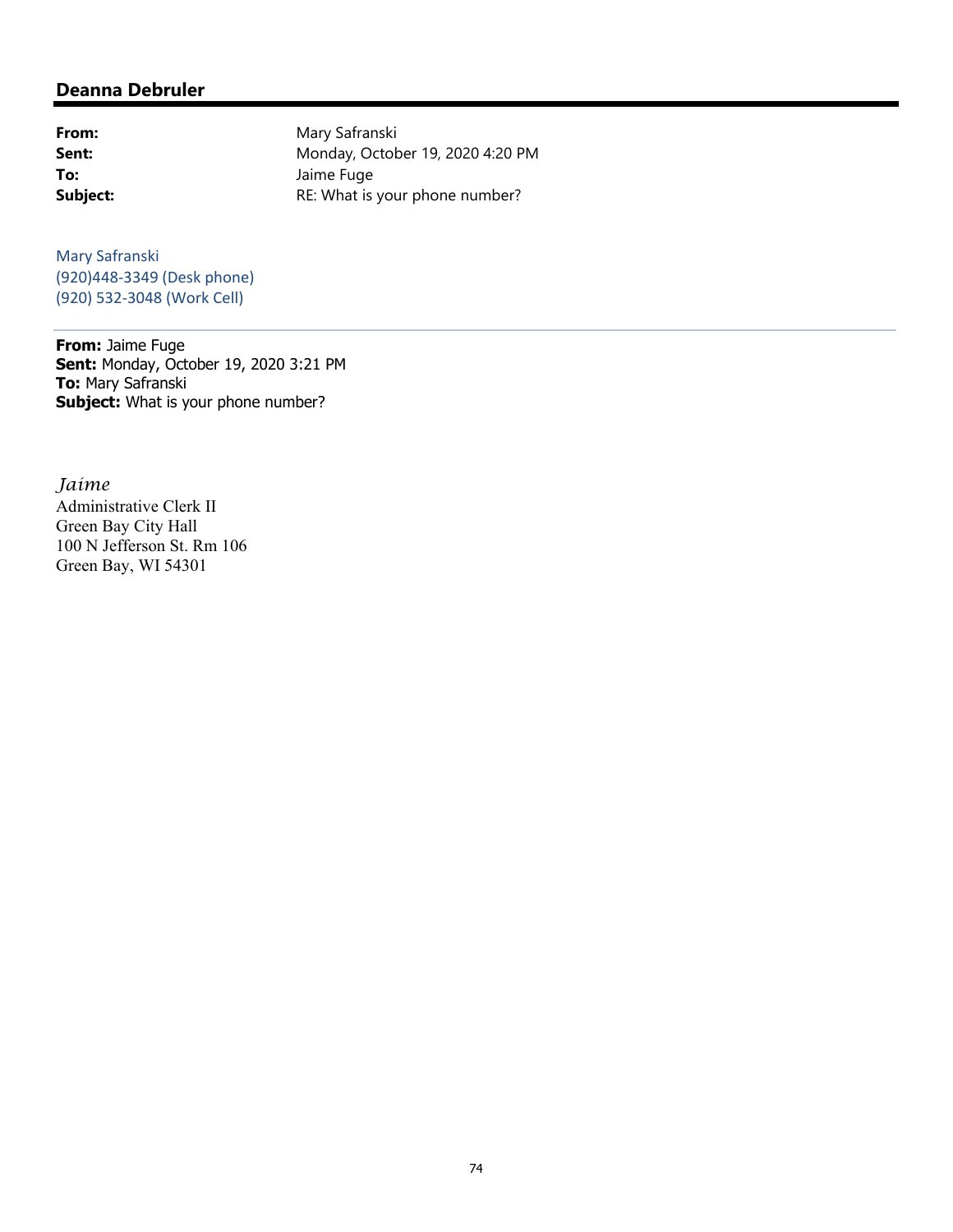### **Deanna Debruler**

From: Jaime Fuge **Sent:** Thursday, October 22, 2020 2:26 PM **To:** Caleb Jeffreys **Subject:** RE: What should PW applicants use if they don't have paper checks?

Hi,

Yes

**From:** Caleb Jeffreys **Sent:** Wednesday, October 21, 2020 11:09 AM **To:** Jaime Fuge <Jaime.Fuge@greenbaywi.gov> **Subject:** RE: What should PW applicants use if they don't have paper checks?

So that means just providing their routing and account number will suffice?

## *Caleb Jeffreys*

**Voter Navigator** 

**City of Green Bay** 

**920.532.3122**

**From:** Jaime Fuge **Sent:** Wednesday, October 21, 2020 11:07 AM **To:** Caleb Jeffreys **Subject:** RE: What should PW applicants use if they don't have paper checks?

They write it in, but if it is ineligible and gets returned they would be subject to a \$20 charge.

**From:** Caleb Jeffreys **Sent:** Wednesday, October 21, 2020 11:07 AM **To:** Jaime Fuge <Jaime.Fuge@greenbaywi.gov> **Subject:** What should PW applicants use if they don't have paper checks?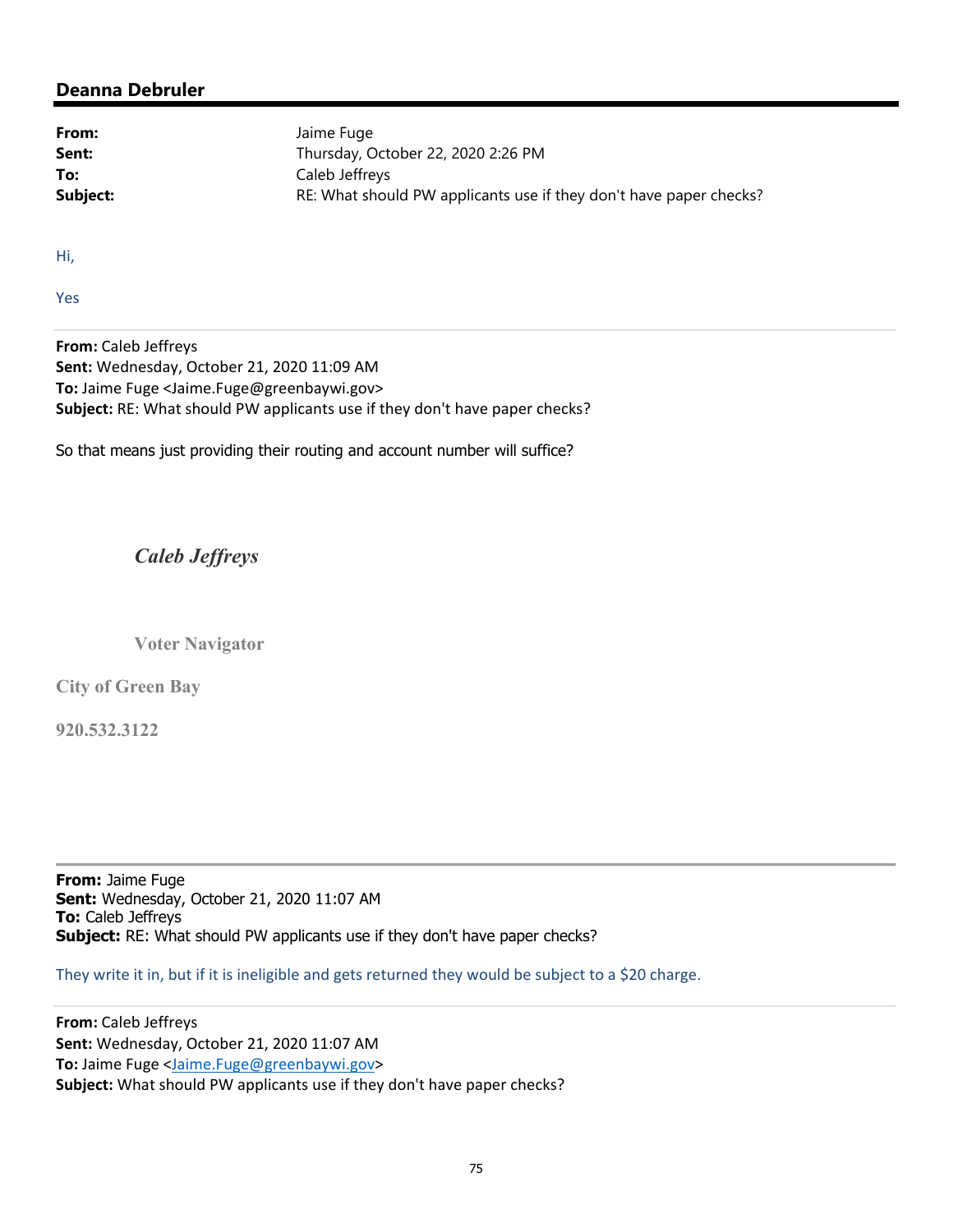# *Caleb Jeffreys*

**Voter Navigator** 

**City of Green Bay** 

**920.532.3122**